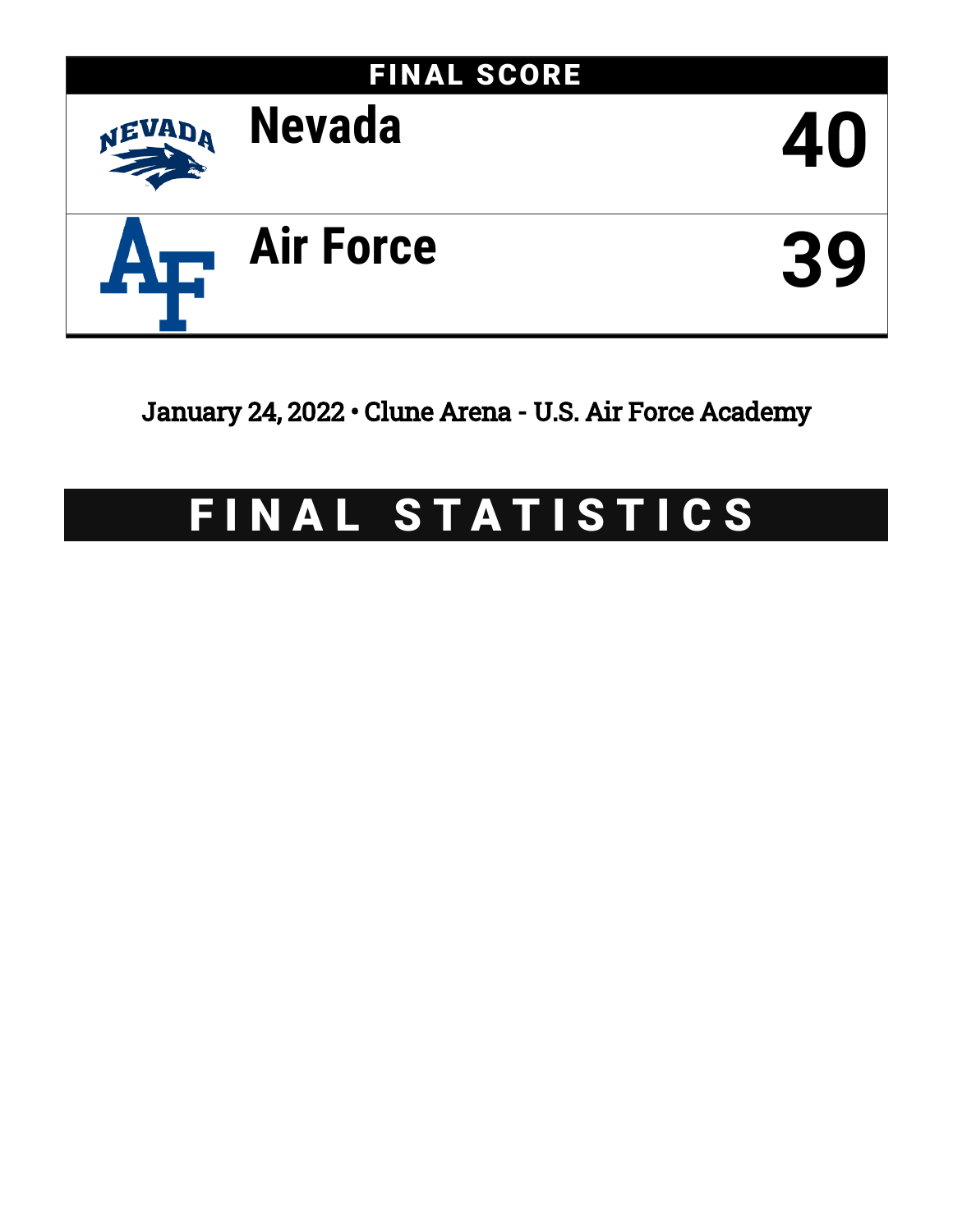### **Official Box Score Nevada vs Air Force Game Totals -- Final Statistics January 24, 2022 at Clune Arena - U.S. Air Force Academy**



# **Nevada 40**

| No. | Plaver                 | S  | Pts           | FG      | 3FG      | FT.      | 0R | DR             | TR             | PF | A        | TO            | <b>B</b> lk  | Stl          | Min | $+/-$          |
|-----|------------------------|----|---------------|---------|----------|----------|----|----------------|----------------|----|----------|---------------|--------------|--------------|-----|----------------|
| 02  | <b>HAMILTON, DA'JA</b> | G  | 13            | $4 - 9$ | $0-0$    | $5 - 5$  | 0  | 5              | 5              | 4  |          | 3             | 0            | 0            | 30  | 3              |
| 03  | JIMENEZ, KYLIE         | G  | 6             | $2 - 5$ | $0 - 2$  | $2 - 3$  | 0  | 2              | $\overline{2}$ |    |          | $\mathcal{P}$ |              | $\mathbf{0}$ | 34  | 5              |
| 12  | JIMENEZ, ALYSSA        | G  | 2             | $1 - 6$ | $0 - 2$  | $0 - 0$  | 1  | 2              | 3              | 0  | 0        |               | 0            | 3            | 29  | 7              |
| 13  | <b>WEST, AMAYA</b>     | G  | 6             | $3 - 7$ | $0 - 2$  | $0 - 1$  | 0  | 5              | 5              | 3  |          | 4             |              |              | 30  | $\overline{2}$ |
| 23  | GIVENS, LEXIE          | F  | 3             | $1 - 5$ | $0 - 0$  | $1 - 2$  | 2  | 5              | 7              | 3  | 0        | 1             | 0            | 0            | 23  | 9              |
| 04  | RODEN, AUDREY          | G  | 4             | $2-9$   | $0 - 3$  | $0 - 0$  | 0  | 4              | 4              |    | $\Omega$ | 3             | 2            | $\Omega$     | 13  | -6             |
| 11  | <b>HOLT, KENNA</b>     | G  | $\Omega$      | $0 - 1$ | $0 - 1$  | $0 - 0$  |    | 3              | 4              |    | 0        |               | 0            | 3            | 13  | $-4$           |
| 22  | <b>RONES, GABBY</b>    | G  | $\Omega$      | $0 - 0$ | $0 - 0$  | $0 - 0$  | 0  | 0              | 0              | 0  | 0        | 0             | $\mathbf{0}$ | 0            | 2   | $-2$           |
| 25  | ALEXANDER, NIA         | G  | 4             | $2 - 5$ | $0 - 0$  | $0 - 0$  | 0  | 3              | 3              |    |          | 5             | 0            |              | 19  | -9             |
| 52  | LATHROP, NATALIE       | F. | $\mathcal{P}$ | $1 - 1$ | $0 - 0$  | $0 - 0$  |    | 1              | $\overline{2}$ | 0  | 0        |               | 0            | 0            | 8   | $\mathbf 0$    |
|     | TEAM                   |    |               |         |          |          | 2  | $\overline{2}$ | 4              | 0  |          | 0             |              |              |     |                |
|     | <b>TOTALS</b>          |    | 40            | 16-48   | $0 - 10$ | $8 - 11$ | 7  | 32             | 39             | 14 | 4        | 21            | 4            | 8            | 200 |                |

| <b>Shooting By Period</b> |          |       |          |       |         |       | Deadball Rebounds: 2,0    |
|---------------------------|----------|-------|----------|-------|---------|-------|---------------------------|
| Period                    | FG       | FG%   | 3FG      | 3FG%  | FT      | FT%   | Last FG: 4th-03:55        |
| 1st Qtr                   | $4 - 14$ | 29%   | $0 - 5$  | 00%   | $0-0$   | 0%    | Biggest Run: 6-0          |
| 2nd Qtr                   | $5 - 12$ | 42%   | $0 - 1$  | 00%   | 1-1     | 100%  | Largest lead: By 7 at 4th |
| 3rd Qtr                   | $5 - 13$ | 38%   | $0 - 3$  | 00%   | $5-8$   | 63%   | Technical Fouls: None.    |
| 4th Qtr                   | $2 - 9$  | 22%   | $0 - 1$  | 00%   | $2 - 2$ | 100%  |                           |
| 1st Half                  | $9 - 26$ | 35%   | $0 - 6$  | 00%   | 1-1     | 100%  |                           |
| 2nd Half                  | 7-22     | 32%   | $0 - 4$  | 00%   | 7-10    | 70%   |                           |
| <b>Game</b>               | 16-48    | 33.3% | $0 - 10$ | 00.0% | $8-11$  | 72.7% |                           |

**Air Force 39**

|    | No. Player             | S. | Pts      | FG       | 3FG     | FТ      | <b>OR</b>    | DR.         | TR             | <b>PF</b>       |                | A TO           | Blk            | Stl            | Min   | $+/-$        |
|----|------------------------|----|----------|----------|---------|---------|--------------|-------------|----------------|-----------------|----------------|----------------|----------------|----------------|-------|--------------|
| 03 | <b>WINTERS, CIERRA</b> | G. |          | 18 7-17  | $0 - 3$ | $4-5$   | 0            | 6           | 6              | 2               | 1.             | 2              | 2              | 2              | -39   | $\mathbf 1$  |
|    | 10 HEATH, KAMRI        | G. |          | $84-12$  | $0 - 0$ | $0 - 0$ | 1.           | 4           | 5              | $\mathbf{0}$    | 2              | $\overline{0}$ | 0              | $\mathbf{1}$   | -32   | $\mathbf{3}$ |
|    | 15 BRITT, TAYLOR       | G. | 4        | -1-6     | $0 - 1$ | $2 - 2$ | $\mathbf{0}$ | 6           | 6              | 3               | $\overline{1}$ | 3              | $\Omega$       | 1              | -28   | -9           |
|    | 33 MCDONALD, NIKKI     | F. | $\Omega$ | $0 - 6$  | $0 - 1$ | $0 - 0$ | $\mathbf{0}$ | 2           | 2              | $\mathbf{3}$    | $\overline{0}$ | $\mathbf{3}$   | $\Omega$       |                | 40    | $-1$         |
|    | 40 HUNTIMER, JO        | G  | 6        | -3-7     | $0 - 1$ | $0-0$   | $\mathbf{0}$ | $\mathbf 1$ | 1.             | $\mathbf 1$     | 2              | 6              |                |                | 36    | $-4$         |
| 04 | SMITH, MADISON         | G. | 3        | - 1-7    | $0 - 0$ | $1 - 2$ | 3            | 1           | $\overline{4}$ | 2               | -1             | 1              | $\overline{0}$ | $\overline{0}$ | - 25  | 5            |
|    | <b>TEAM</b>            |    |          |          |         |         | 3            | 6           | 9              | 0               |                | 2              |                |                |       |              |
|    | <b>TOTALS</b>          |    |          | 39 16-55 | $0 - 6$ | $7-9$   | 7            | 26          | -33            | $\overline{11}$ | 7              | 17             | 3              |                | 6 200 |              |
|    |                        |    |          |          |         |         |              |             |                |                 |                |                |                |                |       |              |

| <b>Shooting By Period</b> |           |       |         |          |         |       |
|---------------------------|-----------|-------|---------|----------|---------|-------|
| Period                    | FG        | FG%   | 3FG     | 3FG%     | FT      | FT%   |
| 1st Qtr                   | $4 - 14$  | 29%   | $0 - 2$ | 00%      | $0 - 0$ | 0%    |
| 2nd Qtr                   | $6 - 15$  | 40%   | $0 - 1$ | 00%      | $2 - 2$ | 100%  |
| 3rd Qtr                   | $3 - 17$  | 18%   | $0 - 2$ | 00%      | $1 - 3$ | 33%   |
| 4th Qtr                   | $3-9$     | 33%   | $0 - 1$ | 00%      | $4 - 4$ | 100%  |
| 1st Half                  | $10 - 29$ | 34%   | $0 - 3$ | 00%      | $2 - 2$ | 100%  |
| 2nd Half                  | $6 - 26$  | 23%   | $0 - 3$ | 00%      | $5 - 7$ | 71%   |
| Game                      | 16-55     | 29.1% | 0-6     | $00.0\%$ | 7-9     | 77.8% |

*Deadball Rebounds:* 2,0 *Last FG:* 4th-01:58 *Biggest Run:* 6-0 *Largest lead:* By 3 at 2nd-00:20 *Technical Fouls:* None.

*Largest lead:* By 7 at 4th-09:29 *Technical Fouls:* None.

| Game Notes:                                      | <b>Score</b>                              | 1st | 2 <sub>nd</sub> | 3rd | 4th | <b>TOT</b> | <b>Points</b>     | <b>NEV</b>     | AF             |  |
|--------------------------------------------------|-------------------------------------------|-----|-----------------|-----|-----|------------|-------------------|----------------|----------------|--|
| Officials: Shelley Nakasone, Anita Ortega, Roy   | <b>NEV</b>                                |     |                 | 15  |     | 40         | In the Paint      | 30             | 26             |  |
| Gulbevan<br>Attendance: 150                      | AF                                        |     | 14              |     | 10  | 39         | Off Turns         |                | 14             |  |
|                                                  |                                           |     |                 |     |     |            | 2nd Chance        |                |                |  |
| Start Time: 08:36 PM ET<br>End Time: 10:17 PM ET | NEV led for 23:53. AF led for 5:50.       |     |                 |     |     |            | <b>Fast Break</b> |                |                |  |
| Game Duration: 1:41                              | Game was tied for 10:17.<br>Times tied: 7 |     | Lead Changes: 4 |     |     |            | Bench             | 10             |                |  |
| Conference Game;                                 |                                           |     |                 |     |     |            | Per Poss          | 0.606<br>20/66 | 0.565<br>19/69 |  |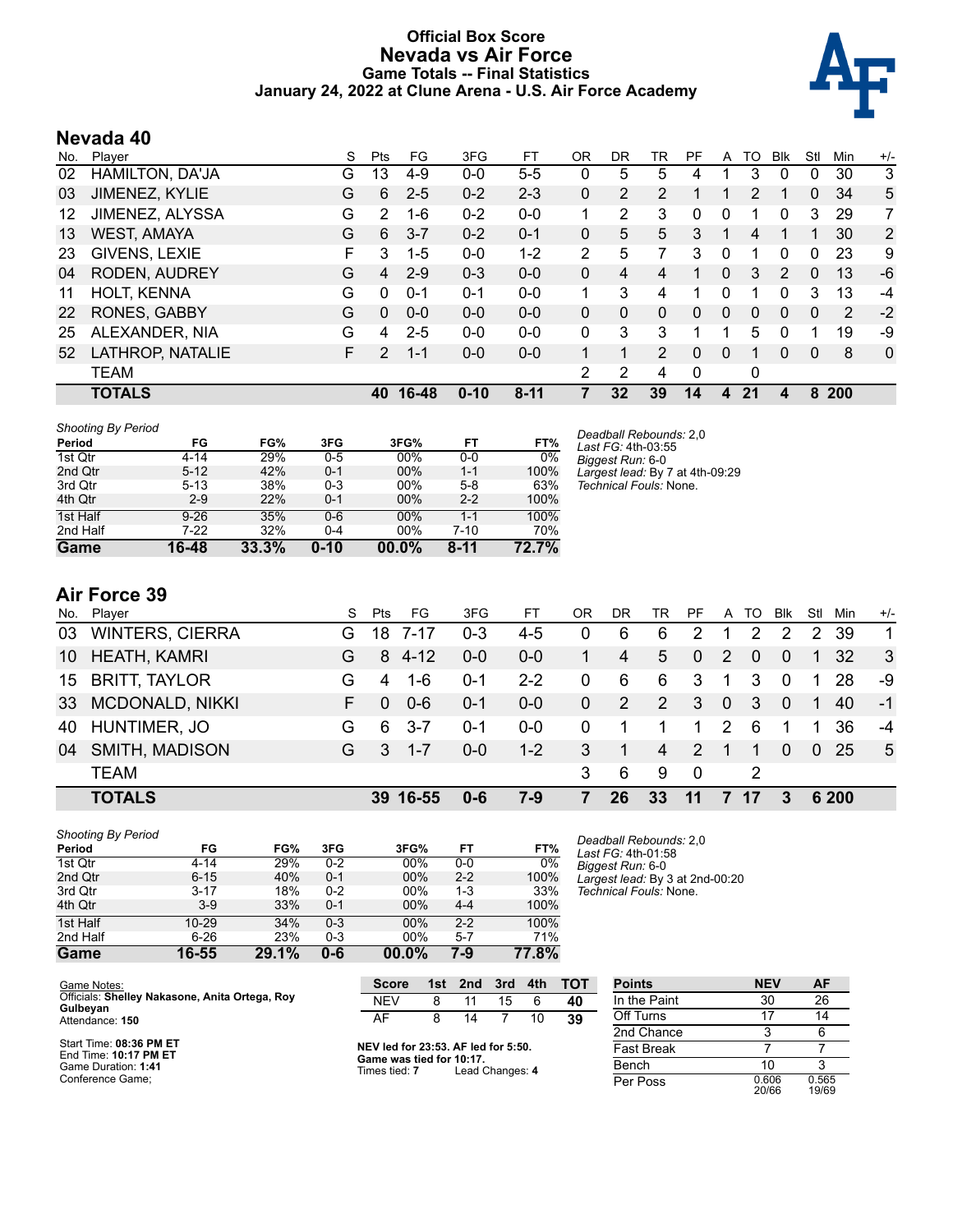#### **Official Box Score Nevada vs Air Force First Half Statistics Only January 24, 2022 at Clune Arena - U.S. Air Force Academy**



# **Nevada 19**

| No. | Player                 | S  | <b>Pts</b>    | FG       | 3FG     | <b>FT</b> | <b>OR</b> | <b>DR</b> | TR             | PF       | A | TO | <b>Blk</b> | Stl | <b>Min</b> | $+/-$    |
|-----|------------------------|----|---------------|----------|---------|-----------|-----------|-----------|----------------|----------|---|----|------------|-----|------------|----------|
| 02  | <b>HAMILTON, DA'JA</b> | G  | 0             | $0 - 2$  | $0 - 0$ | $0-0$     | 0         | 4         | 4              | 2        |   |    | $\Omega$   | 0   | 15         | -5       |
| 03  | JIMENEZ, KYLIE         | G  | 3             | $1 - 2$  | $0 - 1$ | $1 - 1$   | 0         |           |                | $\Omega$ |   |    | 0          | 0   | 16         | 1        |
| 04  | RODEN, AUDREY          | G  | 4             | $2 - 7$  | $0 - 2$ | $0 - 0$   | 0         | 4         | 4              |          | 0 | 2  | 0          | 0   | 9          | $-4$     |
| 11  | <b>HOLT, KENNA</b>     | G  | $\mathbf{0}$  | $0 - 1$  | $0 - 1$ | $0 - 0$   | 0         | 1         |                | 0        | 0 | 0  | 0          |     |            | 0        |
| 12  | JIMENEZ, ALYSSA        | G  | 0             | $0 - 1$  | $0 - 1$ | $0 - 0$   | 0         | 0         | 0              | 0        | 0 |    | 0          | 2   | 11         | 1        |
| 13  | <b>WEST, AMAYA</b>     | G  | 4             | $2 - 5$  | $0 - 1$ | $0 - 0$   | $\Omega$  | 2         | $\overline{2}$ | 2        | 0 | 3  | $\Omega$   | 0   | 13         | $-4$     |
| 22  | RONES, GABBY           | G  | 0             | $0 - 0$  | $0 - 0$ | $0-0$     | 0         | $\Omega$  | 0              | 0        | 0 | 0  | 0          | 0   | 2          | $-2$     |
| 23  | GIVENS, LEXIE          | F. | 2             | $1 - 4$  | $0 - 0$ | $0 - 0$   |           | 1         | $\overline{2}$ | 0        | 0 | 0  | $\Omega$   | 0   | 7          | 1        |
| 25  | ALEXANDER, NIA         | G  | 4             | $2 - 3$  | $0 - 0$ | $0 - 0$   | 0         | 3         | 3              | $\Omega$ |   | 4  | $\Omega$   | 0   | 13         | -3       |
| 52  | LATHROP, NATALIE       | F. | $\mathcal{L}$ | $1 - 1$  | $0 - 0$ | $0 - 0$   | 1         | $\Omega$  | 1              | $\Omega$ | 0 |    | 0          | 0   | 7          | $\Omega$ |
|     | <b>TEAM</b>            |    | 0             | $0 - 0$  | $0 - 0$ | $0 - 0$   | 2         | 1         | 3              | 0        | 0 | 0  | $\Omega$   | 0   | 0          |          |
|     | <b>TOTALS</b>          |    | 19            | $9 - 26$ | $0 - 6$ | $1 - 1$   | 4         | 17        | 21             | 5        | 3 | 13 | $\Omega$   | 3   | 100        |          |

| Shooting By Period<br>Period | FG       | FG%   | 3FG      | 3FG%   | FT      | FT%   |
|------------------------------|----------|-------|----------|--------|---------|-------|
| 1st Otr                      | 4-14     | 29%   | 0-5      | 00%    | $0 - 0$ | 0%    |
| 2nd Qtr                      | $5 - 12$ | 42%   | $0 - 1$  | 00%    | $1 - 1$ | 100%  |
| 1st Half                     | $9 - 26$ | 35%   | ი-6      | $00\%$ | $1 - 1$ | 100%  |
| Game                         | 16-48    | 33.3% | $0 - 10$ | 00.0%  | 8-11    | 72.7% |

*Deadball Rebounds:* 2,0 *Last FG Half:* NEV 2nd-01:22

# **Air Force 22**

|    | No. Player             | S. | <b>Pts</b>    | FG.      | 3FG     | <b>FT</b> | <b>OR</b>     | DR. | <b>TR</b>     | <b>PF</b>    |              | A TO        | <b>BIK</b>   | Stl            | Min.  | $+/-$    |
|----|------------------------|----|---------------|----------|---------|-----------|---------------|-----|---------------|--------------|--------------|-------------|--------------|----------------|-------|----------|
| 03 | <b>WINTERS, CIERRA</b> | G  | 6             | $3 - 8$  | $0 - 2$ | $0-0$     | 0             | 3   | 3             | 0            |              |             |              | 1              | 19    | 5        |
| 04 | <b>SMITH, MADISON</b>  | G  | $\mathcal{P}$ | $1 - 4$  | $0 - 0$ | $0 - 0$   |               |     | $\mathcal{P}$ | 1            | 1            | 0           | $\Omega$     | $\Omega$       | 14    | 7        |
| 10 | HEATH, KAMRI           | G  | 6             | $3 - 7$  | $0-0$   | $0 - 0$   | $\mathbf{0}$  |     |               | $\mathbf 0$  | $\mathbf{0}$ | $\mathbf 0$ | $\mathbf{0}$ | 0              | 16    | 5        |
|    | 15 BRITT, TAYLOR       | G  | 4             | $1 - 3$  | $0 - 0$ | $2 - 2$   | $\Omega$      | 3   | 3             | 2            | $\Omega$     | 2           | $\mathbf{0}$ | $\overline{0}$ | -13   | -5       |
| 33 | <b>MCDONALD, NIKKI</b> | F. | $\Omega$      | $0 - 4$  | $0 - 1$ | $0 - 0$   | 0             |     | 1.            | 2            | $\Omega$     | 2           | $\mathbf 0$  | 1              | -20   | -3       |
| 40 | HUNTIMER, JO           | G  | 4             | $2 - 3$  | $0 - 0$ | $0 - 0$   | 0             |     |               | $\mathbf{0}$ | 2            |             |              | 1              | 18    | $\Omega$ |
|    | <b>TEAM</b>            |    | 0             | $0 - 0$  | $0 - 0$ | $0 - 0$   | 1.            | 3   | 4             | 0            | $\Omega$     |             | $\Omega$     | $\Omega$       | - 0   |          |
|    | <b>TOTALS</b>          |    |               | 22 10-29 | $0 - 3$ | $2 - 2$   | $\mathcal{P}$ | 13  | 15            | 5            | $\mathbf{A}$ | 7           | 3            |                | 3,100 |          |

| Shooting By Period<br>Period | FG        | FG%        | 3FG     | 3FG%     | FТ      | FT%   |
|------------------------------|-----------|------------|---------|----------|---------|-------|
| 1st Qtr                      | 4-14      | <b>29%</b> | $0 - 2$ | 00%      | $0 - 0$ | 0%    |
| 2nd Qtr                      | $6 - 15$  | 40%        | $0 - 1$ | $00\%$   | $2 - 2$ | 100%  |
| 1st Half                     | $10 - 29$ | 34%        | $0 - 3$ | $00\%$   | $2-2$   | 100%  |
| Game                         | 16-55     | 29.1%      | Ი-Ნ     | $00.0\%$ | 7-9     | 77.8% |

*Deadball Rebounds:* 2,0 *Last FG Half:* AF 2nd-00:20

| Game Notes:                                                | <b>Score</b> | 1st | 2nd | 3rd | 4th | <b>TOT</b> | <b>Points from (This Period)</b> | <b>NEV AF</b> |    |
|------------------------------------------------------------|--------------|-----|-----|-----|-----|------------|----------------------------------|---------------|----|
| Officials: Shelley Nakasone, Anita Ortega, Roy<br>Gulbeyan | NEV          |     |     | 15  |     | 40         | In the Paint                     | 16            | 16 |
| Attendance: 150                                            | AF           |     |     |     | 10  | 39         | Off Turns                        |               |    |
|                                                            |              |     |     |     |     |            | 2nd Chance                       |               |    |
| Start Time: 08:36 PM ET<br>End Time: 10:17 PM ET           |              |     |     |     |     |            | <b>Fast Break</b>                |               |    |
| Game Duration: 1:41<br>Conference Game;                    |              |     |     |     |     |            | Bench                            | 10            |    |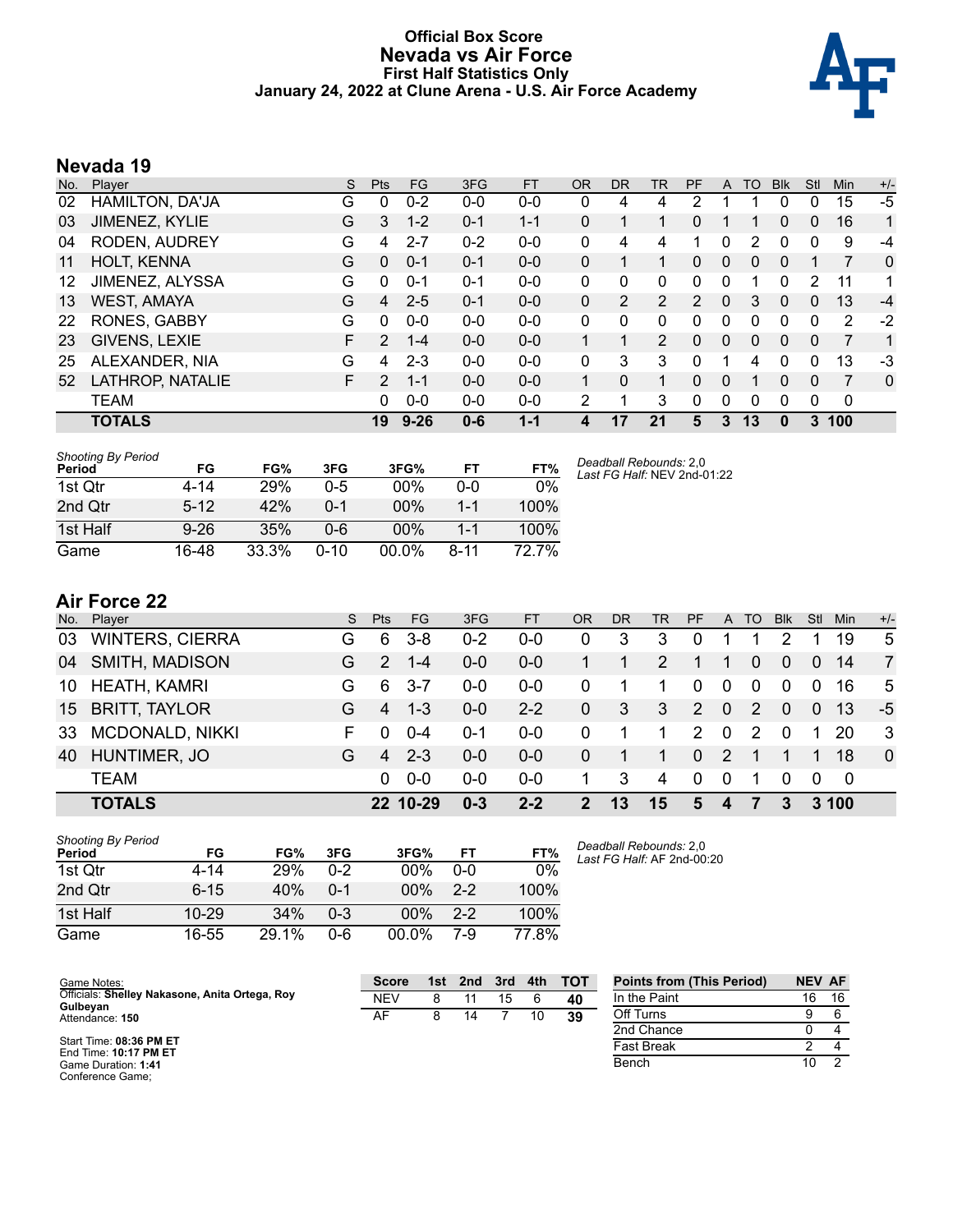### **Official Box Score Nevada vs Air Force First Quarter Statistics Only January 24, 2022 at Clune Arena - U.S. Air Force Academy**



# **Nevada 8**

| No. | Player                 | S  | Pts          | FG      | 3FG     | <b>FT</b> | <b>OR</b> | <b>DR</b> | TR | <b>PF</b> | A        | TO | <b>Blk</b> | Stl          | Min | $+/-$          |
|-----|------------------------|----|--------------|---------|---------|-----------|-----------|-----------|----|-----------|----------|----|------------|--------------|-----|----------------|
| 02  | <b>HAMILTON, DA'JA</b> | G  | 0            | $0 - 1$ | $0-0$   | $0-0$     | 0         | 2         | 2  | 0         | 0        |    | 0          | 0            | 5   | $-2$           |
| 03  | JIMENEZ, KYLIE         | G  | 0            | $0 - 1$ | $0 - 1$ | $0 - 0$   | $\Omega$  | 0         | 0  | 0         |          |    | 0          | 0            | 8   | 2              |
| 12  | JIMENEZ, ALYSSA        | G  | 0            | $0 - 1$ | $0 - 1$ | $0-0$     | 0         | 0         | 0  | 0         | 0        |    | 0          |              | 5   | 0              |
| 13  | <b>WEST, AMAYA</b>     | G  | $\Omega$     | $0 - 2$ | $0 - 1$ | $0 - 0$   | $\Omega$  | 2         | 2  | $\Omega$  | 0        |    | 0          | 0            | 7   | $-2$           |
| 23  | GIVENS, LEXIE          | F  | 0            | $0 - 0$ | $0 - 0$ | $0 - 0$   | $\Omega$  | 0         | 0  | 0         | $\Omega$ | 0  | 0          | 0            | 3   | 0              |
| 04  | RODEN, AUDREY          | G  | 4            | $2 - 6$ | $0 - 1$ | $0 - 0$   | $\Omega$  |           | 1  | $\Omega$  | $\Omega$ |    | 0          | $\Omega$     | 5   | 0              |
| 11  | <b>HOLT, KENNA</b>     | G  | $\Omega$     | $0 - 1$ | $0 - 1$ | $0 - 0$   | $\Omega$  |           |    | $\Omega$  | $\Omega$ | 0  | 0          |              | 5   | 2              |
| 22  | <b>RONES, GABBY</b>    | G  | $\mathbf{0}$ | $0 - 0$ | $0 - 0$ | $0 - 0$   | $\Omega$  | 0         | 0  | $\Omega$  | 0        | 0  | 0          | 0            | 2   | $-2$           |
| 25  | ALEXANDER, NIA         | G  | 4            | $2 - 2$ | $0 - 0$ | $0 - 0$   | $\Omega$  |           |    | $\Omega$  | 0        | 2  | 0          | 0            |     | 0              |
| 52  | LATHROP, NATALIE       | F. | 0            | $0 - 0$ | $0-0$   | $0 - 0$   |           | 0         | 1  | 0         | $\Omega$ | 0  | 0          | $\mathbf{0}$ | 3   | $\overline{2}$ |
|     | TEAM                   |    |              |         |         |           | 2         | 1         | 3  | 0         |          | 0  |            |              |     |                |
|     | <b>TOTALS</b>          |    | 8            | 4-14    | $0 - 5$ | $0 - 0$   | 3         | 8         | 11 | 0         |          | 6  | 0          | 2            | 50  |                |

| <b>Shooting By Period</b><br>Period | FG       | FG%   | 3FG      | 3FG%   | FT       | FT%   | Deadball Rebounds: 2,0 |
|-------------------------------------|----------|-------|----------|--------|----------|-------|------------------------|
| 1st Qtr                             | 4-14     | 29%   | $0 - 5$  | 00%    | $0 - 0$  | 0%    |                        |
| 2nd Qtr                             | $5 - 12$ | 42%   | $0 - 1$  | 00%    | $1 - 1$  | 100%  |                        |
| 1st Half                            | $4 - 14$ | 29%   | $0 - 5$  | $00\%$ | $0 - 0$  | 0%    |                        |
| 1st Half                            | $9 - 26$ | 35%   | 0-6      | 00%    | 1-1      | 100%  |                        |
| Game                                | 16-48    | 33.3% | $0 - 10$ | 00.0%  | $8 - 11$ | 72.7% |                        |

# **Air Force 8**

| No. | Player                 | S. | <b>Pts</b>    | <b>FG</b> | 3FG     | <b>FT</b> | <b>OR</b> | DR.          | <b>TR</b> | <b>PF</b> |                | A TO     | <b>Blk</b> | Stl            | Min | $+/-$          |
|-----|------------------------|----|---------------|-----------|---------|-----------|-----------|--------------|-----------|-----------|----------------|----------|------------|----------------|-----|----------------|
| 03  | <b>WINTERS, CIERRA</b> | G  | $\Omega$      | $0 - 2$   | $0 - 1$ | $0 - 0$   | 0         | 0            | 0         | 0         |                |          |            | $\Omega$       | 10  | $\overline{0}$ |
| 10  | <b>HEATH, KAMRI</b>    | G  | 4             | $2 - 5$   | $0 - 0$ | $0 - 0$   | 0         |              |           | $\Omega$  | $\Omega$       | $\Omega$ | 0          | $\overline{0}$ | 8   | $\overline{0}$ |
| 15  | <b>BRITT, TAYLOR</b>   | G  | $\Omega$      | $0 - 1$   | $0 - 0$ | $0-0$     | 0         | 2            | 2         | 1         | 0              | 2        | $\Omega$   | 0              | 6   | $-4$           |
| 33  | MCDONALD, NIKKI        | F. | $\Omega$      | $0 - 2$   | $0 - 1$ | $0 - 0$   | 0         |              | 1.        | 2         | $\mathbf{0}$   | 2        | $\Omega$   |                | 10  | $\Omega$       |
| 40  | <b>HUNTIMER, JO</b>    | G. | $\mathcal{P}$ | $1 - 1$   | $0 - 0$ | $0 - 0$   | 0         |              |           | $\Omega$  |                | 0        | $\Omega$   | 0              | 10  | $\overline{0}$ |
| 04  | <b>SMITH, MADISON</b>  | G. | $\mathcal{P}$ | $1 - 3$   | $0 - 0$ | $0 - 0$   |           | $\mathbf{0}$ |           | $\Omega$  | $\overline{0}$ | $\Omega$ | $\Omega$   | $\Omega$       | -6  | $\overline{4}$ |
|     | <b>TEAM</b>            |    |               |           |         |           |           | 2            | 3         | - 0       |                | 0        |            |                |     |                |
|     | <b>TOTALS</b>          |    | 8             | 4-14      | $0 - 2$ | $0 - 0$   | 2         |              | 9         | 3         | $\mathbf{2}$   | 5        | 1          | 1.             | 50  |                |
|     |                        |    |               |           |         |           |           |              |           |           |                |          |            |                |     |                |

| Shooting By Period<br>Period | FG        | FG%   | 3FG     | 3FG%   | <b>FT</b> | L<br>FT% |
|------------------------------|-----------|-------|---------|--------|-----------|----------|
| 1st Qtr                      | $4 - 14$  | 29%   | $0 - 2$ | 00%    | $0 - 0$   | 0%       |
| 2nd Qtr                      | $6 - 15$  | 40%   | $0 - 1$ | 00%    | $2 - 2$   | 100%     |
| 1st Half                     | $4 - 14$  | 29%   | $0 - 2$ | 00%    | $0 - 0$   | $0\%$    |
| 1st Half                     | $10 - 29$ | 34%   | $0 - 3$ | $00\%$ | $2-2$     | 100%     |
| Game                         | 16-55     | 29.1% | $0 - 6$ | 00.0%  | 7-9       | 77.8%    |

*Deadball Rebounds:* 2,0

| Game Notes:                                      | <b>Score</b> | 1st | 2nd | 3rd | 4th | <b>TOT</b> | <b>Points (This Period)</b> | <b>NEV</b>              | AF            |
|--------------------------------------------------|--------------|-----|-----|-----|-----|------------|-----------------------------|-------------------------|---------------|
| Officials: Shelley Nakasone, Anita Ortega, Roy   | NEV          |     |     | 15  |     | 40         | In the Paint                |                         |               |
| Gulbeyan<br>Attendance: 150                      | AF           |     | 14  |     | 10  | 39         | Off Turns                   |                         |               |
|                                                  |              |     |     |     |     |            | 2nd Chance                  |                         |               |
| Start Time: 08:36 PM ET<br>End Time: 10:17 PM ET |              |     |     |     |     |            | <b>Fast Break</b>           |                         |               |
| Game Duration: 1:41                              |              |     |     |     |     |            | Bench                       |                         |               |
| Conference Game:                                 |              |     |     |     |     |            | Per Poss                    | $0.47^{\prime}$<br>4/17 | 0.471<br>4/17 |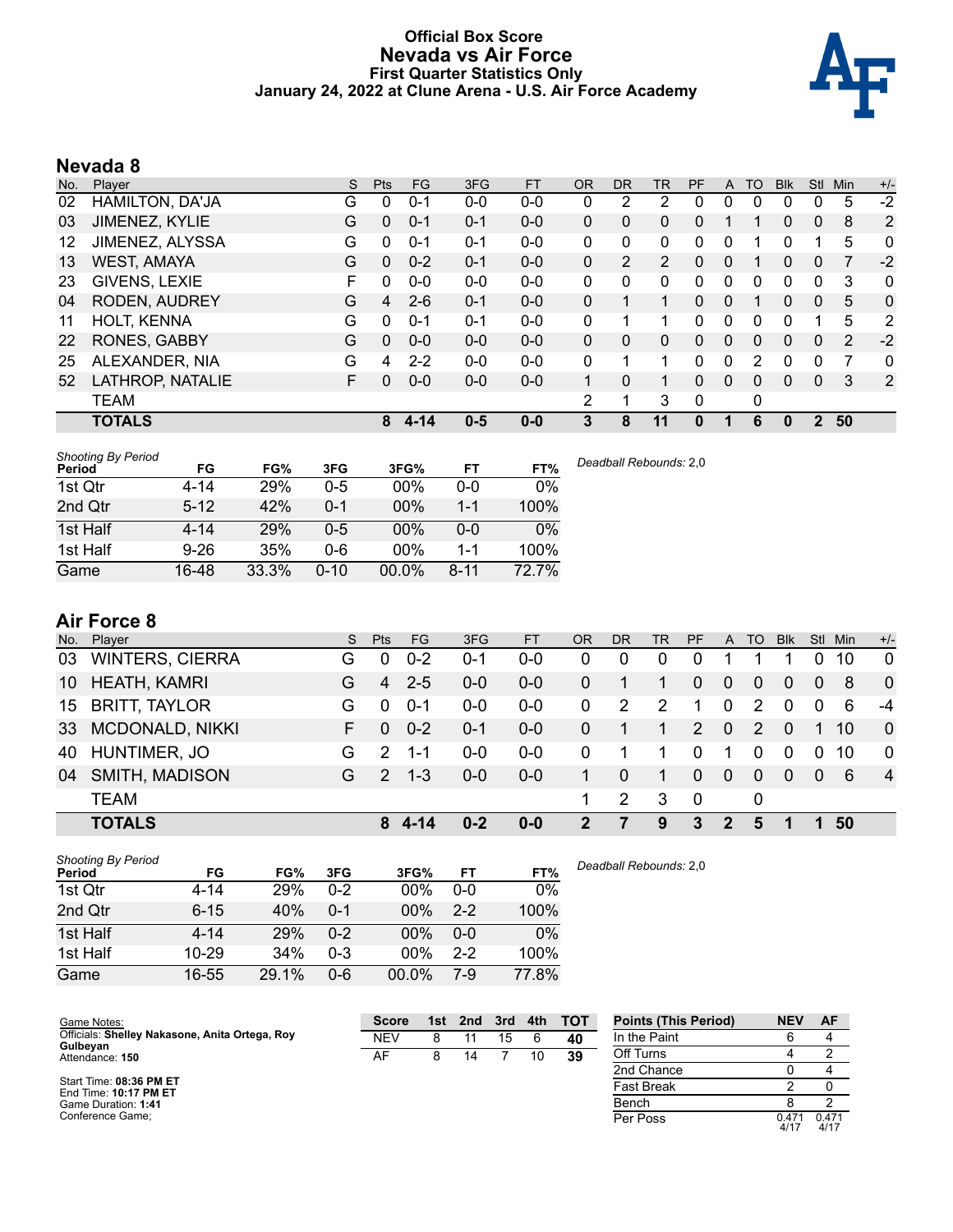#### **Official Play-By-Play Nevada vs Air Force First Quarter January 24, 2022 at Clune Arena - U.S. Air Force Academy**



#### **Period 1**

<mark>Startersː</mark><br>Nevada: 2 HAMILTON,DA'JA (G); 3 JIMENEZ,KYLIE (G); 12 JIMENEZ,ALYSSA (G); 13 WEST,AMAYA (G); 23 GIVENS,LEXIE (F);<br>**Air Force**: 3 WINTERS,CIERRA (G); 10 HEATH,KAMRI (G); 15 BRITT,TAYLOR (G); 33 MCDONALD,NIKKI (F

| Time           | <b>VISITORS: Nevada</b>                 | <b>Score</b> | <b>Margin</b>  | <b>HOME: Air Force</b>                                      |
|----------------|-----------------------------------------|--------------|----------------|-------------------------------------------------------------|
| 09:42          | MISSED 3PTR by WEST, AMAYA              |              |                |                                                             |
| 09:38          |                                         |              |                | REBOUND (DEF) by HEATH, KAMRI                               |
| 09:14          |                                         |              |                | MISSED LAYUP by WINTERS, CIERRA                             |
| 09:11          | REBOUND (DEF) by HAMILTON, DA'JA        |              |                |                                                             |
| 09:03          | MISSED JUMPER by HAMILTON, DA'JA        |              |                |                                                             |
| 09:00          |                                         |              |                | REBOUND (DEF) by TEAM                                       |
| 08:36          |                                         |              |                | TURNOVER (TRAVEL) by WINTERS, CIERRA                        |
| 08:36          | SUB OUT: HAMILTON, DA'JA                |              |                |                                                             |
| 08:36          | SUB IN: HOLT, KENNA                     |              |                |                                                             |
| 08:24          | MISSED 3PTR by JIMENEZ, ALYSSA          |              |                |                                                             |
| 08:20          |                                         |              |                | REBOUND (DEF) by BRITT, TAYLOR                              |
| 08:03          |                                         |              |                | TURNOVER (LOSTBALL) by MCDONALD, NIKKI                      |
| 08:03          | STEAL by JIMENEZ, ALYSSA                |              |                |                                                             |
| 07:59          | TURNOVER (LOSTBALL) by JIMENEZ, ALYSSA  |              |                |                                                             |
| 07:59          |                                         |              |                | STEAL by MCDONALD, NIKKI                                    |
| 07:38          |                                         |              |                | MISSED LAYUP by HEATH, KAMRI                                |
| 07:33          | REBOUND (DEF) by WEST, AMAYA            |              |                |                                                             |
| 07:15          | MISSED JUMPER by WEST, AMAYA            |              |                |                                                             |
| 07:10          |                                         |              |                | REBOUND (DEF) by HUNTIMER, JO                               |
| 06:49          |                                         |              |                | TURNOVER (TRAVEL) by BRITT, TAYLOR                          |
| 06:49          | SUB OUT: JIMENEZ, ALYSSA                |              |                |                                                             |
| 06:49          | SUB OUT: WEST, AMAYA                    |              |                |                                                             |
| 06:49          | SUB OUT: GIVENS, LEXIE                  |              |                |                                                             |
| 06:49          | SUB IN: RODEN, AUDREY                   |              |                |                                                             |
| 06:49          | SUB IN: ALEXANDER, NIA                  |              |                |                                                             |
| 06:49          | SUB IN: LATHROP, NATALIE                |              |                |                                                             |
| 06:37          | GOOD! JUMPER by ALEXANDER, NIA [PNT]    | $0 - 2$      | V <sub>2</sub> |                                                             |
| 06:24          |                                         |              |                | MISSED JUMPER by BRITT, TAYLOR                              |
| 06:23          | REBOUND (DEF) by RODEN, AUDREY          |              |                |                                                             |
| 06:23          | TURNOVER (TRAVEL) by RODEN, AUDREY      |              |                |                                                             |
| 06:10          |                                         |              |                | TURNOVER (BADPASS) by BRITT, TAYLOR                         |
| 06:10          | STEAL by HOLT, KENNA                    |              |                |                                                             |
| 06:06          | GOOD! JUMPER by ALEXANDER, NIA [FB/PNT] | $0 - 4$      | V <sub>4</sub> |                                                             |
| 06:06          | ASSIST by JIMENEZ, KYLIE                |              |                |                                                             |
| 05:48          |                                         |              |                | MISSED JUMPER by HEATH, KAMRI                               |
| 05:44          | REBOUND (DEF) by HOLT, KENNA            |              |                |                                                             |
| 05:43          |                                         |              |                | FOUL (PERSONAL) by BRITT, TAYLOR                            |
| 05:43          |                                         |              |                | SUB OUT: BRITT, TAYLOR                                      |
| 05:43          |                                         |              |                | SUB IN: SMITH, MADISON                                      |
| 05:26          | MISSED JUMPER by RODEN, AUDREY          |              |                |                                                             |
| 05:24          | REBOUND (OFF) by TEAM                   |              |                |                                                             |
| 05:24          |                                         |              |                | FOUL (PERSONAL) by MCDONALD, NIKKI                          |
| 05:16          | MISSED LAYUP by RODEN, AUDREY           |              |                |                                                             |
| 05:16          |                                         |              |                | BLOCK by WINTERS, CIERRA                                    |
| 05:16          | REBOUND (OFF) by TEAM                   |              |                |                                                             |
| 05:13          | MISSED 3PTR by RODEN, AUDREY            |              |                |                                                             |
| 05:10          |                                         |              |                | REBOUND (DEF) by MCDONALD, NIKKI                            |
| 05:03          |                                         |              |                | MISSED JUMPER by HEATH, KAMRI                               |
| 05:01<br>05:01 | SUB OUT: JIMENEZ, KYLIE                 |              |                |                                                             |
| 04:59          | SUB IN: RONES, GABBY                    |              |                |                                                             |
| 04:53          |                                         | $2 - 4$      | V <sub>2</sub> | REBOUND (OFF) by TEAM<br>GOOD! JUMPER by HUNTIMER, JO [PNT] |
| 04:38          |                                         | $2 - 6$      | V <sub>4</sub> |                                                             |
| 04:14          | GOOD! JUMPER by RODEN, AUDREY           |              |                | FOUL (OFF) by MCDONALD, NIKKI                               |
| 04:14          |                                         |              |                | TURNOVER (OFFENSIVE) by MCDONALD, NIKKI                     |
| 04:14          |                                         |              |                |                                                             |
| 04:03          | TURNOVER (TRAVEL) by ALEXANDER, NIA     |              |                |                                                             |
| 03:53          |                                         | $4 - 6$      | V <sub>2</sub> | GOOD! JUMPER by HEATH, KAMRI                                |
| 03:53          |                                         |              |                | ASSIST by HUNTIMER, JO                                      |
| 03:30          | MISSED LAYUP by RODEN, AUDREY           |              |                |                                                             |
| 03:28          | REBOUND (OFF) by LATHROP, NATALIE       |              |                |                                                             |
| 03:25          | MISSED 3PTR by HOLT, KENNA              |              |                |                                                             |
| 03:23          |                                         |              |                | REBOUND (DEF) by TEAM                                       |
| 03:23          | SUB OUT: HOLT, KENNA                    |              |                |                                                             |
| 03:23          | SUB OUT: RONES, GABBY                   |              |                |                                                             |
|                |                                         |              |                |                                                             |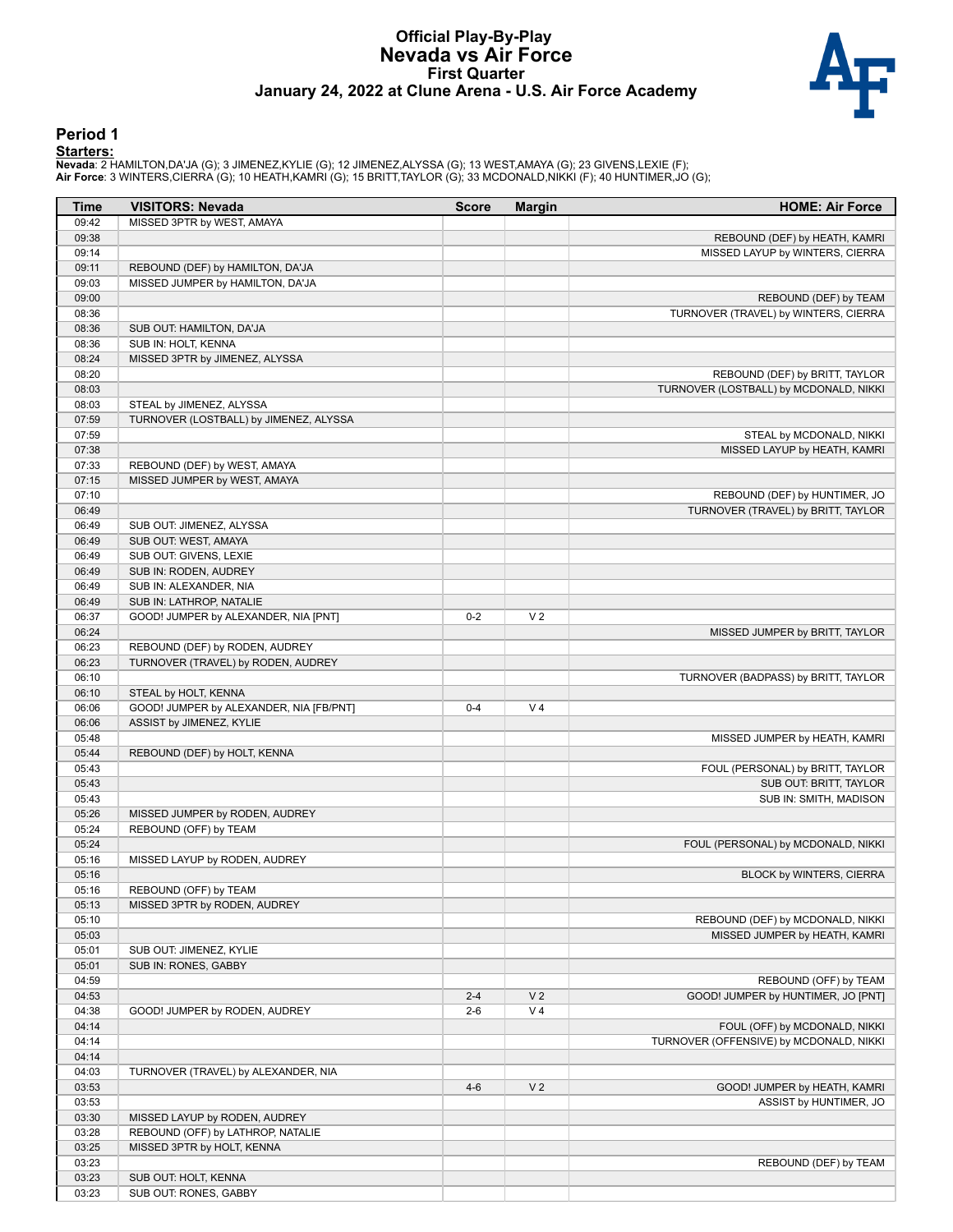| Time  | <b>VISITORS: Nevada</b>             | <b>Score</b> | <b>Margin</b>  | <b>HOME: Air Force</b>           |
|-------|-------------------------------------|--------------|----------------|----------------------------------|
| 03:23 | SUB OUT: LATHROP, NATALIE           |              |                |                                  |
| 03:23 | SUB IN: HAMILTON, DA'JA             |              |                |                                  |
| 03:23 | SUB IN: JIMENEZ, KYLIE              |              |                |                                  |
| 03:23 | SUB IN: WEST, AMAYA                 |              |                |                                  |
| 03:05 |                                     | $6-6$        | T.             | GOOD! JUMPER by HEATH, KAMRI     |
| 03:05 |                                     |              |                | ASSIST by WINTERS, CIERRA        |
| 02:32 | GOOD! LAYUP by RODEN, AUDREY        | $6 - 8$      | V <sub>2</sub> |                                  |
| 02:13 |                                     |              |                | MISSED JUMPER by SMITH, MADISON  |
| 02:07 |                                     |              |                | REBOUND (OFF) by SMITH, MADISON  |
| 02:07 |                                     | $8 - 8$      | T              | GOOD! LAYUP by SMITH, MADISON    |
| 01:49 | TURNOVER (TRAVEL) by JIMENEZ, KYLIE |              |                |                                  |
| 01:49 |                                     |              |                | SUB OUT: HEATH, KAMRI            |
| 01:49 |                                     |              |                | SUB IN: BRITT, TAYLOR            |
| 01:49 | SUB OUT: RODEN, AUDREY              |              |                |                                  |
| 01:49 | SUB IN: JIMENEZ, ALYSSA             |              |                |                                  |
| 01:35 |                                     |              |                | MISSED JUMPER by SMITH, MADISON  |
| 01:32 | REBOUND (DEF) by ALEXANDER, NIA     |              |                |                                  |
| 01:26 | TURNOVER (TRAVEL) by ALEXANDER, NIA |              |                |                                  |
| 00:56 |                                     |              |                | MISSED 3PTR by MCDONALD, NIKKI   |
| 00:52 | REBOUND (DEF) by HAMILTON, DA'JA    |              |                |                                  |
| 00:45 | MISSED 3PTR by JIMENEZ, KYLIE       |              |                |                                  |
| 00:41 |                                     |              |                | REBOUND (DEF) by BRITT, TAYLOR   |
| 00:25 |                                     |              |                | MISSED JUMPER by MCDONALD, NIKKI |
| 00:21 | REBOUND (DEF) by WEST, AMAYA        |              |                |                                  |
| 00:08 | TURNOVER (BADPASS) by WEST, AMAYA   |              |                |                                  |
| 00:08 | SUB OUT: ALEXANDER, NIA             |              |                |                                  |
| 00:08 | SUB IN: GIVENS, LEXIE               |              |                |                                  |
| 00:08 | SUB OUT: HAMILTON, DA'JA            |              |                |                                  |
| 00:08 | SUB IN: HOLT, KENNA                 |              |                |                                  |
| 00:00 |                                     |              |                | MISSED 3PTR by WINTERS, CIERRA   |
| 00:00 | REBOUND (DEF) by TEAM               |              |                |                                  |

# **Nevada 8, Air Force 8**

| <b>Points (This Period)</b> | <b>NEV</b>    | AF            |
|-----------------------------|---------------|---------------|
| In the Paint                |               |               |
| Off Turns                   |               |               |
| 2nd Chance                  |               |               |
| Fast Break                  |               |               |
| Bench                       |               |               |
| Per Poss                    | 0.471<br>4/17 | 0.471<br>4/17 |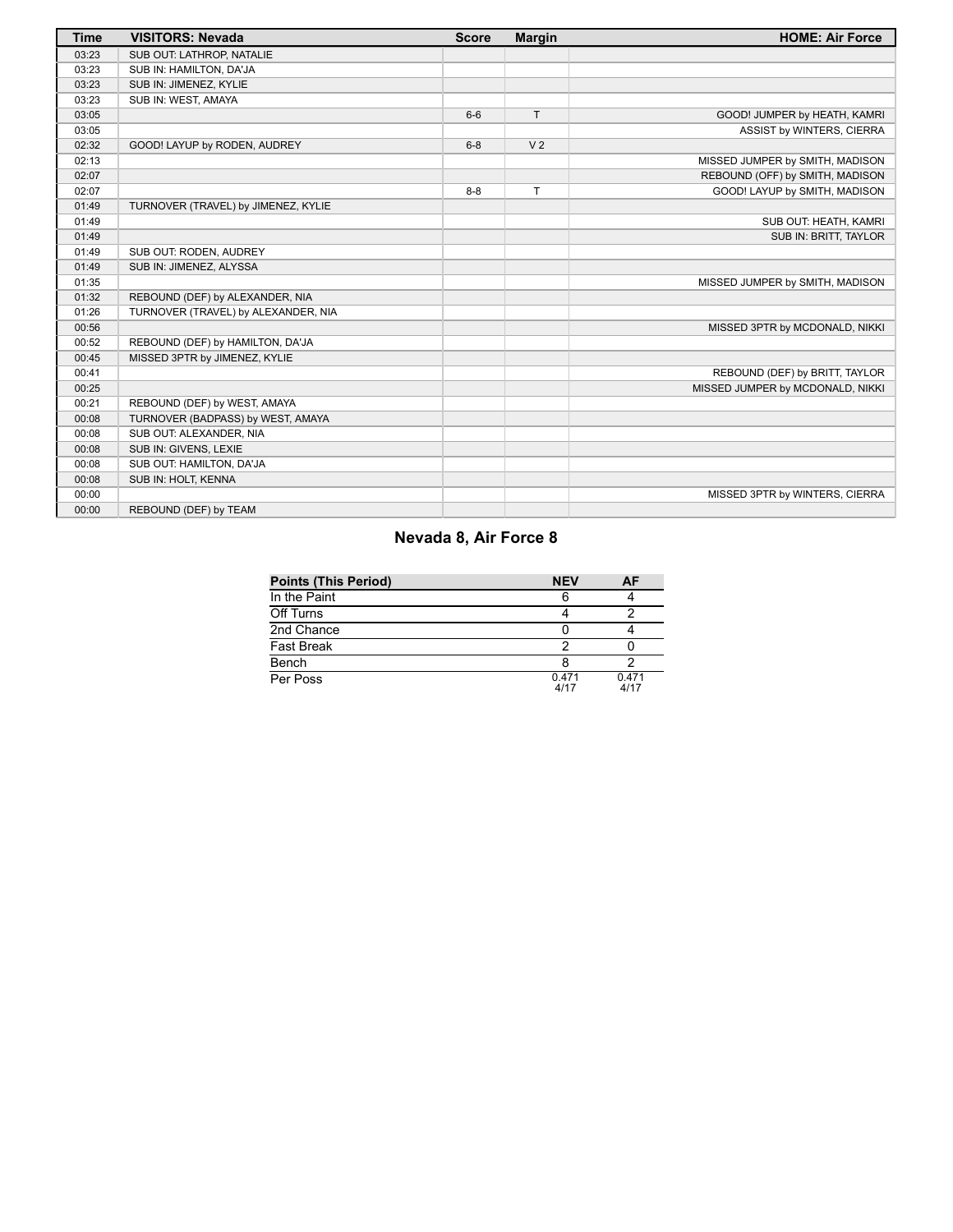### **Official Box Score Nevada vs Air Force Second Quarter Statistics Only January 24, 2022 at Clune Arena - U.S. Air Force Academy**



# **Nevada 11**

| No. | Player                 | S  | Pts          | FG       | 3FG     | <b>FT</b> | <b>OR</b> | <b>DR</b> | <b>TR</b> | <b>PF</b> | A        | TO | <b>Blk</b> | Stl            | Min | $+/-$ |
|-----|------------------------|----|--------------|----------|---------|-----------|-----------|-----------|-----------|-----------|----------|----|------------|----------------|-----|-------|
| 02  | <b>HAMILTON, DA'JA</b> | G  | 0            | $0 - 1$  | $0-0$   | $0-0$     | 0         | 2         | 2         |           |          |    | 0          | 0              | 10  | $-3$  |
| 03  | JIMENEZ, KYLIE         | G  | 3            | $1 - 1$  | $0 - 0$ | $1 - 1$   | 0         |           |           | 0         | 0        | 0  | 0          | 0              | 8   | $-1$  |
| 12  | JIMENEZ, ALYSSA        | G  | 0            | $0 - 0$  | $0 - 0$ | $0 - 0$   | 0         | 0         | 0         | 0         | 0        | 0  | 0          |                | 6   | 1     |
| 13  | <b>WEST, AMAYA</b>     | G  | 4            | $2 - 3$  | $0 - 0$ | $0 - 0$   | $\Omega$  | 0         | 0         | 2         | $\Omega$ | 2  | 0          | 0              | 6   | $-2$  |
| 23  | GIVENS, LEXIE          | F  | 2            | $1 - 4$  | $0 - 0$ | $0 - 0$   | 1         | 1         | 2         | 0         | $\Omega$ | 0  | 0          | 0              | 4   | 1     |
| 04  | RODEN, AUDREY          | G  | $\Omega$     | $0 - 1$  | $0 - 1$ | $0 - 0$   | $\Omega$  | 3         | 3         |           | $\Omega$ |    | 0          | $\Omega$       | 4   | $-4$  |
| 11  | <b>HOLT, KENNA</b>     | G  | $\Omega$     | $0 - 0$  | $0 - 0$ | $0 - 0$   | 0         | $\Omega$  | 0         | 0         | 0        | 0  | 0          | 0              | 2   | $-2$  |
| 22  | <b>RONES, GABBY</b>    | G  | $\mathbf{0}$ | $0 - 0$  | $0 - 0$ | $0 - 0$   | $\Omega$  | 0         | 0         | $\Omega$  | 0        | 0  | 0          | $\overline{0}$ | 0   | 0     |
| 25  | ALEXANDER, NIA         | G  | 0            | $0 - 1$  | $0 - 0$ | $0 - 0$   | 0         | 2         | 2         | $\Omega$  |          | 2  | 0          | 0              | 6   | -3    |
| 52  | LATHROP, NATALIE       | F. | 2            | $1 - 1$  | $0 - 0$ | $0 - 0$   | $\Omega$  | 0         | 0         | $\Omega$  | $\Omega$ |    | 0          | 0              | 4   | $-2$  |
|     | TEAM                   |    |              |          |         |           | $\Omega$  | 0         | 0         | 0         |          | 0  |            |                |     |       |
|     | <b>TOTALS</b>          |    | 11           | $5 - 12$ | $0 - 1$ | $1 - 1$   |           | 9         | 10        | 5         | 2        |    | 0          |                | 50  |       |

| <b>Shooting By Period</b><br>Period | FG       | FG%   | 3FG      | 3FG%   | <b>FT</b> | FT%   | Deadball Rebounds: 2,0 |
|-------------------------------------|----------|-------|----------|--------|-----------|-------|------------------------|
| 3rd Qtr                             | $5 - 13$ | 38%   | $0 - 3$  | $00\%$ | $5-8$     | 63%   |                        |
| 4th Qtr                             | $2 - 9$  | 22%   | $0 - 1$  | 00%    | $2 - 2$   | 100%  |                        |
| 2nd Half                            | $5 - 12$ | 42%   | $0 - 1$  | 00%    | 1-1       | 100%  |                        |
| 2nd Half                            | 7-22     | 32%   | $0 - 4$  | 00%    | 7-10      | 70%   |                        |
| Game                                | 16-48    | 33.3% | $0 - 10$ | 00.0%  | $8 - 11$  | 72.7% |                        |

# **Air Force 14**

|                        | S.     | <b>Pts</b>    | <b>FG</b> | 3FG                | FT      | <b>OR</b> | D <sub>R</sub> | <b>TR</b>    | <b>PF</b>      |               | A TO         | <b>Blk</b>    |                | Stl Min | $+/-$                   |
|------------------------|--------|---------------|-----------|--------------------|---------|-----------|----------------|--------------|----------------|---------------|--------------|---------------|----------------|---------|-------------------------|
| <b>WINTERS, CIERRA</b> | G      | 6             | $3-6$     | 0-1                | $0 - 0$ | 0         | 3              | 3            | 0              | 0             | $\Omega$     |               |                | 9       | -5                      |
| <b>HEATH, KAMRI</b>    | G      | $\mathcal{P}$ | $1 - 2$   | $0 - 0$            | $0 - 0$ | 0         | $\theta$       | $\mathbf{0}$ | $\overline{0}$ | $\Omega$      | $\Omega$     | 0             | $\overline{0}$ | 8       | 5                       |
| <b>BRITT, TAYLOR</b>   | G      | 4             | $1 - 2$   | $0 - 0$            | $2 - 2$ | 0         |                |              | 1              | 0             | $\Omega$     | $\mathbf 0$   | 0              |         | -1                      |
| <b>MCDONALD, NIKKI</b> | F.     | $\Omega$      | $0 - 2$   | $0 - 0$            | $0-0$   | 0         | 0              | $\mathbf{0}$ | $\mathbf{0}$   | $\mathbf{0}$  | 0            | $\mathbf 0$   | $\mathbf{0}$   |         | 3                       |
| HUNTIMER, JO           | G      | 2             | $1 - 2$   | $0 - 0$            | $0 - 0$ | 0         | 0              | $\mathbf{0}$ | $\Omega$       |               |              |               |                | 8       | $\overline{0}$          |
| <b>SMITH, MADISON</b>  | G      | $\Omega$      |           | $0 - 0$            | $0 - 0$ | 0         |                |              |                |               | $\Omega$     | -0            | $\overline{0}$ | -8      | - 3                     |
| <b>TEAM</b>            |        |               |           |                    |         | 0         |                |              | -0             |               |              |               |                |         |                         |
| <b>TOTALS</b>          |        |               |           | $0 - 1$            | $2 - 2$ | $\bf{0}$  | 6              | 6            | $\mathbf{P}$   | $\mathcal{P}$ | $\mathbf{P}$ | $\mathcal{P}$ |                |         |                         |
|                        | Player |               |           | $0 - 1$<br>14 6-15 |         |           |                |              |                |               |              |               |                |         | 10 <sup>7</sup><br>2 50 |

| <b>Shooting By Period</b><br>Period | FG       | FG%   | 3FG     | 3FG%   | FТ      | FT%   |
|-------------------------------------|----------|-------|---------|--------|---------|-------|
| 3rd Qtr                             | $3 - 17$ | 18%   | $0 - 2$ | 00%    | $1 - 3$ | 33%   |
| 4th Qtr                             | $3 - 9$  | 33%   | $0 - 1$ | 00%    | $4 - 4$ | 100%  |
| 2nd Half                            | $6 - 15$ | 40%   | $0 - 1$ | $00\%$ | $2-2$   | 100%  |
| 2nd Half                            | $6 - 26$ | 23%   | $0 - 3$ | $00\%$ | $5 - 7$ | 71%   |
| Game                                | 16-55    | 29.1% | $0 - 6$ | 00.0%  | 7-9     | 77.8% |

*Deadball Rebounds:* 2,0

| Game Notes:                                      | <b>Score</b> | 1st | 2nd | 3rd | 4th | <b>TOT</b> | <b>Points (This Period)</b> | <b>NEV</b>    | AF            |
|--------------------------------------------------|--------------|-----|-----|-----|-----|------------|-----------------------------|---------------|---------------|
| Officials: Shelley Nakasone, Anita Ortega, Roy   | NEV          |     |     | 15  |     | 40         | In the Paint                |               | 12            |
| Gulbeyan<br>Attendance: 150                      | AF           |     | 14  |     |     | 39         | Off Turns                   |               |               |
|                                                  |              |     |     |     |     |            | 2nd Chance                  |               |               |
| Start Time: 08:36 PM ET<br>End Time: 10:17 PM ET |              |     |     |     |     |            | <b>Fast Break</b>           |               |               |
| Game Duration: 1:41                              |              |     |     |     |     |            | Bench                       |               |               |
| Conference Game:                                 |              |     |     |     |     |            | Per Poss                    | 0.611<br>6/18 | 0.778<br>7/18 |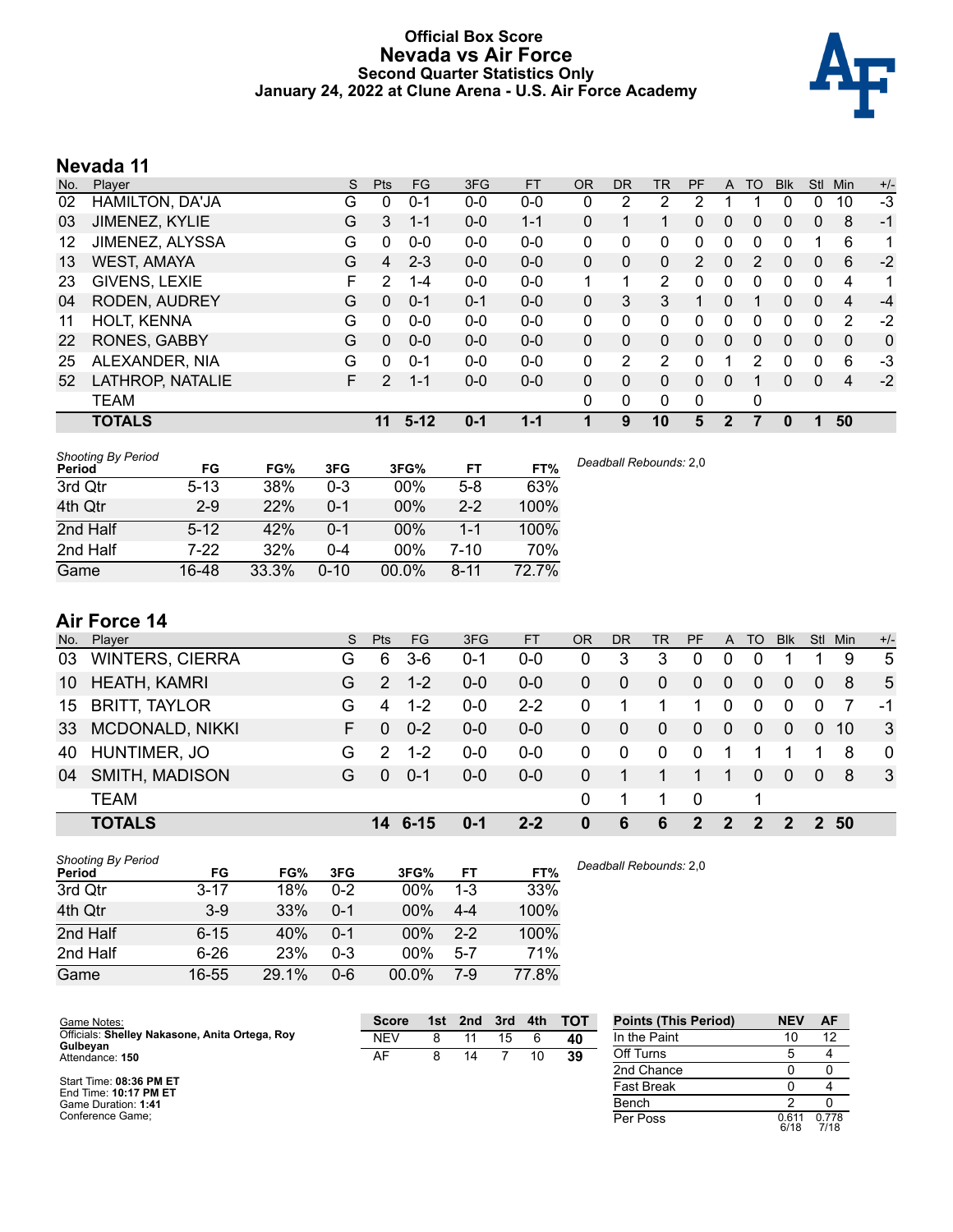#### **Official Play-By-Play Nevada vs Air Force Second Quarter January 24, 2022 at Clune Arena - U.S. Air Force Academy**



### **Period 2**

#### **Starters:**

**Nevada**: 2 HAMILTON,DA'JA (G); 3 JIMENEZ,KYLIE (G); 12 JIMENEZ,ALYSSA (G); 13 WEST,AMAYA (G); 23 GIVENS,LEXIE (F);<br>**Air Force**: 3 WINTERS,CIERRA (G); 10 HEATH,KAMRI (G); 15 BRITT,TAYLOR (G); 33 MCDONALD,NIKKI (F); 40 HUNT

| Time  | <b>VISITORS: Nevada</b>               | <b>Score</b> | <b>Margin</b>  | <b>HOME: Air Force</b>               |
|-------|---------------------------------------|--------------|----------------|--------------------------------------|
| 10:00 | SUB OUT: HOLT, KENNA                  |              |                |                                      |
| 10:00 | SUB IN: HAMILTON, DA'JA               |              |                |                                      |
| 09:49 |                                       |              |                | TURNOVER (BADPASS) by HUNTIMER, JO   |
| 09:49 | STEAL by JIMENEZ, ALYSSA              |              |                |                                      |
| 09:39 | GOOD! LAYUP by WEST, AMAYA            | $8 - 10$     | V <sub>2</sub> |                                      |
| 09:39 | ASSIST by HAMILTON, DA'JA             |              |                |                                      |
| 09:28 |                                       |              |                | MISSED JUMPER by BRITT, TAYLOR       |
| 09:24 | REBOUND (DEF) by HAMILTON, DA'JA      |              |                |                                      |
| 09:19 | MISSED LAYUP by GIVENS, LEXIE         |              |                |                                      |
| 09:19 |                                       |              |                | BLOCK by HUNTIMER, JO                |
| 09:11 | REBOUND (OFF) by GIVENS, LEXIE        |              |                |                                      |
| 09:11 | MISSED LAYUP by GIVENS, LEXIE         |              |                |                                      |
| 09:08 |                                       |              |                | REBOUND (DEF) by WINTERS, CIERRA     |
| 08:55 |                                       | $10-10$      | $\mathsf{T}$   | GOOD! LAYUP by WINTERS, CIERRA [PNT] |
| 08:39 | GOOD! LAYUP by GIVENS, LEXIE [PNT]    | $10 - 12$    | V <sub>2</sub> |                                      |
| 08:21 |                                       |              |                | MISSED 3PTR by WINTERS, CIERRA       |
| 08:17 | REBOUND (DEF) by GIVENS, LEXIE        |              |                |                                      |
| 08:06 | MISSED JUMPER by GIVENS, LEXIE        |              |                |                                      |
| 08:03 |                                       |              |                | REBOUND (DEF) by BRITT, TAYLOR       |
| 07:58 | FOUL (PERSONAL) by HAMILTON, DA'JA    |              |                |                                      |
| 07:58 |                                       |              |                | SUB OUT: SMITH, MADISON              |
| 07:58 |                                       |              |                | SUB IN: HEATH, KAMRI                 |
| 07:58 | SUB OUT: JIMENEZ, ALYSSA              |              |                |                                      |
| 07:58 | SUB OUT: GIVENS, LEXIE                |              |                |                                      |
| 07:58 | SUB IN: RODEN, AUDREY                 |              |                |                                      |
| 07:58 | SUB IN: ALEXANDER, NIA                |              |                |                                      |
| 07:58 |                                       | $11 - 12$    | V <sub>1</sub> | GOOD! FT by BRITT, TAYLOR [FB]       |
| 07:58 |                                       | $12 - 12$    | T              | GOOD! FT by BRITT, TAYLOR [FB]       |
| 07:40 | TURNOVER (3SEC) by ALEXANDER, NIA     |              |                |                                      |
| 07:10 |                                       |              |                | MISSED LAYUP by HEATH, KAMRI         |
| 07:07 | REBOUND (DEF) by RODEN, AUDREY        |              |                |                                      |
| 06:48 | FOUL (OFF) by RODEN, AUDREY           |              |                |                                      |
| 06:48 | TURNOVER (OFFENSIVE) by RODEN, AUDREY |              |                |                                      |
| 06:48 |                                       |              |                | SUB OUT: BRITT, TAYLOR               |
| 06:48 |                                       |              |                | SUB IN: SMITH, MADISON               |
| 06:21 |                                       |              |                | MISSED LAYUP by WINTERS, CIERRA      |
| 06:19 | REBOUND (DEF) by RODEN, AUDREY        |              |                |                                      |
| 06:19 | SUB OUT: JIMENEZ, KYLIE               |              |                |                                      |
| 06:19 | SUB IN: HOLT, KENNA                   |              |                |                                      |
| 06:19 | SUB OUT: ALEXANDER, NIA               |              |                |                                      |
| 06:19 | SUB IN: LATHROP, NATALIE              |              |                |                                      |
| 06:19 |                                       |              |                |                                      |
| 06:01 | MISSED 3PTR by RODEN, AUDREY          |              |                |                                      |
| 05:58 |                                       |              |                | REBOUND (DEF) by WINTERS, CIERRA     |
| 05:48 |                                       |              |                | MISSED JUMPER by MCDONALD, NIKKI     |
| 05:44 | REBOUND (DEF) by RODEN, AUDREY        |              |                |                                      |
| 05:34 | FOUL (OFF) by WEST, AMAYA             |              |                |                                      |
| 05:34 | TURNOVER (OFFENSIVE) by WEST, AMAYA   |              |                |                                      |
| 05:12 |                                       | $14 - 12$    | H <sub>2</sub> | GOOD! JUMPER by HUNTIMER, JO [PNT]   |
| 04:58 | GOOD! LAYUP by WEST, AMAYA            | $14 - 14$    | $\mathsf T$    |                                      |
| 04:30 |                                       | $16-14$      | H <sub>2</sub> | GOOD! LAYUP by WINTERS, CIERRA [PNT] |
| 04:30 |                                       |              |                | ASSIST by HUNTIMER, JO               |
| 04:11 | MISSED LAYUP by WEST, AMAYA           |              |                |                                      |
| 04:10 |                                       |              |                | REBOUND (DEF) by TEAM                |
| 04:10 |                                       |              |                | SUB OUT: WINTERS, CIERRA             |
| 04:10 |                                       |              |                | SUB IN: BRITT, TAYLOR                |
| 04:10 | SUB OUT: RODEN, AUDREY                |              |                |                                      |
| 04:10 | SUB OUT: WEST, AMAYA                  |              |                |                                      |
| 04:10 | SUB OUT: HOLT, KENNA                  |              |                |                                      |
| 04:10 | SUB OUT: LATHROP, NATALIE             |              |                |                                      |
| 04:10 | SUB IN: JIMENEZ, KYLIE                |              |                |                                      |
| 04:10 | SUB IN: JIMENEZ, ALYSSA               |              |                |                                      |
| 04:10 | SUB IN: GIVENS, LEXIE                 |              |                |                                      |
| 04:10 | SUB IN: ALEXANDER, NIA                |              |                |                                      |
| 03:43 |                                       |              |                | MISSED JUMPER by HUNTIMER, JO        |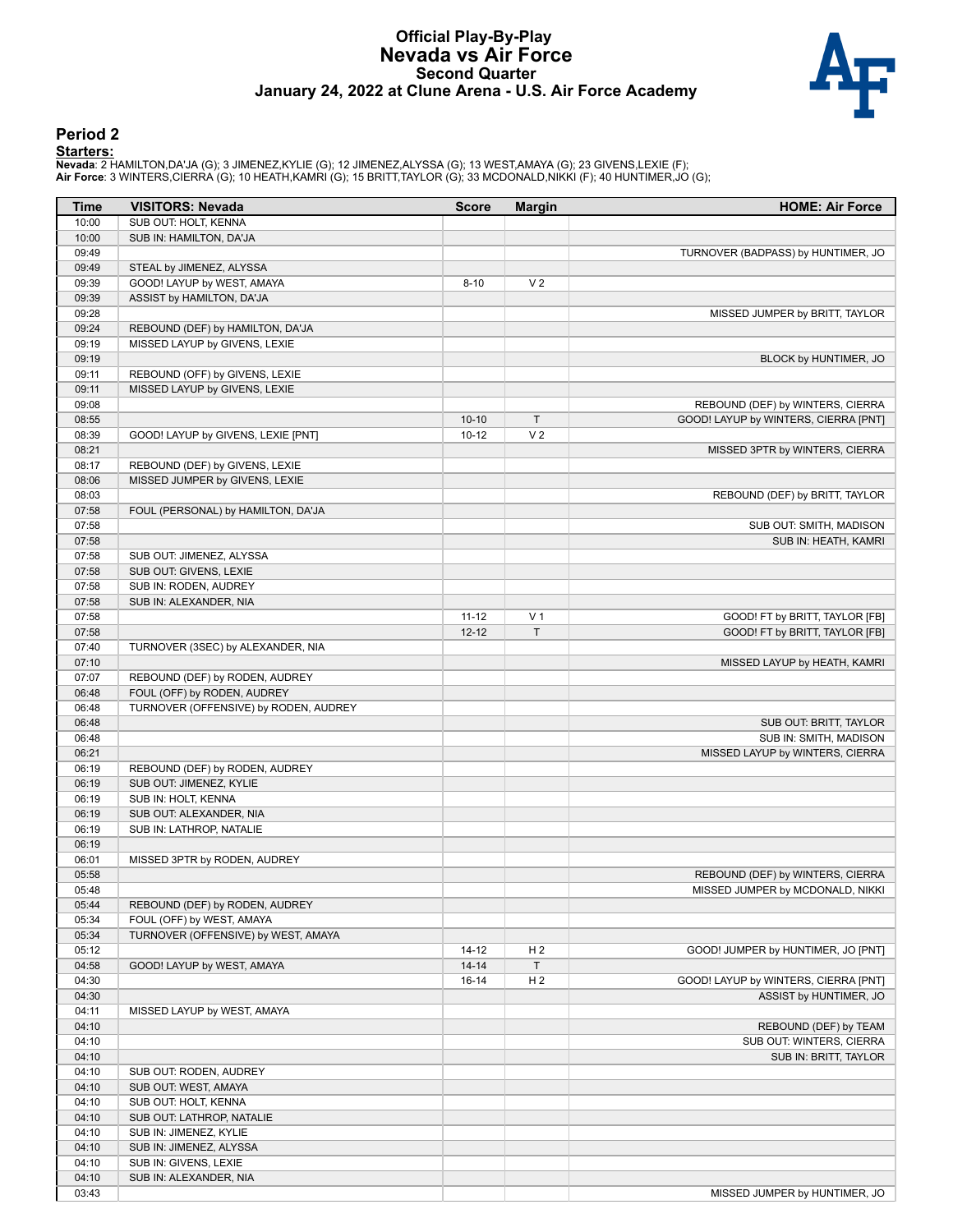| <b>Time</b> | <b>VISITORS: Nevada</b>                | <b>Score</b> | <b>Margin</b>  | <b>HOME: Air Force</b>              |
|-------------|----------------------------------------|--------------|----------------|-------------------------------------|
| 03:39       | REBOUND (DEF) by HAMILTON, DA'JA       |              |                |                                     |
| 03:35       | TURNOVER (BADPASS) by HAMILTON, DA'JA  |              |                |                                     |
| 03:35       |                                        |              |                | TURNOVER (5SEC) by TEAM             |
| 03:30       | GOOD! LAYUP by JIMENEZ, KYLIE          | $16-16$      | $\mathsf T$    |                                     |
| 03:30       |                                        |              |                | FOUL (PERSONAL) by SMITH, MADISON   |
| 03:30       |                                        |              |                | SUB OUT: HUNTIMER, JO               |
| 03:30       |                                        |              |                | SUB IN: WINTERS, CIERRA             |
| 03:30       | GOOD! FT by JIMENEZ, KYLIE             | $16 - 17$    | V <sub>1</sub> |                                     |
| 03:13       |                                        | $18-17$      | H <sub>1</sub> | GOOD! JUMPER by BRITT, TAYLOR [PNT] |
| 03:03       | MISSED LAYUP by HAMILTON, DA'JA        |              |                |                                     |
| 03:03       |                                        |              |                | BLOCK by WINTERS, CIERRA            |
| 03:02       |                                        |              |                | REBOUND (DEF) by WINTERS, CIERRA    |
| 03:02       | FOUL (PERSONAL) by HAMILTON, DA'JA     |              |                |                                     |
| 02:37       |                                        | $20 - 17$    | $H_3$          | GOOD! LAYUP by HEATH, KAMRI [PNT]   |
| 02:37       |                                        |              |                | ASSIST by SMITH, MADISON            |
| 02:20       | SUB OUT: GIVENS, LEXIE                 |              |                |                                     |
| 02:20       | SUB OUT: ALEXANDER, NIA                |              |                |                                     |
| 02:20       | SUB IN: WEST, AMAYA                    |              |                |                                     |
| 02:20       | SUB IN: LATHROP, NATALIE               |              |                |                                     |
| 02:11       | FOUL (OFF) by WEST, AMAYA              |              |                |                                     |
| 02:11       | TURNOVER (OFFENSIVE) by WEST, AMAYA    |              |                |                                     |
| 02:11       | SUB OUT: WEST, AMAYA                   |              |                |                                     |
| 02:11       | SUB IN: ALEXANDER, NIA                 |              |                |                                     |
| 01:52       |                                        |              |                | MISSED LAYUP by SMITH, MADISON      |
| 01:50       | REBOUND (DEF) by JIMENEZ, KYLIE        |              |                |                                     |
| 01:27       |                                        |              |                | SUB OUT: SMITH, MADISON             |
| 01:27       |                                        |              |                | SUB IN: HUNTIMER, JO                |
| 01:22       | GOOD! JUMPER by LATHROP, NATALIE [PNT] | $20 - 19$    | H <sub>1</sub> |                                     |
| 01:22       | ASSIST by ALEXANDER, NIA               |              |                |                                     |
| 00:55       |                                        |              |                | MISSED LAYUP by MCDONALD, NIKKI     |
| 00:51       |                                        |              |                | FOUL (PERSONAL) by BRITT, TAYLOR    |
| 00:51       |                                        |              |                | SUB OUT: BRITT, TAYLOR              |
| 00:51       |                                        |              |                | SUB IN: SMITH, MADISON              |
| 00:51       | REBOUND (DEF) by ALEXANDER, NIA        |              |                |                                     |
| 00:47       | MISSED JUMPER by ALEXANDER, NIA        |              |                |                                     |
| 00:44       |                                        |              |                | REBOUND (DEF) by SMITH, MADISON     |
| 00:29       |                                        |              |                | MISSED LAYUP by WINTERS, CIERRA     |
| 00:26       | REBOUND (DEF) by ALEXANDER, NIA        |              |                |                                     |
| 00:25       | TURNOVER (LOSTBALL) by ALEXANDER, NIA  |              |                |                                     |
| 00:25       |                                        |              |                | STEAL by WINTERS, CIERRA            |
| 00:20       |                                        | $22 - 19$    | $H_3$          | GOOD! LAYUP by WINTERS, CIERRA [FB] |
| 00:03       | TURNOVER (BADPASS) by LATHROP, NATALIE |              |                |                                     |
| 00:03       |                                        |              |                | STEAL by HUNTIMER, JO               |

# **Nevada 19, Air Force 22**

| <b>Points (This Period)</b> | <b>NEV</b>    | AF            |
|-----------------------------|---------------|---------------|
| In the Paint                | 10            | 12            |
| Off Turns                   |               |               |
| 2nd Chance                  |               |               |
| Fast Break                  |               |               |
| Bench                       | າ             |               |
| Per Poss                    | 0.611<br>6/18 | 0.778<br>7/18 |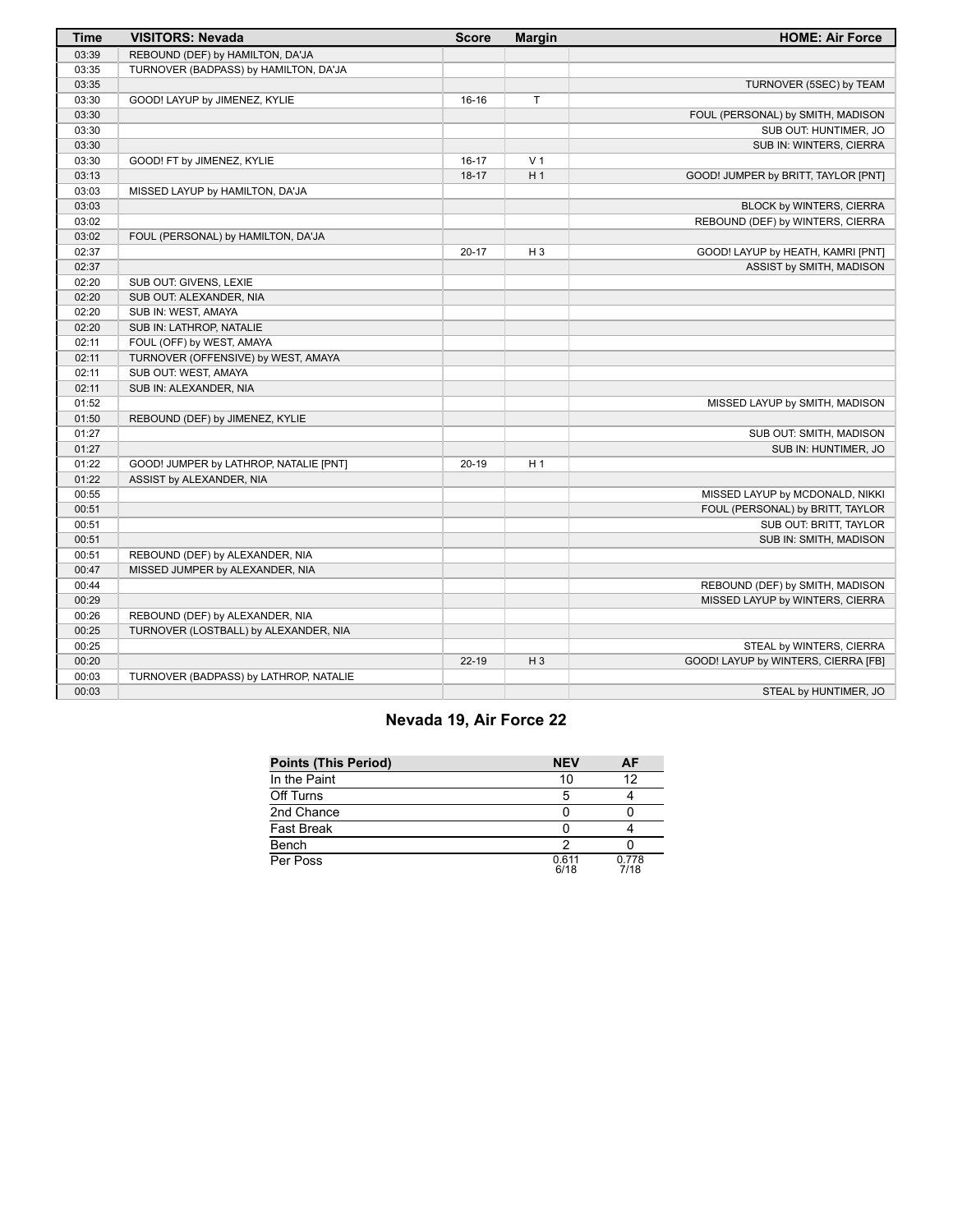### **Official Box Score Nevada vs Air Force Second Half Statistics Only January 24, 2022 at Clune Arena - U.S. Air Force Academy**



# **Nevada 21**

| No. | Player                 | S  | Pts           | FG       | 3FG     | <b>FT</b> | 0R       | <b>DR</b>      | <b>TR</b> | PF       | A | TO       | <b>Blk</b> | Stl | <b>Min</b> | $+/-$          |
|-----|------------------------|----|---------------|----------|---------|-----------|----------|----------------|-----------|----------|---|----------|------------|-----|------------|----------------|
| 02  | <b>HAMILTON, DA'JA</b> | G  | 13            | $4 - 7$  | $0 - 0$ | $5-5$     | 0        |                |           | 2        | 0 | 2        | $\Omega$   | 0   | 16         | 8              |
| 03  | JIMENEZ, KYLIE         | G  | 3             | $1 - 3$  | 0-1     | $1 - 2$   | 0        |                |           |          | 0 |          |            | 0   | 17         | $\overline{4}$ |
| 04  | RODEN, AUDREY          | G  | 0             | $0 - 2$  | 0-1     | $0-0$     | 0        | 0              | 0         | 0        | 0 |          | 2          | 0   | 4          | $-2$           |
| 11  | <b>HOLT, KENNA</b>     | G  | 0             | $0 - 0$  | $0 - 0$ | $0 - 0$   |          | $\overline{2}$ | 3         |          | 0 |          | 0          | 2   | 6          | $-4$           |
| 12  | JIMENEZ, ALYSSA        | G  | 2             | $1 - 5$  | 0-1     | $0-0$     | 1        | 2              | 3         | 0        | 0 | 0        |            | 1   | 17         | 6              |
| 13  | <b>WEST, AMAYA</b>     | G  | $\mathcal{P}$ | $1 - 2$  | $0 - 1$ | $0 - 1$   | 0        | 3              | 3         |          |   |          |            | 1   | 18         | 6              |
| 22  | RONES, GABBY           | G  | $\Omega$      | $0 - 0$  | $0 - 0$ | $0-0$     | 0        | 0              | 0         | $\Omega$ | 0 | $\Omega$ | 0          | 0   | 0          | 0              |
| 23  | GIVENS, LEXIE          | F. |               | $0 - 1$  | $0 - 0$ | $1 - 2$   | 1.       | 4              | 5         | 3        | 0 | 1        | 0          | 0   | 15         | 8              |
| 25  | ALEXANDER, NIA         | G  | $\Omega$      | $0 - 2$  | $0 - 0$ | $0 - 0$   | $\Omega$ | 0              | 0         | 1        | 0 | 1        | U          | 1   | 7          | -6             |
| 52  | LATHROP, NATALIE       | F  | 0             | $0 - 0$  | $0 - 0$ | $0 - 0$   | 0        | 1              | 1         | $\Omega$ | 0 | 0        | 0          | 0   | 0          | 0              |
|     | <b>TEAM</b>            |    | 0             | $0 - 0$  | $0 - 0$ | $0 - 0$   | 0        |                | 1         | 0        | 0 | 0        | 0          | 0   | 0          |                |
|     | <b>TOTALS</b>          |    | 21            | $7 - 22$ | $0 - 4$ | $7-10$    | 3        | 15             | 18        | 9        | 1 | 8        | 4          | 5   | 100        |                |

| <b>Shooting By Period</b><br>Period | FG       | FG%   | 3FG  | 3FG%     | FT       | FT%  | Deadball Rebounds: 2,0<br>Last FG Half: NEV 4th-03:55 |
|-------------------------------------|----------|-------|------|----------|----------|------|-------------------------------------------------------|
| 3rd Qtr                             | $5 - 13$ | 38%   | 0-3  | 00%      | $5-8$    | 63%  |                                                       |
| 4th Otr                             | $2-9$    | 22%   | 0-1  | $00\%$   | $2 - 2$  | 100% |                                                       |
| 2nd Half                            | 7-22     | 32%   | 0-4  | $00\%$   | 7-10     | 70%  |                                                       |
| Game                                | 16-48    | 33.3% | 0-10 | $00.0\%$ | $8 - 11$ | 727% |                                                       |

# **Air Force 17**

| No. | Player                 | S. | <b>Pts</b>    | FG.     | 3FG     | FT.     | OR             | DR.            | TR.      | <b>PF</b>      |                | A TO        | <b>BIK</b>   | Stl            | Min   | $+/-$ |
|-----|------------------------|----|---------------|---------|---------|---------|----------------|----------------|----------|----------------|----------------|-------------|--------------|----------------|-------|-------|
| 03  | <b>WINTERS, CIERRA</b> | G. | 12            | $4-9$   | $0 - 1$ | $4-5$   | 0              | 3              | 3        | 2              | 0              |             |              |                | 20    | -4    |
| 04  | SMITH, MADISON         | G  | 1             | $0 - 3$ | $0 - 0$ | $1 - 2$ | 2              | $\mathbf{0}$   | 2        | $\mathbf{1}$   | $\mathbf{0}$   | -1          | $\mathbf{0}$ | $\overline{0}$ | 11    | $-2$  |
|     | 10 HEATH, KAMRI        | G  | $\mathcal{P}$ | $1 - 5$ | $0 - 0$ | $0 - 0$ | 1.             | 3              | 4        | $\mathbf{0}$   | 2              | 0           | $\mathbf{0}$ | 1              | 16    | $-2$  |
|     | 15 BRITT, TAYLOR       | G  | $\Omega$      | $0 - 3$ | $0 - 1$ | $0 - 0$ | $\overline{0}$ | 3              | 3        | $\overline{1}$ | $\overline{1}$ | $\mathbf 1$ | $\mathbf{0}$ | $\overline{1}$ | -15   | $-4$  |
| 33  | <b>MCDONALD, NIKKI</b> | F. | 0             | $0 - 2$ | $0 - 0$ | $0 - 0$ | 0              |                |          | 1              | $\mathbf 0$    | 1           | $\mathbf 0$  | $\mathbf 0$    | 20    | -4    |
| 40  | HUNTIMER, JO           | G. | $\mathcal{P}$ | -1-4    | $0 - 1$ | $0 - 0$ | 0              | $\overline{0}$ | $\Omega$ | $\mathbf 1$    | $\overline{0}$ | 5           | $\Omega$     | $\Omega$       | 18    | $-4$  |
|     | <b>TEAM</b>            |    | 0             | 0-0     | $0 - 0$ | $0 - 0$ | 2              | -3             | 5        | $\Omega$       | $\Omega$       | 1           | $\Omega$     | $\Omega$       | - 0   |       |
|     | <b>TOTALS</b>          |    | 17            | 6-26    | $0 - 3$ | $5 - 7$ | 5              | 13             | 18       | 6              | $\mathbf{3}$   | 10          | $\bf{0}$     |                | 3,100 |       |

| Shooting By Period<br><b>Period</b> | FG       | FG%   | 3FG     | 3FG%   | FT  | FT%   |
|-------------------------------------|----------|-------|---------|--------|-----|-------|
| 3rd Qtr                             | $3 - 17$ | 18%   | በ-2     | $00\%$ | 1-3 | 33%   |
| 4th Qtr                             | $3-9$    | 33%   | በ-1     | $00\%$ | 4-4 | 100%  |
| 2nd Half                            | $6 - 26$ | 23%   | $0 - 3$ | $00\%$ | 5-7 | 71%   |
| Game                                | 16-55    | 29.1% | 0-6     | 00.0%  | 7-9 | 77.8% |

*Deadball Rebounds:* 2,0 *Last FG Half:* AF 4th-01:58

| Game Notes:                                      | <b>Score</b> | 1st l | 2nd | 3rd | 4th | <b>TOT</b> | <b>Points from (This Period)</b> | <b>NEV AF</b> |    |
|--------------------------------------------------|--------------|-------|-----|-----|-----|------------|----------------------------------|---------------|----|
| Officials: Shelley Nakasone, Anita Ortega, Roy   | NEV          | 8     |     | 15  |     | -40        | In the Paint                     | 14            | 10 |
| Gulbeyan<br>Attendance: 150                      | AF           |       | 14  |     | 10  | 39         | Off Turns                        |               |    |
|                                                  |              |       |     |     |     |            | 2nd Chance                       |               |    |
| Start Time: 08:36 PM ET<br>End Time: 10:17 PM ET |              |       |     |     |     |            | Fast Break                       |               |    |
| Game Duration: 1:41<br>Conference Game:          |              |       |     |     |     |            | Bench                            |               |    |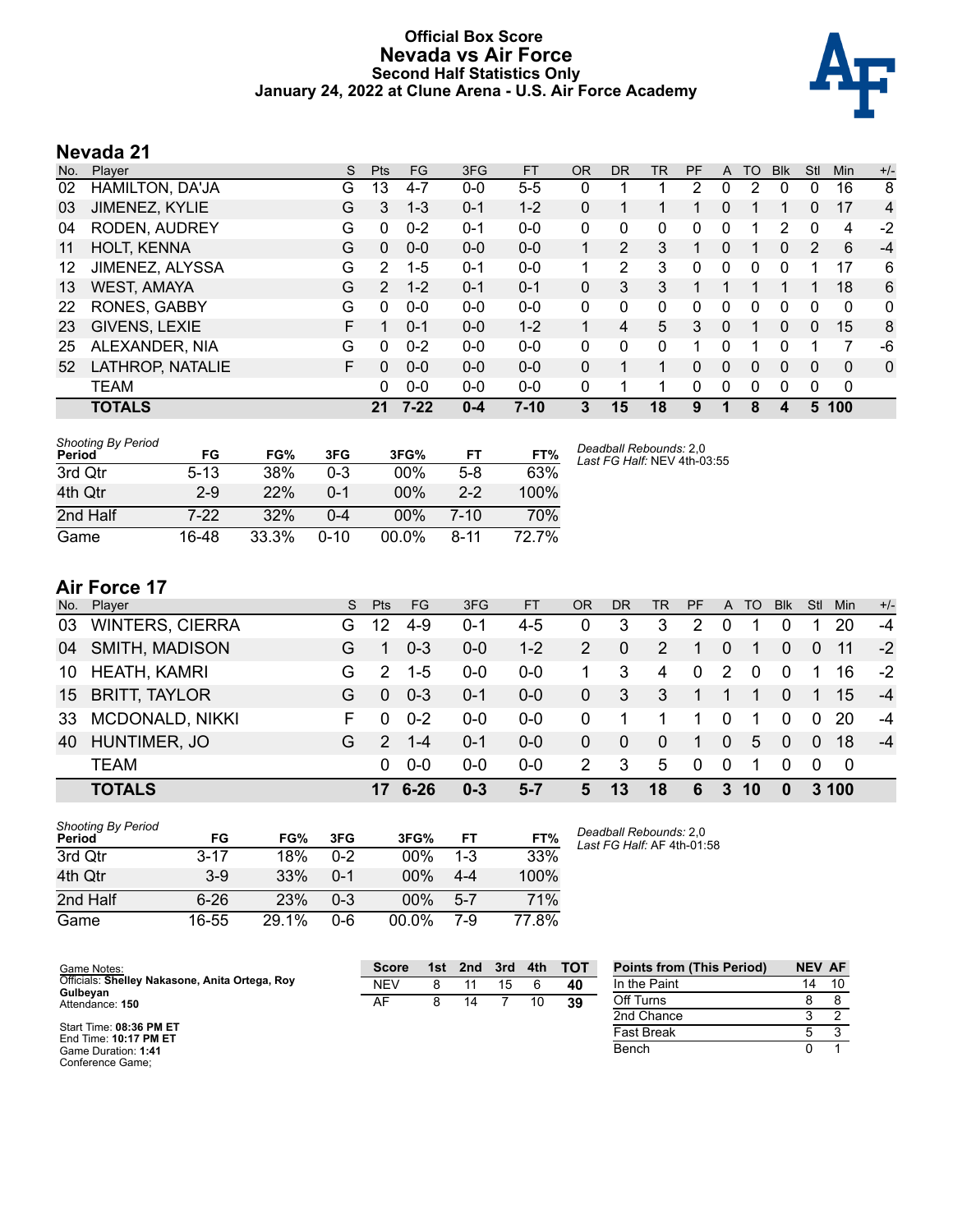### **Official Box Score Nevada vs Air Force Third Quarter Statistics Only January 24, 2022 at Clune Arena - U.S. Air Force Academy**



# **Nevada 21**

| No. | Plaver                 | S  | <b>Pts</b>     | <b>FG</b> | 3FG     | <b>FT</b> | <b>OR</b> | <b>DR</b> | TR | PF       | A        | TO       | <b>Blk</b> | Stl          | Min          | $+/-$        |
|-----|------------------------|----|----------------|-----------|---------|-----------|-----------|-----------|----|----------|----------|----------|------------|--------------|--------------|--------------|
| 02  | <b>HAMILTON, DA'JA</b> | G  | 9              | $3-6$     | $0-0$   | $3 - 3$   | 0         |           |    | 0        | 0        | 0        | 0          | 0            | 9            | 8            |
| 03  | JIMENEZ, KYLIE         | G  |                | $0 - 0$   | $0 - 0$ | $1 - 2$   | 0         |           |    | 0        | $\Omega$ |          | 0          | $\mathbf{0}$ | 7            | 8            |
| 12  | JIMENEZ, ALYSSA        | G  | 2              | $1 - 2$   | $0 - 1$ | $0 - 0$   | 0         |           |    | 0        | 0        | 0        | 0          |              | 9            | 8            |
| 13  | <b>WEST, AMAYA</b>     | G  | $\overline{2}$ | $1 - 2$   | $0 - 1$ | $0 - 1$   | $\Omega$  | 3         | 3  | 0        |          | 0        | 0          |              | 9            | 8            |
| 23  | GIVENS, LEXIE          | F  |                | $0 - 0$   | $0 - 0$ | $1 - 2$   | 1         | 2         | 3  |          | 0        | 0        | 0          | 0            | 8            | 8            |
| 04  | <b>RODEN, AUDREY</b>   | G  | $\Omega$       | $0 - 2$   | $0 - 1$ | $0 - 0$   | $\Omega$  | 0         | 0  | 0        | $\Omega$ | 0        | 2          | $\Omega$     | 2            | 0            |
| 11  | <b>HOLT, KENNA</b>     | G  | 0              | $0 - 0$   | $0 - 0$ | $0 - 0$   | 0         |           | 1  |          | 0        |          | 0          | 2            | 3            | 0            |
| 22  | RONES, GABBY           | G  | 0              | $0 - 0$   | $0 - 0$ | $0 - 0$   | $\Omega$  | 0         | 0  | 0        | $\Omega$ | $\Omega$ | 0          | $\Omega$     | $\Omega$     | 0            |
| 25  | ALEXANDER, NIA         | G  | 0              | $0 - 1$   | $0 - 0$ | $0 - 0$   | $\Omega$  | 0         | 0  | 1        | 0        | $\Omega$ | 0          | $\Omega$     | 3            | $\mathbf{0}$ |
| 52  | LATHROP, NATALIE       | F. | 0              | $0 - 0$   | $0-0$   | $0 - 0$   | $\Omega$  |           | 1  | $\Omega$ | $\Omega$ | 0        | 0          | $\Omega$     | $\mathbf{0}$ | $\mathbf{0}$ |
|     | <b>TEAM</b>            |    |                |           |         |           | 0         | 0         | 0  | 0        |          | 0        |            |              |              |              |
|     | <b>TOTALS</b>          |    | 15             | $5 - 13$  | $0 - 3$ | $5 - 8$   |           | 10        | 11 | 3        |          | 2        | 2          | 4            | 50           |              |

| <b>Shooting By Period</b><br>Period | FG    | FG%   | 3FG      | 3FG%  | FT       | FT%   | Deadball Rebounds: 2,0 |
|-------------------------------------|-------|-------|----------|-------|----------|-------|------------------------|
| 2nd Half                            | 0-0   | 0%    | 0-0      | 0%    | 0-0      | 0%    |                        |
| Game                                | 16-48 | 33.3% | $0 - 10$ | 00.0% | $8 - 11$ | 72.7% |                        |

# **Air Force 17**

Conference Game;

| No. | Player                 | S. | <b>Pts</b> | <b>FG</b> | 3FG     | <b>FT</b> | <b>OR</b>      | <b>DR</b> | <b>TR</b> | <b>PF</b>               |                | A TO     | <b>Blk</b>   |                | Stl Min | $+/-$ |
|-----|------------------------|----|------------|-----------|---------|-----------|----------------|-----------|-----------|-------------------------|----------------|----------|--------------|----------------|---------|-------|
| 03  | <b>WINTERS, CIERRA</b> | G  | 4          | $2 - 4$   | $0 - 0$ | $0 - 1$   | 0              | 2         | 2         | 2                       | 0              |          | 0            | 0              | 10      | -8    |
| 10  | <b>HEATH, KAMRI</b>    | G  | $\Omega$   | $0 - 2$   | $0 - 0$ | $0 - 0$   | 1.             | 3         | 4         | 0                       | 2              | $\Omega$ | $\mathbf{0}$ | $\overline{0}$ | -9      | $-4$  |
|     | 15 BRITT, TAYLOR       | G  | $\Omega$   | $0 - 2$   | $0 - 1$ | $0 - 0$   | 0              |           |           | 1                       | $\mathbf{0}$   |          | $\Omega$     |                | 5       | -8    |
| 33  | MCDONALD, NIKKI        | F. | $\Omega$   | $0 - 2$   | $0 - 0$ | $0 - 0$   | $\overline{0}$ | $\Omega$  | 0         | $\mathbf 1$             | $\overline{0}$ | 0        | $\mathbf{0}$ | $\Omega$       | 10      | -8    |
| 40  | HUNTIMER, JO           | G  | 2          | $1 - 4$   | $0 - 1$ | $0 - 0$   | 0              | 0         | $\Omega$  | 1                       | $\Omega$       | 2        | $\Omega$     | $\mathbf 0$    | -10     | -8    |
| 04  | <b>SMITH, MADISON</b>  | G  | 1          | $0 - 3$   | $0 - 0$ | $1 - 2$   | 2              | $\Omega$  | 2         | $\Omega$                | $\Omega$       | 1        | $\mathbf{0}$ | $\overline{0}$ | 6       | $-4$  |
|     | <b>TEAM</b>            |    |            |           |         |           |                | 2         | 4         | $\overline{\mathbf{0}}$ |                | 0        |              |                |         |       |
|     | <b>TOTALS</b>          |    |            | 7 3-17    | $0 - 2$ | $1 - 3$   | 5              | 8         | 13        | 5                       | $\mathbf{P}$   | 5        | $\bf{0}$     |                | -50     |       |

| <b>Shooting By Period</b><br>Period | FG    | FG%   | 3FG | 3FG%  |     | FT%   |
|-------------------------------------|-------|-------|-----|-------|-----|-------|
| 2nd Half                            | 0-0   | 0%    | ი-ი | $0\%$ | ი-ი | 0%    |
| Game                                | 16-55 | 29.1% | റ-6 | 00.0% | 7-9 | 77.8% |

*Deadball Rebounds:* 2,0

| Game Notes:                                                | <b>Score</b> |   | 1st 2nd 3rd |    | 4th | тот |
|------------------------------------------------------------|--------------|---|-------------|----|-----|-----|
| Officials: Shelley Nakasone, Anita Ortega, Roy<br>Gulbeyan | NFV          | 8 |             | 15 | 6   | 40  |
| Attendance: 150                                            | AF.          | 8 | 14          |    | 10  | 39  |
| Start Time: 08:36 PM ET                                    |              |   |             |    |     |     |
| End Time: 10:17 PM ET<br>Game Duration: 1:41               |              |   |             |    |     |     |

| <b>Points (This Period)</b> | NEV           | AF            |
|-----------------------------|---------------|---------------|
| In the Paint                | 10            | հ             |
| Off Turns                   | 2             |               |
| 2nd Chance                  |               | 2             |
| <b>Fast Break</b>           | 5             |               |
| Bench                       | n             |               |
| Per Poss                    | 0.882<br>R/17 | 0.389<br>4/18 |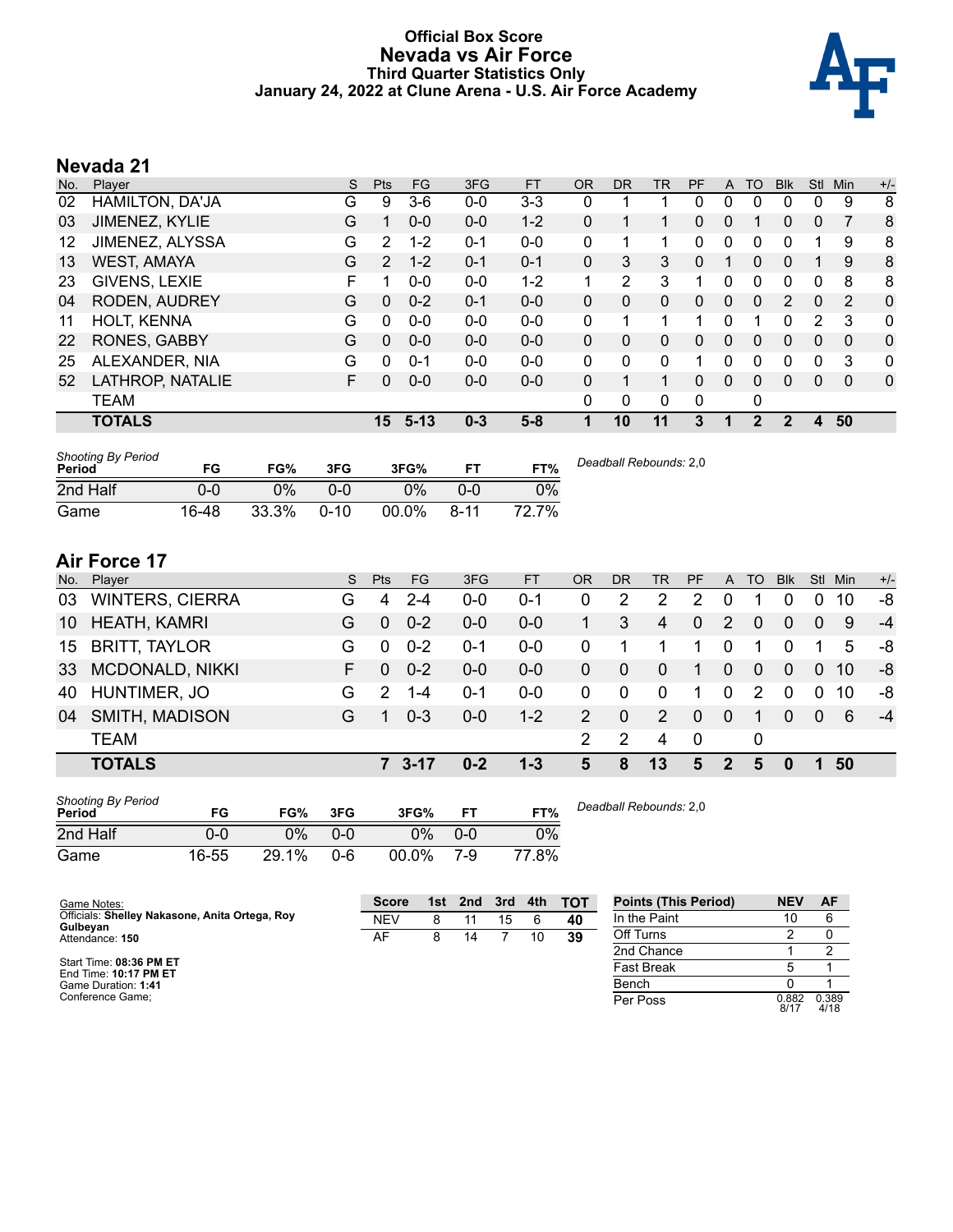#### **Official Play-By-Play Nevada vs Air Force Third Quarter January 24, 2022 at Clune Arena - U.S. Air Force Academy**



#### **Period 3**

<mark>Startersː</mark><br>Nevada: 2 HAMILTON,DA'JA (G); 3 JIMENEZ,KYLIE (G); 12 JIMENEZ,ALYSSA (G); 13 WEST,AMAYA (G); 23 GIVENS,LEXIE (F);<br>**Air Force**: 3 WINTERS,CIERRA (G); 10 HEATH,KAMRI (G); 15 BRITT,TAYLOR (G); 33 MCDONALD,NIKKI (F

| Time  | <b>VISITORS: Nevada</b>               | <b>Score</b> | <b>Margin</b>  | <b>HOME: Air Force</b>                 |
|-------|---------------------------------------|--------------|----------------|----------------------------------------|
| 10:00 |                                       |              |                | SUB OUT: SMITH, MADISON                |
| 10:00 |                                       |              |                | SUB IN: BRITT, TAYLOR                  |
| 10:00 | SUB OUT: ALEXANDER, NIA               |              |                |                                        |
| 10:00 | SUB OUT: LATHROP, NATALIE             |              |                |                                        |
| 10:00 | SUB IN: WEST, AMAYA                   |              |                |                                        |
| 10:00 | SUB IN: GIVENS, LEXIE                 |              |                |                                        |
| 09:41 |                                       |              |                | TURNOVER (TRAVEL) by HUNTIMER, JO      |
| 09:28 | GOOD! LAYUP by JIMENEZ, ALYSSA        | $22 - 21$    | H <sub>1</sub> |                                        |
| 09:28 | ASSIST by WEST, AMAYA                 |              |                |                                        |
| 08:56 |                                       |              |                | MISSED 3PTR by BRITT, TAYLOR           |
| 08:53 | REBOUND (DEF) by GIVENS, LEXIE        |              |                |                                        |
| 08:37 | GOOD! JUMPER by HAMILTON, DA'JA [PNT] | 22-23        | V <sub>1</sub> |                                        |
| 08:21 |                                       |              |                | MISSED JUMPER by HEATH, KAMRI          |
| 08:17 | REBOUND (DEF) by JIMENEZ, KYLIE       |              |                |                                        |
| 08:11 | TURNOVER (BADPASS) by JIMENEZ, KYLIE  |              |                |                                        |
| 08:11 |                                       |              |                | STEAL by BRITT, TAYLOR                 |
| 08:05 |                                       |              |                | MISSED JUMPER by BRITT, TAYLOR         |
| 08:02 | REBOUND (DEF) by JIMENEZ, ALYSSA      |              |                |                                        |
| 07:47 | MISSED LAYUP by HAMILTON, DA'JA       |              |                |                                        |
| 07:47 |                                       |              |                | REBOUND (DEF) by TEAM                  |
| 07:47 | SUB OUT: JIMENEZ, KYLIE               |              |                |                                        |
| 07:47 | SUB IN: HOLT, KENNA                   |              |                |                                        |
| 07:35 |                                       |              |                | TURNOVER (BADPASS) by BRITT, TAYLOR    |
| 07:35 | STEAL by WEST, AMAYA                  |              |                |                                        |
| 07:32 | TURNOVER (LOSTBALL) by HOLT, KENNA    |              |                |                                        |
| 07:32 |                                       |              |                | SUB OUT: BRITT, TAYLOR                 |
| 07:32 |                                       |              |                | SUB IN: SMITH, MADISON                 |
| 07:17 |                                       |              |                | MISSED LAYUP by SMITH, MADISON         |
| 07:14 | REBOUND (DEF) by HOLT, KENNA          |              |                |                                        |
| 07:04 | MISSED JUMPER by HAMILTON, DA'JA      |              |                |                                        |
| 07:00 |                                       |              |                | REBOUND (DEF) by HEATH, KAMRI          |
| 06:52 |                                       |              |                | TURNOVER (LOSTBALL) by HUNTIMER, JO    |
| 06:52 | STEAL by HOLT, KENNA                  |              |                |                                        |
| 06:37 | MISSED 3PTR by WEST, AMAYA            |              |                |                                        |
| 06:37 | SUB OUT: HAMILTON, DA'JA              |              |                |                                        |
| 06:37 | SUB OUT: WEST, AMAYA                  |              |                |                                        |
| 06:37 | SUB IN: RODEN, AUDREY                 |              |                |                                        |
| 06:37 | SUB IN: ALEXANDER, NIA                |              |                |                                        |
| 06:36 |                                       |              |                | REBOUND (DEF) by TEAM                  |
| 06:19 |                                       |              |                | TURNOVER (LOSTBALL) by WINTERS, CIERRA |
| 06:19 | STEAL by HOLT, KENNA                  |              |                |                                        |
| 06:13 | MISSED JUMPER by RODEN, AUDREY        |              |                |                                        |
| 06:09 |                                       |              |                | REBOUND (DEF) by HEATH, KAMRI          |
| 06:06 | FOUL (PERSONAL) by HOLT, KENNA        |              |                |                                        |
| 06:06 |                                       |              |                | MISSED FT by SMITH, MADISON            |
| 06:06 |                                       |              |                | REBOUND (OFF) by TEAM                  |
| 06:06 |                                       | 23-23        | Т              | GOOD! FT by SMITH, MADISON [FB]        |
| 05:45 | MISSED JUMPER by ALEXANDER, NIA       |              |                |                                        |
| 05:43 | REBOUND (OFF) by GIVENS, LEXIE        |              |                |                                        |
| 05:43 |                                       |              |                | FOUL (PERSONAL) by WINTERS, CIERRA     |
| 05:43 | MISSED FT by GIVENS, LEXIE            |              |                |                                        |
| 05:43 | REBOUND (OFF) by TEAM                 |              |                |                                        |
| 05:43 | GOOD! FT by GIVENS, LEXIE             | 23-24        | V <sub>1</sub> |                                        |
| 05:22 |                                       |              |                | MISSED JUMPER by HUNTIMER, JO          |
| 05:16 |                                       |              |                | REBOUND (OFF) by SMITH, MADISON        |
| 05:16 |                                       |              |                | MISSED LAYUP by SMITH, MADISON         |
| 05:16 | BLOCK by RODEN, AUDREY                |              |                |                                        |
| 05:13 |                                       |              |                | REBOUND (OFF) by SMITH, MADISON        |
| 05:13 | FOUL (PERSONAL) by ALEXANDER, NIA     |              |                |                                        |
| 05:13 | SUB OUT: HOLT, KENNA                  |              |                |                                        |
| 05:13 | SUB OUT: JIMENEZ, ALYSSA              |              |                |                                        |
| 05:13 | SUB OUT: GIVENS, LEXIE                |              |                |                                        |
| 05:13 | SUB IN: HAMILTON, DA'JA               |              |                |                                        |
| 05:13 | SUB IN: JIMENEZ, KYLIE                |              |                |                                        |
| 05:13 | SUB IN: WEST, AMAYA                   |              |                |                                        |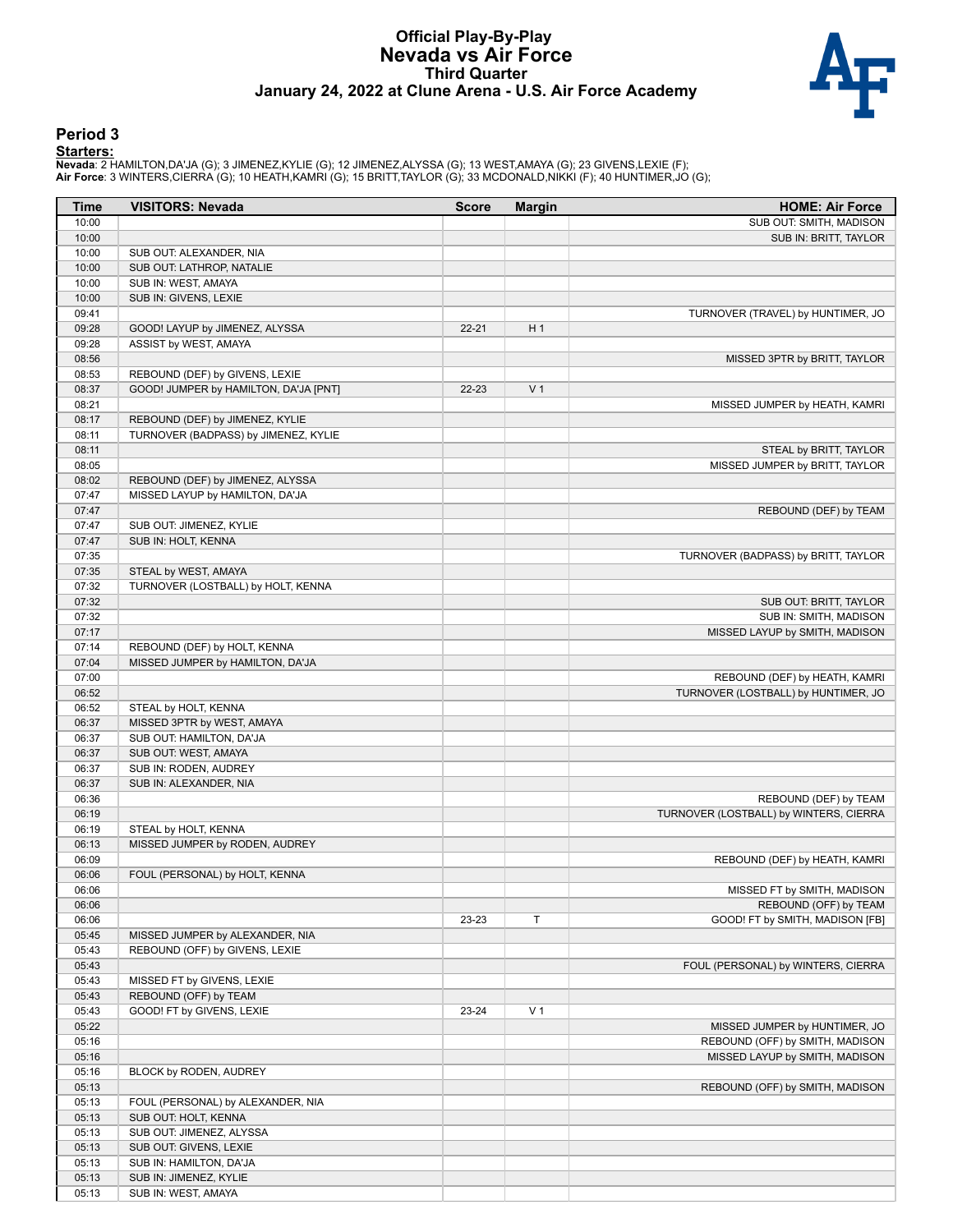| <b>Time</b> | <b>VISITORS: Nevada</b>                 | <b>Score</b> | <b>Margin</b>  | <b>HOME: Air Force</b>               |
|-------------|-----------------------------------------|--------------|----------------|--------------------------------------|
| 05:09       |                                         |              |                | MISSED LAYUP by WINTERS, CIERRA      |
| 05:05       | REBOUND (DEF) by WEST, AMAYA            |              |                |                                      |
| 04:59       | GOOD! LAYUP by HAMILTON, DA'JA [FB]     | 23-26        | $V_3$          |                                      |
| 04:40       |                                         | 25-26        | V <sub>1</sub> | GOOD! LAYUP by HUNTIMER, JO [PNT]    |
| 04:40       |                                         |              |                | ASSIST by HEATH, KAMRI               |
| 04:32       | MISSED 3PTR by RODEN, AUDREY            |              |                |                                      |
| 04:28       |                                         |              |                | REBOUND (DEF) by HEATH, KAMRI        |
| 04:14       |                                         |              |                | MISSED LAYUP by SMITH, MADISON       |
| 04:14       | BLOCK by RODEN, AUDREY                  |              |                |                                      |
| 04:14       |                                         |              |                | REBOUND (OFF) by TEAM                |
| 04:14       |                                         |              |                |                                      |
| 04:14       |                                         |              |                | SUB OUT: HEATH, KAMRI                |
| 04:14       |                                         |              |                | SUB IN: BRITT, TAYLOR                |
| 04:14       | SUB OUT: RODEN, AUDREY                  |              |                |                                      |
| 04:14       | SUB OUT: ALEXANDER, NIA                 |              |                |                                      |
| 04:14       | SUB IN: JIMENEZ, ALYSSA                 |              |                |                                      |
| 04:14       | SUB IN: GIVENS, LEXIE                   |              |                |                                      |
| 04:00       |                                         |              |                | MISSED LAYUP by WINTERS, CIERRA      |
| 03:57       | REBOUND (DEF) by WEST, AMAYA            |              |                |                                      |
| 03:46       | GOOD! LAYUP by WEST, AMAYA [PNT]        | 25-28        | $V_3$          |                                      |
| 03:46       |                                         |              |                | FOUL (PERSONAL) by HUNTIMER, JO      |
| 03:46       | MISSED FT by WEST, AMAYA                |              |                |                                      |
| 03:45       |                                         |              |                | REBOUND (DEF) by BRITT, TAYLOR       |
| 03:17       |                                         |              |                | MISSED JUMPER by MCDONALD, NIKKI     |
| 03:13       | REBOUND (DEF) by HAMILTON, DA'JA        |              |                |                                      |
| 03:10       | GOOD! LAYUP by HAMILTON, DA'JA [FB/PNT] | 25-30        | V <sub>5</sub> |                                      |
| 03:10       |                                         |              |                | FOUL (PERSONAL) by BRITT, TAYLOR     |
| 03:10       |                                         |              |                | TIMEOUT 30SEC                        |
| 03:10       |                                         |              |                |                                      |
| 03:10       |                                         |              |                | SUB OUT: SMITH, MADISON              |
| 03:10       |                                         |              |                | SUB IN: HEATH, KAMRI                 |
| 03:10       | GOOD! FT by HAMILTON, DA'JA [FB]        | 25-31        | $V_6$          |                                      |
| 02:55       |                                         |              |                | MISSED JUMPER by HEATH, KAMRI        |
| 02:52       | REBOUND (DEF) by WEST, AMAYA            |              |                |                                      |
| 02:27       |                                         |              |                | FOUL (PERSONAL) by WINTERS, CIERRA   |
| 02:27       | MISSED FT by JIMENEZ, KYLIE             |              |                |                                      |
| 02:27       | REBOUND (OFF) by TEAM                   |              |                |                                      |
| 02:27       | GOOD! FT by JIMENEZ, KYLIE              | 25-32        | V <sub>7</sub> |                                      |
| 02:27       |                                         |              |                | SUB OUT: BRITT, TAYLOR               |
| 02:27       |                                         |              |                | SUB IN: SMITH, MADISON               |
| 02:15       |                                         |              |                | MISSED 3PTR by HUNTIMER, JO          |
| 02:12       |                                         |              |                | REBOUND (OFF) by HEATH, KAMRI        |
| 02:01       |                                         | 27-32        | V <sub>5</sub> | GOOD! LAYUP by WINTERS, CIERRA       |
| 02:01       |                                         |              |                | ASSIST by HEATH, KAMRI               |
| 02:01       | FOUL (PERSONAL) by GIVENS, LEXIE        |              |                |                                      |
| 02:01       |                                         |              |                | MISSED FT by WINTERS, CIERRA         |
| 01:59       | REBOUND (DEF) by GIVENS, LEXIE          |              |                |                                      |
| 01:37       |                                         |              |                | FOUL (PERSONAL) by MCDONALD, NIKKI   |
| 01:37       | GOOD! FT by HAMILTON, DA'JA             | 27-33        | $V_6$          |                                      |
| 01:37       | GOOD! FT by HAMILTON, DA'JA             | 27-34        | V <sub>7</sub> |                                      |
| 01:18       |                                         |              |                | TURNOVER (BADPASS) by SMITH, MADISON |
| 01:18       | STEAL by JIMENEZ, ALYSSA                |              |                |                                      |
| 01:13       | MISSED JUMPER by HAMILTON, DA'JA        |              |                |                                      |
| 01:10       |                                         |              |                | REBOUND (DEF) by WINTERS, CIERRA     |
| 01:09       |                                         |              |                | SUB OUT: SMITH, MADISON              |
| 01:09       |                                         |              |                | SUB IN: BRITT, TAYLOR                |
| 00:52       |                                         | 29-34        | V <sub>5</sub> | GOOD! LAYUP by WINTERS, CIERRA       |
| 00:37       | SUB OUT: GIVENS, LEXIE                  |              |                |                                      |
| 00:37       | SUB IN: ALEXANDER, NIA                  |              |                |                                      |
| 00:25       | MISSED 3PTR by JIMENEZ, ALYSSA          |              |                |                                      |
| 00:21       |                                         |              |                | REBOUND (DEF) by WINTERS, CIERRA     |
| 00:03       |                                         |              |                | MISSED JUMPER by HUNTIMER, JO        |
| 00:01       |                                         |              |                | REBOUND (OFF) by TEAM                |
| 00:01       | SUB OUT: HAMILTON, DA'JA                |              |                |                                      |
| 00:01       | SUB OUT: ALEXANDER, NIA                 |              |                |                                      |
| 00:01       | SUB IN: HOLT, KENNA                     |              |                |                                      |
| 00:01       | SUB IN: LATHROP, NATALIE                |              |                |                                      |
| 00:00       |                                         |              |                | MISSED JUMPER by MCDONALD, NIKKI     |
| 00:00       | REBOUND (DEF) by LATHROP, NATALIE       |              |                |                                      |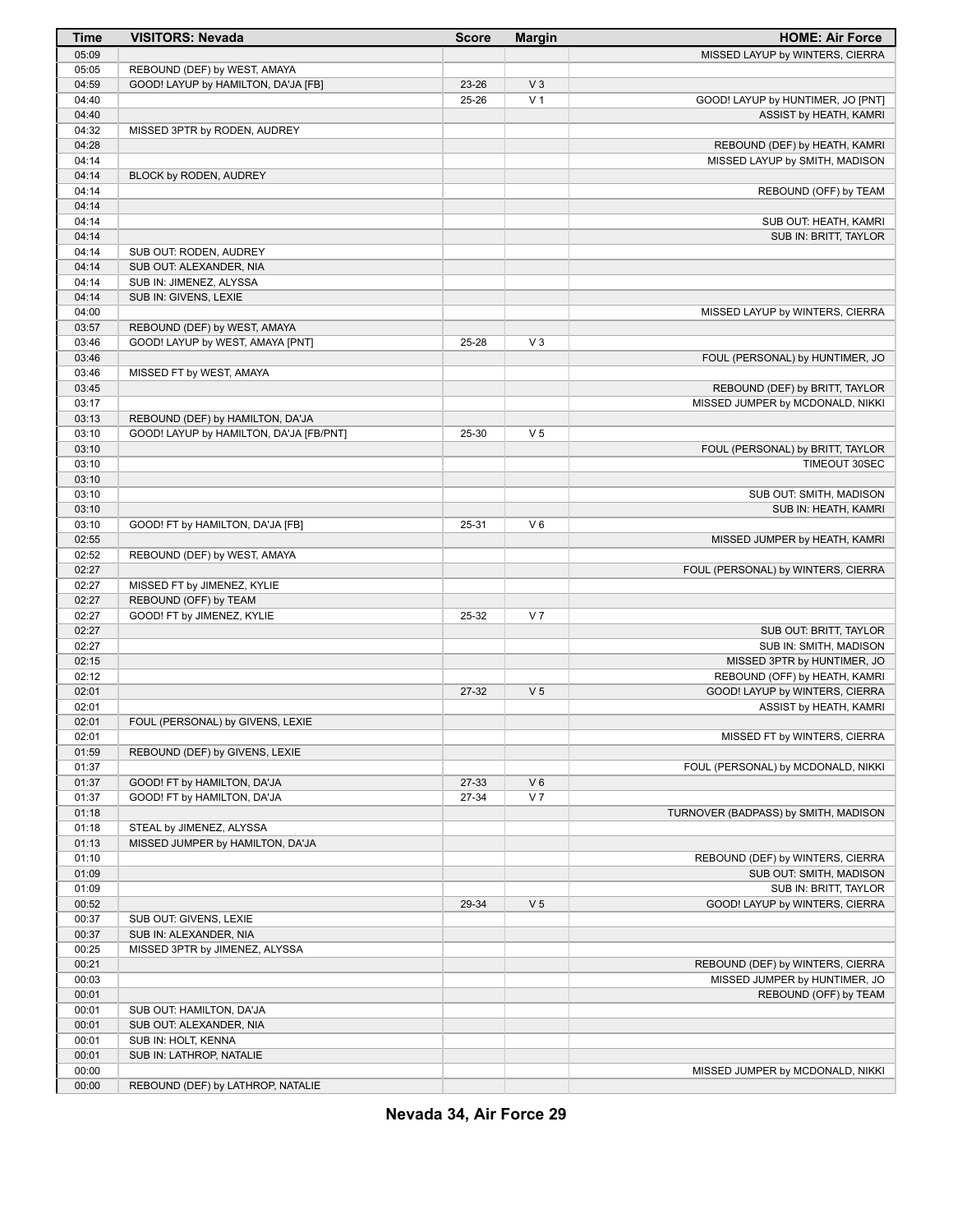| <b>Points (This Period)</b> | <b>NEV</b>    | AF            |
|-----------------------------|---------------|---------------|
| In the Paint                | 10            |               |
| Off Turns                   |               |               |
| 2nd Chance                  |               |               |
| <b>Fast Break</b>           | 5             |               |
| Bench                       |               |               |
| Per Poss                    | 0.882<br>R/17 | 0.389<br>4/18 |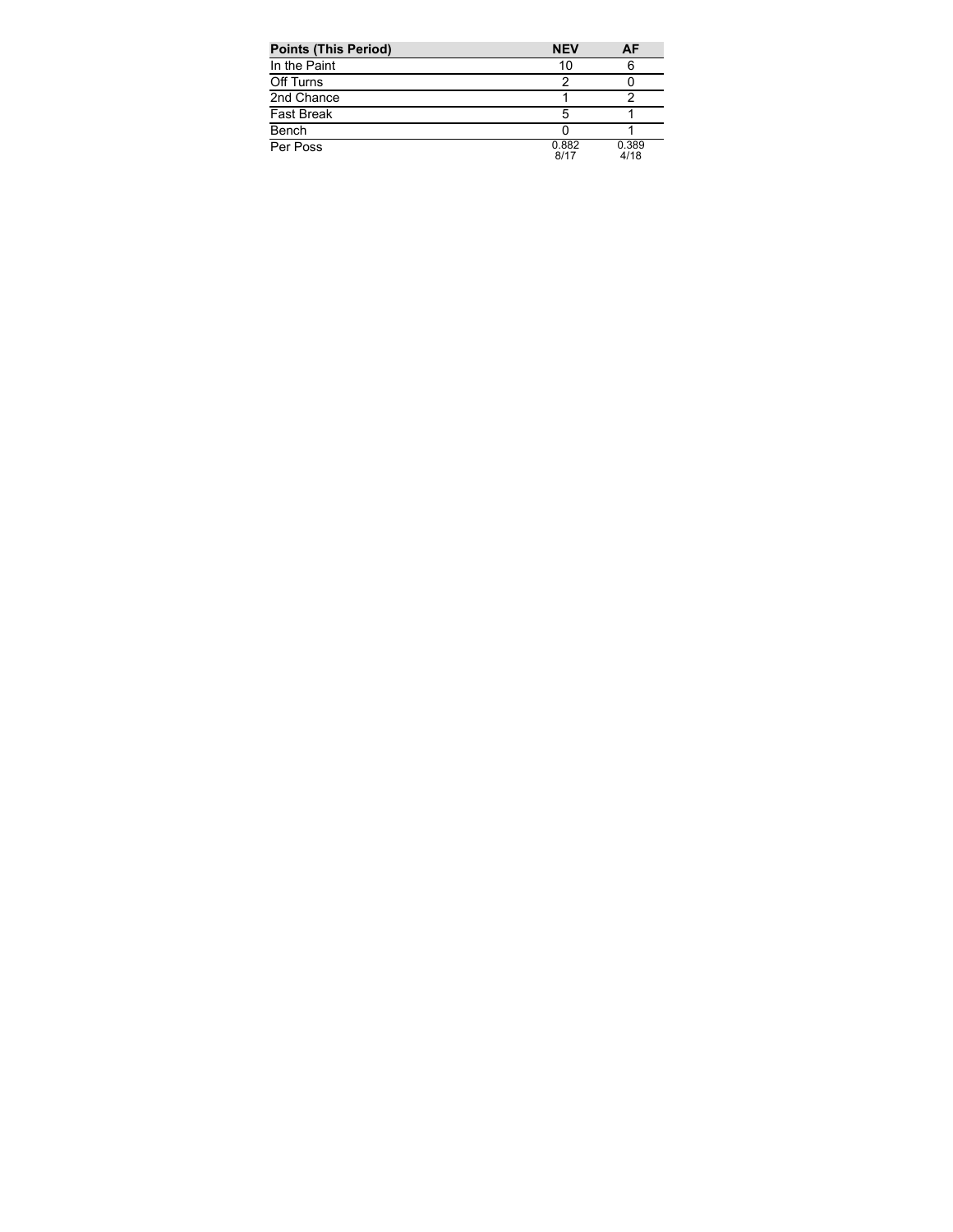#### **Official Box Score Nevada vs Air Force Fourth Quarter Statistics Only January 24, 2022 at Clune Arena - U.S. Air Force Academy**



# **Nevada 6**

| No. | Plaver                 | S  | Pts            | FG      | 3FG     | <b>FT</b> | <b>OR</b>    | <b>DR</b> | TR | <b>PF</b> | A        | TO       | <b>Blk</b> | <b>Stl</b>     | <b>Min</b> | $+/-$ |
|-----|------------------------|----|----------------|---------|---------|-----------|--------------|-----------|----|-----------|----------|----------|------------|----------------|------------|-------|
| 02  | <b>HAMILTON, DA'JA</b> | G  | 4              | 1-1     | $0-0$   | $2 - 2$   | 0            | 0         | 0  | 2         | 0        | 2        | 0          | 0              |            | 0     |
| 03  | JIMENEZ, KYLIE         | G  | $\overline{2}$ | $1 - 3$ | $0 - 1$ | $0 - 0$   | $\Omega$     | $\Omega$  | 0  |           | 0        | 0        |            | 0              | 10         | $-4$  |
| 12  | JIMENEZ, ALYSSA        | G  | 0              | $0 - 3$ | $0 - 0$ | $0 - 0$   |              | 1         | 2  | 0         | 0        | 0        | 0          | 0              | 8          | $-2$  |
| 13  | <b>WEST, AMAYA</b>     | G  | $\Omega$       | $0 - 0$ | $0 - 0$ | $0 - 0$   | 0            | $\Omega$  | 0  |           | 0        |          |            | $\Omega$       | 9          | $-2$  |
| 23  | GIVENS, LEXIE          | F  | 0              | $0 - 1$ | $0 - 0$ | $0 - 0$   | 0            | 2         | 2  | 2         | $\Omega$ |          | 0          | 0              | 7          | 0     |
| 04  | <b>RODEN, AUDREY</b>   | G  | $\mathbf{0}$   | $0 - 0$ | $0 - 0$ | $0 - 0$   | $\Omega$     | 0         | 0  | $\Omega$  | $\Omega$ |          | 0          | $\overline{0}$ | 2          | $-2$  |
| 11  | <b>HOLT, KENNA</b>     | G  | 0              | $0 - 0$ | $0 - 0$ | $0 - 0$   |              |           | 2  | $\Omega$  | 0        | 0        | 0          | 0              | 3          | $-4$  |
| 22  | <b>RONES, GABBY</b>    | G  | $\Omega$       | $0 - 0$ | $0 - 0$ | $0 - 0$   | $\Omega$     | 0         | 0  | $\Omega$  | $\Omega$ | $\Omega$ | $\Omega$   | 0              | $\Omega$   | 0     |
| 25  | ALEXANDER, NIA         | G  | 0              | $0 - 1$ | $0 - 0$ | $0 - 0$   | $\Omega$     | 0         | 0  | 0         | $\Omega$ |          | 0          |                | 4          | -6    |
| 52  | LATHROP, NATALIE       | F. | $\Omega$       | $0 - 0$ | $0 - 0$ | $0 - 0$   | $\mathbf{0}$ | $\Omega$  | 0  | $\Omega$  | $\Omega$ | $\Omega$ | 0          | $\Omega$       | $\Omega$   | 0     |
|     | <b>TEAM</b>            |    |                |         |         |           | 0            | 1         | 1  | 0         |          | 0        |            |                |            |       |
|     | <b>TOTALS</b>          |    | 6              | $2 - 9$ | $0 - 1$ | $2 - 2$   | 2            | 5         |    | 6         | $\bf{0}$ | 6        | 2          |                | 50         |       |
|     |                        |    |                |         |         |           |              |           |    |           |          |          |            |                |            |       |

| <b>Shooting By Period</b><br>Period | FG    | FG%   | 3FG      | 3FG%  |          | FT%   | Deadball Rebounds: 2,0 |
|-------------------------------------|-------|-------|----------|-------|----------|-------|------------------------|
| Game                                | 16-48 | 33.3% | $0 - 10$ | 00.0% | $8 - 11$ | 72.7% |                        |

# **Air Force 10**

|    | No. Player             | S. | <b>Pts</b>    | FG      | 3FG     | <b>FT</b> | <b>OR</b> | <b>DR</b> | <b>TR</b>      | <b>PF</b>      | A              | TO       | <b>Blk</b>     | Stl            | Min. | $+/-$          |
|----|------------------------|----|---------------|---------|---------|-----------|-----------|-----------|----------------|----------------|----------------|----------|----------------|----------------|------|----------------|
| 03 | <b>WINTERS, CIERRA</b> | G  | 8             | $2 - 5$ | $0 - 1$ | 4-4       | 0         |           |                | 0              | 0              | $\Omega$ | $\Omega$       |                | 10   | 4              |
| 10 | <b>HEATH, KAMRI</b>    | G  | $\mathcal{P}$ | $1 - 3$ | $0 - 0$ | $0 - 0$   | 0         | 0         | $\overline{0}$ | $\overline{0}$ | $\overline{0}$ | $\Omega$ | 0              |                |      | 2              |
| 15 | <b>BRITT, TAYLOR</b>   | G  | $\Omega$      | $0 - 1$ | $0 - 0$ | $0 - 0$   | 0         | 2         | 2              | $\Omega$       | 1              | $\Omega$ | $\Omega$       | $\mathbf 0$    | 10   | $\overline{4}$ |
| 33 | <b>MCDONALD, NIKKI</b> | F. | 0             | $0 - 0$ | $0 - 0$ | $0 - 0$   | 0         |           | 1.             | $\Omega$       | $\Omega$       |          | $\mathbf{0}$   | $\Omega$       | 10   | $\overline{4}$ |
| 40 | HUNTIMER, JO           | G  | $\Omega$      | $0 - 0$ | ი-ი     | $0 - 0$   | 0         | 0         | $\Omega$       | 0              | 0              | 3        | $\Omega$       | $\mathbf 0$    | 8    | 4              |
| 04 | <b>SMITH, MADISON</b>  | G  | $\Omega$      | $0 - 0$ | $0 - 0$ | $0 - 0$   | 0         | 0         | 0              | 1              | $\Omega$       | $\Omega$ | $\overline{0}$ | $\overline{0}$ | 5    | $\overline{2}$ |
|    | <b>TEAM</b>            |    |               |         |         |           | 0         |           |                | - 0            |                |          |                |                |      |                |
|    | <b>TOTALS</b>          |    | 10            | $3-9$   | $0 - 1$ | $4 - 4$   | 0         | 5         | 5              | 1              | 1              | 5        | 0              |                | 2 50 |                |
|    |                        |    |               |         |         |           |           |           |                |                |                |          |                |                |      |                |

| Shooting By Period<br>Period | FG        | FG%   | 3FG | 3FG%  |     | FT%   |
|------------------------------|-----------|-------|-----|-------|-----|-------|
| Game                         | $16 - 55$ | 29.1% | ი-ი | 00.0% | 7-9 | 77.8% |

*Deadball Rebounds:* 2,0

| Game Notes:                                                | <b>Score</b> | 1st l | 2nd | 3rd | 4th | тот | <b>Points (This Period)</b> | <b>NEV</b>    | AF            |
|------------------------------------------------------------|--------------|-------|-----|-----|-----|-----|-----------------------------|---------------|---------------|
| Officials: Shelley Nakasone, Anita Ortega, Roy<br>Gulbeyan | <b>NEV</b>   |       |     | 15  |     | 40  | In the Paint                |               |               |
| Attendance: 150                                            | AF           | 8     | 14  |     | 10  | 39  | Off Turns                   |               |               |
|                                                            |              |       |     |     |     |     | 2nd Chance                  |               |               |
| Start Time: 08:36 PM ET<br>End Time: 10:17 PM ET           |              |       |     |     |     |     | <b>Fast Break</b>           |               | ົ             |
| Game Duration: 1:41                                        |              |       |     |     |     |     | Bench                       |               |               |
| Conference Game:                                           |              |       |     |     |     |     | Per Poss                    | 0.429<br>3/14 | 0.625<br>5/16 |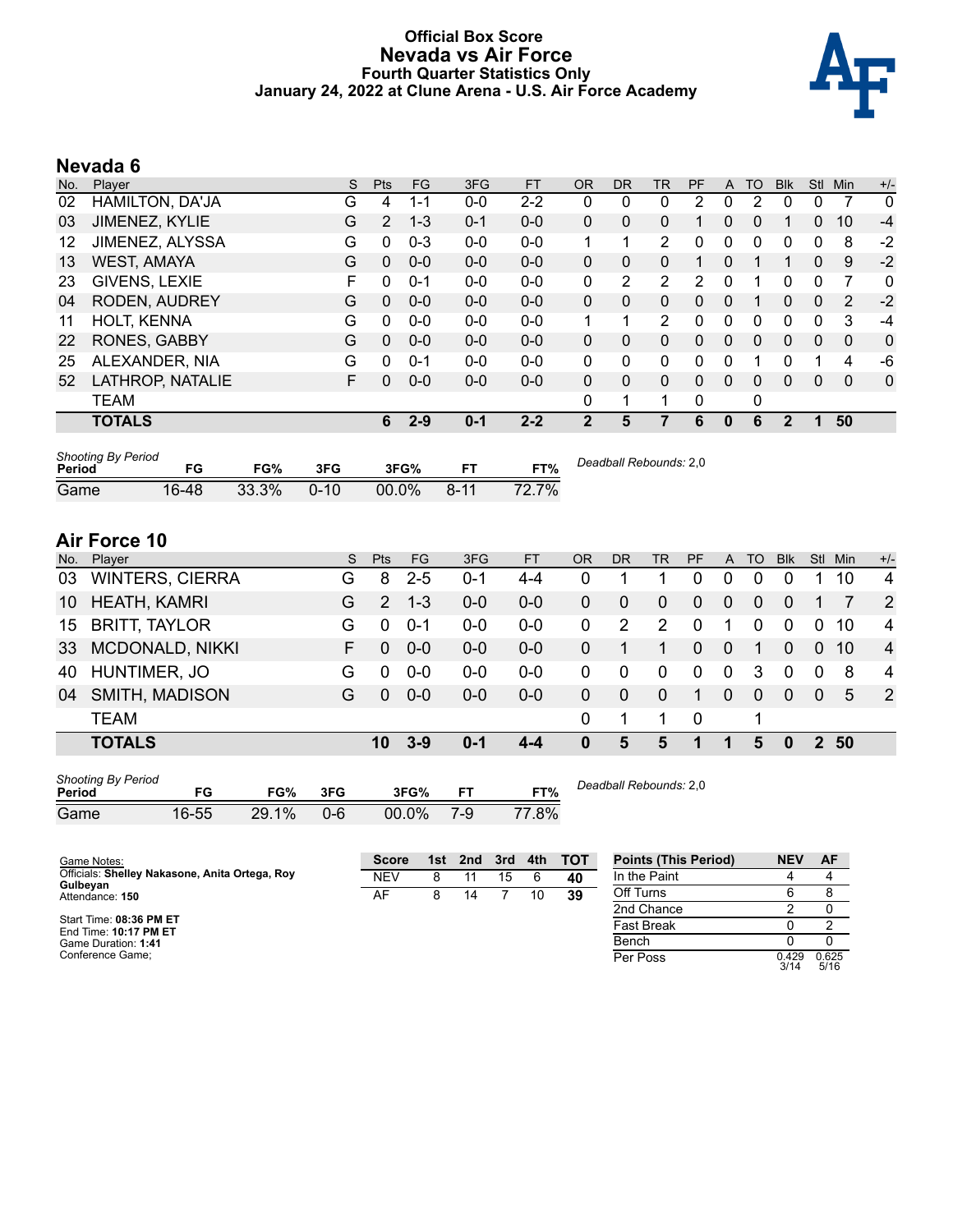#### **Official Play-By-Play Nevada vs Air Force Fourth Quarter January 24, 2022 at Clune Arena - U.S. Air Force Academy**



#### **Period 4**

#### **Starters:**

**Nevada**: 2 HAMILTON,DA'JA (G); 3 JIMENEZ,KYLIE (G); 12 JIMENEZ,ALYSSA (G); 13 WEST,AMAYA (G); 23 GIVENS,LEXIE (F);<br>**Air Force**: 3 WINTERS,CIERRA (G); 10 HEATH,KAMRI (G); 15 BRITT,TAYLOR (G); 33 MCDONALD,NIKKI (F); 40 HUNT

| SUB OUT: LATHROP, NATALIE<br>10:00<br>10:00<br>SUB IN: GIVENS, LEXIE<br>09:55<br>TURNOVER (BADPASS) by HUNTIMER, JO<br>09:55<br>SUB OUT: HOLT, KENNA<br>09:55<br>SUB IN: HAMILTON, DA'JA<br>09:41<br>MISSED JUMPER by JIMENEZ, ALYSSA<br>09:38<br>REBOUND (OFF) by JIMENEZ, ALYSSA<br>V <sub>7</sub><br>09:29<br>GOOD! LAYUP by JIMENEZ, KYLIE<br>29-36<br>09:20<br>TURNOVER (BADPASS) by HUNTIMER, JO<br>09:08<br>MISSED LAYUP by GIVENS, LEXIE<br>09:05<br>REBOUND (DEF) by WINTERS, CIERRA<br>08:39<br>MISSED 3PTR by WINTERS, CIERRA<br>08:35<br>REBOUND (DEF) by JIMENEZ, ALYSSA<br>08:19<br>MISSED JUMPER by JIMENEZ, KYLIE<br>08:18<br>REBOUND (DEF) by MCDONALD, NIKKI<br>08:18<br>FOUL (PERSONAL) by GIVENS, LEXIE<br>08:18<br>SUB OUT: HAMILTON, DA'JA<br>08:18<br>SUB IN: HOLT, KENNA<br>08:01<br>MISSED JUMPER by HEATH, KAMRI<br>07:57<br>REBOUND (DEF) by GIVENS, LEXIE<br>07:53<br>SUB OUT: WEST, AMAYA<br>07:53<br>SUB IN: ALEXANDER, NIA<br>07:53<br>SUB OUT: HUNTIMER, JO<br>07:53<br>SUB IN: SMITH, MADISON<br>07:48<br>FOUL (OFF) by GIVENS, LEXIE<br>07:48<br>TURNOVER (OFFENSIVE) by GIVENS, LEXIE<br>07:29<br>V <sub>5</sub><br>31-36<br>GOOD! LAYUP by WINTERS, CIERRA<br>07:09<br>TURNOVER (TRAVEL) by ALEXANDER, NIA<br>07:09<br>SUB IN: WEST, AMAYA<br>07:09<br>SUB OUT: GIVENS, LEXIE<br>06:40<br>MISSED JUMPER by BRITT, TAYLOR<br>06:40<br>BLOCK by JIMENEZ, KYLIE<br>06:32<br>REBOUND (DEF) by HOLT, KENNA<br>06:27<br>TURNOVER (BADPASS) by WEST, AMAYA<br>06:27<br>STEAL by WINTERS, CIERRA<br>06:25<br>FOUL (PERSONAL) by WEST, AMAYA<br>06:25<br>SUB OUT: HEATH, KAMRI<br>06:25<br>SUB IN: HUNTIMER, JO<br>06:25<br>V <sub>4</sub><br>32-36<br>GOOD! FT by WINTERS, CIERRA [FB]<br>V <sub>3</sub><br>06:25<br>33-36<br>GOOD! FT by WINTERS, CIERRA [FB]<br>06:00<br>MISSED LAYUP by JIMENEZ, ALYSSA<br>05:58<br>REBOUND (OFF) by HOLT, KENNA<br>05:56<br>MISSED 3PTR by JIMENEZ, KYLIE<br>05:54<br>REBOUND (DEF) by TEAM<br>05:54<br>SUB OUT: HOLT, KENNA<br>SUB OUT: JIMENEZ, ALYSSA<br>05:54<br>05:54<br>SUB IN: HAMILTON, DA'JA<br>05:54<br>SUB IN: RODEN, AUDREY<br>05:37<br>TURNOVER (BADPASS) by MCDONALD, NIKKI<br>05:37<br>STEAL by ALEXANDER, NIA<br>05:19<br>TURNOVER (OUTOFBOUNDS) by RODEN, AUDREY<br>05:12<br>TIMEOUT 30SEC<br>05:12<br>05:00<br>V <sub>1</sub><br>35-36<br>GOOD! LAYUP by WINTERS, CIERRA<br>04:35<br>MISSED JUMPER by ALEXANDER, NIA<br>04:32<br>REBOUND (DEF) by BRITT, TAYLOR<br>04:14<br>TURNOVER (BADPASS) by HUNTIMER, JO<br>04:14<br>SUB OUT: RODEN, AUDREY<br>04:14<br>SUB OUT: ALEXANDER, NIA<br>04:14<br>SUB IN: JIMENEZ, ALYSSA<br>04:14<br>SUB IN: GIVENS, LEXIE<br>03:55<br>GOOD! LAYUP by HAMILTON, DA'JA<br>35-38<br>$V_3$<br>03:37<br>FOUL (PERSONAL) by HAMILTON, DA'JA<br>03:37<br>SUB OUT: HUNTIMER, JO<br>03:37<br>SUB IN: HEATH, KAMRI | Time | <b>VISITORS: Nevada</b> | <b>Score</b> | <b>Margin</b> | <b>HOME: Air Force</b> |
|------------------------------------------------------------------------------------------------------------------------------------------------------------------------------------------------------------------------------------------------------------------------------------------------------------------------------------------------------------------------------------------------------------------------------------------------------------------------------------------------------------------------------------------------------------------------------------------------------------------------------------------------------------------------------------------------------------------------------------------------------------------------------------------------------------------------------------------------------------------------------------------------------------------------------------------------------------------------------------------------------------------------------------------------------------------------------------------------------------------------------------------------------------------------------------------------------------------------------------------------------------------------------------------------------------------------------------------------------------------------------------------------------------------------------------------------------------------------------------------------------------------------------------------------------------------------------------------------------------------------------------------------------------------------------------------------------------------------------------------------------------------------------------------------------------------------------------------------------------------------------------------------------------------------------------------------------------------------------------------------------------------------------------------------------------------------------------------------------------------------------------------------------------------------------------------------------------------------------------------------------------------------------------------------------------------------------------------------------------------------------------------------------------------------------------------------------------------------------------------------------------------------------------------------------------------------------------------------------------------------------------------------------------------------------------------------------------------------------------------------------------------------------------------------------------------------------|------|-------------------------|--------------|---------------|------------------------|
|                                                                                                                                                                                                                                                                                                                                                                                                                                                                                                                                                                                                                                                                                                                                                                                                                                                                                                                                                                                                                                                                                                                                                                                                                                                                                                                                                                                                                                                                                                                                                                                                                                                                                                                                                                                                                                                                                                                                                                                                                                                                                                                                                                                                                                                                                                                                                                                                                                                                                                                                                                                                                                                                                                                                                                                                                              |      |                         |              |               |                        |
|                                                                                                                                                                                                                                                                                                                                                                                                                                                                                                                                                                                                                                                                                                                                                                                                                                                                                                                                                                                                                                                                                                                                                                                                                                                                                                                                                                                                                                                                                                                                                                                                                                                                                                                                                                                                                                                                                                                                                                                                                                                                                                                                                                                                                                                                                                                                                                                                                                                                                                                                                                                                                                                                                                                                                                                                                              |      |                         |              |               |                        |
|                                                                                                                                                                                                                                                                                                                                                                                                                                                                                                                                                                                                                                                                                                                                                                                                                                                                                                                                                                                                                                                                                                                                                                                                                                                                                                                                                                                                                                                                                                                                                                                                                                                                                                                                                                                                                                                                                                                                                                                                                                                                                                                                                                                                                                                                                                                                                                                                                                                                                                                                                                                                                                                                                                                                                                                                                              |      |                         |              |               |                        |
|                                                                                                                                                                                                                                                                                                                                                                                                                                                                                                                                                                                                                                                                                                                                                                                                                                                                                                                                                                                                                                                                                                                                                                                                                                                                                                                                                                                                                                                                                                                                                                                                                                                                                                                                                                                                                                                                                                                                                                                                                                                                                                                                                                                                                                                                                                                                                                                                                                                                                                                                                                                                                                                                                                                                                                                                                              |      |                         |              |               |                        |
|                                                                                                                                                                                                                                                                                                                                                                                                                                                                                                                                                                                                                                                                                                                                                                                                                                                                                                                                                                                                                                                                                                                                                                                                                                                                                                                                                                                                                                                                                                                                                                                                                                                                                                                                                                                                                                                                                                                                                                                                                                                                                                                                                                                                                                                                                                                                                                                                                                                                                                                                                                                                                                                                                                                                                                                                                              |      |                         |              |               |                        |
|                                                                                                                                                                                                                                                                                                                                                                                                                                                                                                                                                                                                                                                                                                                                                                                                                                                                                                                                                                                                                                                                                                                                                                                                                                                                                                                                                                                                                                                                                                                                                                                                                                                                                                                                                                                                                                                                                                                                                                                                                                                                                                                                                                                                                                                                                                                                                                                                                                                                                                                                                                                                                                                                                                                                                                                                                              |      |                         |              |               |                        |
|                                                                                                                                                                                                                                                                                                                                                                                                                                                                                                                                                                                                                                                                                                                                                                                                                                                                                                                                                                                                                                                                                                                                                                                                                                                                                                                                                                                                                                                                                                                                                                                                                                                                                                                                                                                                                                                                                                                                                                                                                                                                                                                                                                                                                                                                                                                                                                                                                                                                                                                                                                                                                                                                                                                                                                                                                              |      |                         |              |               |                        |
|                                                                                                                                                                                                                                                                                                                                                                                                                                                                                                                                                                                                                                                                                                                                                                                                                                                                                                                                                                                                                                                                                                                                                                                                                                                                                                                                                                                                                                                                                                                                                                                                                                                                                                                                                                                                                                                                                                                                                                                                                                                                                                                                                                                                                                                                                                                                                                                                                                                                                                                                                                                                                                                                                                                                                                                                                              |      |                         |              |               |                        |
|                                                                                                                                                                                                                                                                                                                                                                                                                                                                                                                                                                                                                                                                                                                                                                                                                                                                                                                                                                                                                                                                                                                                                                                                                                                                                                                                                                                                                                                                                                                                                                                                                                                                                                                                                                                                                                                                                                                                                                                                                                                                                                                                                                                                                                                                                                                                                                                                                                                                                                                                                                                                                                                                                                                                                                                                                              |      |                         |              |               |                        |
|                                                                                                                                                                                                                                                                                                                                                                                                                                                                                                                                                                                                                                                                                                                                                                                                                                                                                                                                                                                                                                                                                                                                                                                                                                                                                                                                                                                                                                                                                                                                                                                                                                                                                                                                                                                                                                                                                                                                                                                                                                                                                                                                                                                                                                                                                                                                                                                                                                                                                                                                                                                                                                                                                                                                                                                                                              |      |                         |              |               |                        |
|                                                                                                                                                                                                                                                                                                                                                                                                                                                                                                                                                                                                                                                                                                                                                                                                                                                                                                                                                                                                                                                                                                                                                                                                                                                                                                                                                                                                                                                                                                                                                                                                                                                                                                                                                                                                                                                                                                                                                                                                                                                                                                                                                                                                                                                                                                                                                                                                                                                                                                                                                                                                                                                                                                                                                                                                                              |      |                         |              |               |                        |
|                                                                                                                                                                                                                                                                                                                                                                                                                                                                                                                                                                                                                                                                                                                                                                                                                                                                                                                                                                                                                                                                                                                                                                                                                                                                                                                                                                                                                                                                                                                                                                                                                                                                                                                                                                                                                                                                                                                                                                                                                                                                                                                                                                                                                                                                                                                                                                                                                                                                                                                                                                                                                                                                                                                                                                                                                              |      |                         |              |               |                        |
|                                                                                                                                                                                                                                                                                                                                                                                                                                                                                                                                                                                                                                                                                                                                                                                                                                                                                                                                                                                                                                                                                                                                                                                                                                                                                                                                                                                                                                                                                                                                                                                                                                                                                                                                                                                                                                                                                                                                                                                                                                                                                                                                                                                                                                                                                                                                                                                                                                                                                                                                                                                                                                                                                                                                                                                                                              |      |                         |              |               |                        |
|                                                                                                                                                                                                                                                                                                                                                                                                                                                                                                                                                                                                                                                                                                                                                                                                                                                                                                                                                                                                                                                                                                                                                                                                                                                                                                                                                                                                                                                                                                                                                                                                                                                                                                                                                                                                                                                                                                                                                                                                                                                                                                                                                                                                                                                                                                                                                                                                                                                                                                                                                                                                                                                                                                                                                                                                                              |      |                         |              |               |                        |
|                                                                                                                                                                                                                                                                                                                                                                                                                                                                                                                                                                                                                                                                                                                                                                                                                                                                                                                                                                                                                                                                                                                                                                                                                                                                                                                                                                                                                                                                                                                                                                                                                                                                                                                                                                                                                                                                                                                                                                                                                                                                                                                                                                                                                                                                                                                                                                                                                                                                                                                                                                                                                                                                                                                                                                                                                              |      |                         |              |               |                        |
|                                                                                                                                                                                                                                                                                                                                                                                                                                                                                                                                                                                                                                                                                                                                                                                                                                                                                                                                                                                                                                                                                                                                                                                                                                                                                                                                                                                                                                                                                                                                                                                                                                                                                                                                                                                                                                                                                                                                                                                                                                                                                                                                                                                                                                                                                                                                                                                                                                                                                                                                                                                                                                                                                                                                                                                                                              |      |                         |              |               |                        |
|                                                                                                                                                                                                                                                                                                                                                                                                                                                                                                                                                                                                                                                                                                                                                                                                                                                                                                                                                                                                                                                                                                                                                                                                                                                                                                                                                                                                                                                                                                                                                                                                                                                                                                                                                                                                                                                                                                                                                                                                                                                                                                                                                                                                                                                                                                                                                                                                                                                                                                                                                                                                                                                                                                                                                                                                                              |      |                         |              |               |                        |
|                                                                                                                                                                                                                                                                                                                                                                                                                                                                                                                                                                                                                                                                                                                                                                                                                                                                                                                                                                                                                                                                                                                                                                                                                                                                                                                                                                                                                                                                                                                                                                                                                                                                                                                                                                                                                                                                                                                                                                                                                                                                                                                                                                                                                                                                                                                                                                                                                                                                                                                                                                                                                                                                                                                                                                                                                              |      |                         |              |               |                        |
|                                                                                                                                                                                                                                                                                                                                                                                                                                                                                                                                                                                                                                                                                                                                                                                                                                                                                                                                                                                                                                                                                                                                                                                                                                                                                                                                                                                                                                                                                                                                                                                                                                                                                                                                                                                                                                                                                                                                                                                                                                                                                                                                                                                                                                                                                                                                                                                                                                                                                                                                                                                                                                                                                                                                                                                                                              |      |                         |              |               |                        |
|                                                                                                                                                                                                                                                                                                                                                                                                                                                                                                                                                                                                                                                                                                                                                                                                                                                                                                                                                                                                                                                                                                                                                                                                                                                                                                                                                                                                                                                                                                                                                                                                                                                                                                                                                                                                                                                                                                                                                                                                                                                                                                                                                                                                                                                                                                                                                                                                                                                                                                                                                                                                                                                                                                                                                                                                                              |      |                         |              |               |                        |
|                                                                                                                                                                                                                                                                                                                                                                                                                                                                                                                                                                                                                                                                                                                                                                                                                                                                                                                                                                                                                                                                                                                                                                                                                                                                                                                                                                                                                                                                                                                                                                                                                                                                                                                                                                                                                                                                                                                                                                                                                                                                                                                                                                                                                                                                                                                                                                                                                                                                                                                                                                                                                                                                                                                                                                                                                              |      |                         |              |               |                        |
|                                                                                                                                                                                                                                                                                                                                                                                                                                                                                                                                                                                                                                                                                                                                                                                                                                                                                                                                                                                                                                                                                                                                                                                                                                                                                                                                                                                                                                                                                                                                                                                                                                                                                                                                                                                                                                                                                                                                                                                                                                                                                                                                                                                                                                                                                                                                                                                                                                                                                                                                                                                                                                                                                                                                                                                                                              |      |                         |              |               |                        |
|                                                                                                                                                                                                                                                                                                                                                                                                                                                                                                                                                                                                                                                                                                                                                                                                                                                                                                                                                                                                                                                                                                                                                                                                                                                                                                                                                                                                                                                                                                                                                                                                                                                                                                                                                                                                                                                                                                                                                                                                                                                                                                                                                                                                                                                                                                                                                                                                                                                                                                                                                                                                                                                                                                                                                                                                                              |      |                         |              |               |                        |
|                                                                                                                                                                                                                                                                                                                                                                                                                                                                                                                                                                                                                                                                                                                                                                                                                                                                                                                                                                                                                                                                                                                                                                                                                                                                                                                                                                                                                                                                                                                                                                                                                                                                                                                                                                                                                                                                                                                                                                                                                                                                                                                                                                                                                                                                                                                                                                                                                                                                                                                                                                                                                                                                                                                                                                                                                              |      |                         |              |               |                        |
|                                                                                                                                                                                                                                                                                                                                                                                                                                                                                                                                                                                                                                                                                                                                                                                                                                                                                                                                                                                                                                                                                                                                                                                                                                                                                                                                                                                                                                                                                                                                                                                                                                                                                                                                                                                                                                                                                                                                                                                                                                                                                                                                                                                                                                                                                                                                                                                                                                                                                                                                                                                                                                                                                                                                                                                                                              |      |                         |              |               |                        |
|                                                                                                                                                                                                                                                                                                                                                                                                                                                                                                                                                                                                                                                                                                                                                                                                                                                                                                                                                                                                                                                                                                                                                                                                                                                                                                                                                                                                                                                                                                                                                                                                                                                                                                                                                                                                                                                                                                                                                                                                                                                                                                                                                                                                                                                                                                                                                                                                                                                                                                                                                                                                                                                                                                                                                                                                                              |      |                         |              |               |                        |
|                                                                                                                                                                                                                                                                                                                                                                                                                                                                                                                                                                                                                                                                                                                                                                                                                                                                                                                                                                                                                                                                                                                                                                                                                                                                                                                                                                                                                                                                                                                                                                                                                                                                                                                                                                                                                                                                                                                                                                                                                                                                                                                                                                                                                                                                                                                                                                                                                                                                                                                                                                                                                                                                                                                                                                                                                              |      |                         |              |               |                        |
|                                                                                                                                                                                                                                                                                                                                                                                                                                                                                                                                                                                                                                                                                                                                                                                                                                                                                                                                                                                                                                                                                                                                                                                                                                                                                                                                                                                                                                                                                                                                                                                                                                                                                                                                                                                                                                                                                                                                                                                                                                                                                                                                                                                                                                                                                                                                                                                                                                                                                                                                                                                                                                                                                                                                                                                                                              |      |                         |              |               |                        |
|                                                                                                                                                                                                                                                                                                                                                                                                                                                                                                                                                                                                                                                                                                                                                                                                                                                                                                                                                                                                                                                                                                                                                                                                                                                                                                                                                                                                                                                                                                                                                                                                                                                                                                                                                                                                                                                                                                                                                                                                                                                                                                                                                                                                                                                                                                                                                                                                                                                                                                                                                                                                                                                                                                                                                                                                                              |      |                         |              |               |                        |
|                                                                                                                                                                                                                                                                                                                                                                                                                                                                                                                                                                                                                                                                                                                                                                                                                                                                                                                                                                                                                                                                                                                                                                                                                                                                                                                                                                                                                                                                                                                                                                                                                                                                                                                                                                                                                                                                                                                                                                                                                                                                                                                                                                                                                                                                                                                                                                                                                                                                                                                                                                                                                                                                                                                                                                                                                              |      |                         |              |               |                        |
|                                                                                                                                                                                                                                                                                                                                                                                                                                                                                                                                                                                                                                                                                                                                                                                                                                                                                                                                                                                                                                                                                                                                                                                                                                                                                                                                                                                                                                                                                                                                                                                                                                                                                                                                                                                                                                                                                                                                                                                                                                                                                                                                                                                                                                                                                                                                                                                                                                                                                                                                                                                                                                                                                                                                                                                                                              |      |                         |              |               |                        |
|                                                                                                                                                                                                                                                                                                                                                                                                                                                                                                                                                                                                                                                                                                                                                                                                                                                                                                                                                                                                                                                                                                                                                                                                                                                                                                                                                                                                                                                                                                                                                                                                                                                                                                                                                                                                                                                                                                                                                                                                                                                                                                                                                                                                                                                                                                                                                                                                                                                                                                                                                                                                                                                                                                                                                                                                                              |      |                         |              |               |                        |
|                                                                                                                                                                                                                                                                                                                                                                                                                                                                                                                                                                                                                                                                                                                                                                                                                                                                                                                                                                                                                                                                                                                                                                                                                                                                                                                                                                                                                                                                                                                                                                                                                                                                                                                                                                                                                                                                                                                                                                                                                                                                                                                                                                                                                                                                                                                                                                                                                                                                                                                                                                                                                                                                                                                                                                                                                              |      |                         |              |               |                        |
|                                                                                                                                                                                                                                                                                                                                                                                                                                                                                                                                                                                                                                                                                                                                                                                                                                                                                                                                                                                                                                                                                                                                                                                                                                                                                                                                                                                                                                                                                                                                                                                                                                                                                                                                                                                                                                                                                                                                                                                                                                                                                                                                                                                                                                                                                                                                                                                                                                                                                                                                                                                                                                                                                                                                                                                                                              |      |                         |              |               |                        |
|                                                                                                                                                                                                                                                                                                                                                                                                                                                                                                                                                                                                                                                                                                                                                                                                                                                                                                                                                                                                                                                                                                                                                                                                                                                                                                                                                                                                                                                                                                                                                                                                                                                                                                                                                                                                                                                                                                                                                                                                                                                                                                                                                                                                                                                                                                                                                                                                                                                                                                                                                                                                                                                                                                                                                                                                                              |      |                         |              |               |                        |
|                                                                                                                                                                                                                                                                                                                                                                                                                                                                                                                                                                                                                                                                                                                                                                                                                                                                                                                                                                                                                                                                                                                                                                                                                                                                                                                                                                                                                                                                                                                                                                                                                                                                                                                                                                                                                                                                                                                                                                                                                                                                                                                                                                                                                                                                                                                                                                                                                                                                                                                                                                                                                                                                                                                                                                                                                              |      |                         |              |               |                        |
|                                                                                                                                                                                                                                                                                                                                                                                                                                                                                                                                                                                                                                                                                                                                                                                                                                                                                                                                                                                                                                                                                                                                                                                                                                                                                                                                                                                                                                                                                                                                                                                                                                                                                                                                                                                                                                                                                                                                                                                                                                                                                                                                                                                                                                                                                                                                                                                                                                                                                                                                                                                                                                                                                                                                                                                                                              |      |                         |              |               |                        |
|                                                                                                                                                                                                                                                                                                                                                                                                                                                                                                                                                                                                                                                                                                                                                                                                                                                                                                                                                                                                                                                                                                                                                                                                                                                                                                                                                                                                                                                                                                                                                                                                                                                                                                                                                                                                                                                                                                                                                                                                                                                                                                                                                                                                                                                                                                                                                                                                                                                                                                                                                                                                                                                                                                                                                                                                                              |      |                         |              |               |                        |
|                                                                                                                                                                                                                                                                                                                                                                                                                                                                                                                                                                                                                                                                                                                                                                                                                                                                                                                                                                                                                                                                                                                                                                                                                                                                                                                                                                                                                                                                                                                                                                                                                                                                                                                                                                                                                                                                                                                                                                                                                                                                                                                                                                                                                                                                                                                                                                                                                                                                                                                                                                                                                                                                                                                                                                                                                              |      |                         |              |               |                        |
|                                                                                                                                                                                                                                                                                                                                                                                                                                                                                                                                                                                                                                                                                                                                                                                                                                                                                                                                                                                                                                                                                                                                                                                                                                                                                                                                                                                                                                                                                                                                                                                                                                                                                                                                                                                                                                                                                                                                                                                                                                                                                                                                                                                                                                                                                                                                                                                                                                                                                                                                                                                                                                                                                                                                                                                                                              |      |                         |              |               |                        |
|                                                                                                                                                                                                                                                                                                                                                                                                                                                                                                                                                                                                                                                                                                                                                                                                                                                                                                                                                                                                                                                                                                                                                                                                                                                                                                                                                                                                                                                                                                                                                                                                                                                                                                                                                                                                                                                                                                                                                                                                                                                                                                                                                                                                                                                                                                                                                                                                                                                                                                                                                                                                                                                                                                                                                                                                                              |      |                         |              |               |                        |
|                                                                                                                                                                                                                                                                                                                                                                                                                                                                                                                                                                                                                                                                                                                                                                                                                                                                                                                                                                                                                                                                                                                                                                                                                                                                                                                                                                                                                                                                                                                                                                                                                                                                                                                                                                                                                                                                                                                                                                                                                                                                                                                                                                                                                                                                                                                                                                                                                                                                                                                                                                                                                                                                                                                                                                                                                              |      |                         |              |               |                        |
|                                                                                                                                                                                                                                                                                                                                                                                                                                                                                                                                                                                                                                                                                                                                                                                                                                                                                                                                                                                                                                                                                                                                                                                                                                                                                                                                                                                                                                                                                                                                                                                                                                                                                                                                                                                                                                                                                                                                                                                                                                                                                                                                                                                                                                                                                                                                                                                                                                                                                                                                                                                                                                                                                                                                                                                                                              |      |                         |              |               |                        |
|                                                                                                                                                                                                                                                                                                                                                                                                                                                                                                                                                                                                                                                                                                                                                                                                                                                                                                                                                                                                                                                                                                                                                                                                                                                                                                                                                                                                                                                                                                                                                                                                                                                                                                                                                                                                                                                                                                                                                                                                                                                                                                                                                                                                                                                                                                                                                                                                                                                                                                                                                                                                                                                                                                                                                                                                                              |      |                         |              |               |                        |
|                                                                                                                                                                                                                                                                                                                                                                                                                                                                                                                                                                                                                                                                                                                                                                                                                                                                                                                                                                                                                                                                                                                                                                                                                                                                                                                                                                                                                                                                                                                                                                                                                                                                                                                                                                                                                                                                                                                                                                                                                                                                                                                                                                                                                                                                                                                                                                                                                                                                                                                                                                                                                                                                                                                                                                                                                              |      |                         |              |               |                        |
|                                                                                                                                                                                                                                                                                                                                                                                                                                                                                                                                                                                                                                                                                                                                                                                                                                                                                                                                                                                                                                                                                                                                                                                                                                                                                                                                                                                                                                                                                                                                                                                                                                                                                                                                                                                                                                                                                                                                                                                                                                                                                                                                                                                                                                                                                                                                                                                                                                                                                                                                                                                                                                                                                                                                                                                                                              |      |                         |              |               |                        |
|                                                                                                                                                                                                                                                                                                                                                                                                                                                                                                                                                                                                                                                                                                                                                                                                                                                                                                                                                                                                                                                                                                                                                                                                                                                                                                                                                                                                                                                                                                                                                                                                                                                                                                                                                                                                                                                                                                                                                                                                                                                                                                                                                                                                                                                                                                                                                                                                                                                                                                                                                                                                                                                                                                                                                                                                                              |      |                         |              |               |                        |
|                                                                                                                                                                                                                                                                                                                                                                                                                                                                                                                                                                                                                                                                                                                                                                                                                                                                                                                                                                                                                                                                                                                                                                                                                                                                                                                                                                                                                                                                                                                                                                                                                                                                                                                                                                                                                                                                                                                                                                                                                                                                                                                                                                                                                                                                                                                                                                                                                                                                                                                                                                                                                                                                                                                                                                                                                              |      |                         |              |               |                        |
|                                                                                                                                                                                                                                                                                                                                                                                                                                                                                                                                                                                                                                                                                                                                                                                                                                                                                                                                                                                                                                                                                                                                                                                                                                                                                                                                                                                                                                                                                                                                                                                                                                                                                                                                                                                                                                                                                                                                                                                                                                                                                                                                                                                                                                                                                                                                                                                                                                                                                                                                                                                                                                                                                                                                                                                                                              |      |                         |              |               |                        |
|                                                                                                                                                                                                                                                                                                                                                                                                                                                                                                                                                                                                                                                                                                                                                                                                                                                                                                                                                                                                                                                                                                                                                                                                                                                                                                                                                                                                                                                                                                                                                                                                                                                                                                                                                                                                                                                                                                                                                                                                                                                                                                                                                                                                                                                                                                                                                                                                                                                                                                                                                                                                                                                                                                                                                                                                                              |      |                         |              |               |                        |
|                                                                                                                                                                                                                                                                                                                                                                                                                                                                                                                                                                                                                                                                                                                                                                                                                                                                                                                                                                                                                                                                                                                                                                                                                                                                                                                                                                                                                                                                                                                                                                                                                                                                                                                                                                                                                                                                                                                                                                                                                                                                                                                                                                                                                                                                                                                                                                                                                                                                                                                                                                                                                                                                                                                                                                                                                              |      |                         |              |               |                        |
|                                                                                                                                                                                                                                                                                                                                                                                                                                                                                                                                                                                                                                                                                                                                                                                                                                                                                                                                                                                                                                                                                                                                                                                                                                                                                                                                                                                                                                                                                                                                                                                                                                                                                                                                                                                                                                                                                                                                                                                                                                                                                                                                                                                                                                                                                                                                                                                                                                                                                                                                                                                                                                                                                                                                                                                                                              |      |                         |              |               |                        |
|                                                                                                                                                                                                                                                                                                                                                                                                                                                                                                                                                                                                                                                                                                                                                                                                                                                                                                                                                                                                                                                                                                                                                                                                                                                                                                                                                                                                                                                                                                                                                                                                                                                                                                                                                                                                                                                                                                                                                                                                                                                                                                                                                                                                                                                                                                                                                                                                                                                                                                                                                                                                                                                                                                                                                                                                                              |      |                         |              |               |                        |
|                                                                                                                                                                                                                                                                                                                                                                                                                                                                                                                                                                                                                                                                                                                                                                                                                                                                                                                                                                                                                                                                                                                                                                                                                                                                                                                                                                                                                                                                                                                                                                                                                                                                                                                                                                                                                                                                                                                                                                                                                                                                                                                                                                                                                                                                                                                                                                                                                                                                                                                                                                                                                                                                                                                                                                                                                              |      |                         |              |               |                        |
|                                                                                                                                                                                                                                                                                                                                                                                                                                                                                                                                                                                                                                                                                                                                                                                                                                                                                                                                                                                                                                                                                                                                                                                                                                                                                                                                                                                                                                                                                                                                                                                                                                                                                                                                                                                                                                                                                                                                                                                                                                                                                                                                                                                                                                                                                                                                                                                                                                                                                                                                                                                                                                                                                                                                                                                                                              |      |                         |              |               |                        |
|                                                                                                                                                                                                                                                                                                                                                                                                                                                                                                                                                                                                                                                                                                                                                                                                                                                                                                                                                                                                                                                                                                                                                                                                                                                                                                                                                                                                                                                                                                                                                                                                                                                                                                                                                                                                                                                                                                                                                                                                                                                                                                                                                                                                                                                                                                                                                                                                                                                                                                                                                                                                                                                                                                                                                                                                                              |      |                         |              |               |                        |
|                                                                                                                                                                                                                                                                                                                                                                                                                                                                                                                                                                                                                                                                                                                                                                                                                                                                                                                                                                                                                                                                                                                                                                                                                                                                                                                                                                                                                                                                                                                                                                                                                                                                                                                                                                                                                                                                                                                                                                                                                                                                                                                                                                                                                                                                                                                                                                                                                                                                                                                                                                                                                                                                                                                                                                                                                              |      |                         |              |               |                        |
|                                                                                                                                                                                                                                                                                                                                                                                                                                                                                                                                                                                                                                                                                                                                                                                                                                                                                                                                                                                                                                                                                                                                                                                                                                                                                                                                                                                                                                                                                                                                                                                                                                                                                                                                                                                                                                                                                                                                                                                                                                                                                                                                                                                                                                                                                                                                                                                                                                                                                                                                                                                                                                                                                                                                                                                                                              |      |                         |              |               |                        |
|                                                                                                                                                                                                                                                                                                                                                                                                                                                                                                                                                                                                                                                                                                                                                                                                                                                                                                                                                                                                                                                                                                                                                                                                                                                                                                                                                                                                                                                                                                                                                                                                                                                                                                                                                                                                                                                                                                                                                                                                                                                                                                                                                                                                                                                                                                                                                                                                                                                                                                                                                                                                                                                                                                                                                                                                                              |      |                         |              |               |                        |
|                                                                                                                                                                                                                                                                                                                                                                                                                                                                                                                                                                                                                                                                                                                                                                                                                                                                                                                                                                                                                                                                                                                                                                                                                                                                                                                                                                                                                                                                                                                                                                                                                                                                                                                                                                                                                                                                                                                                                                                                                                                                                                                                                                                                                                                                                                                                                                                                                                                                                                                                                                                                                                                                                                                                                                                                                              |      |                         |              |               |                        |
|                                                                                                                                                                                                                                                                                                                                                                                                                                                                                                                                                                                                                                                                                                                                                                                                                                                                                                                                                                                                                                                                                                                                                                                                                                                                                                                                                                                                                                                                                                                                                                                                                                                                                                                                                                                                                                                                                                                                                                                                                                                                                                                                                                                                                                                                                                                                                                                                                                                                                                                                                                                                                                                                                                                                                                                                                              |      |                         |              |               |                        |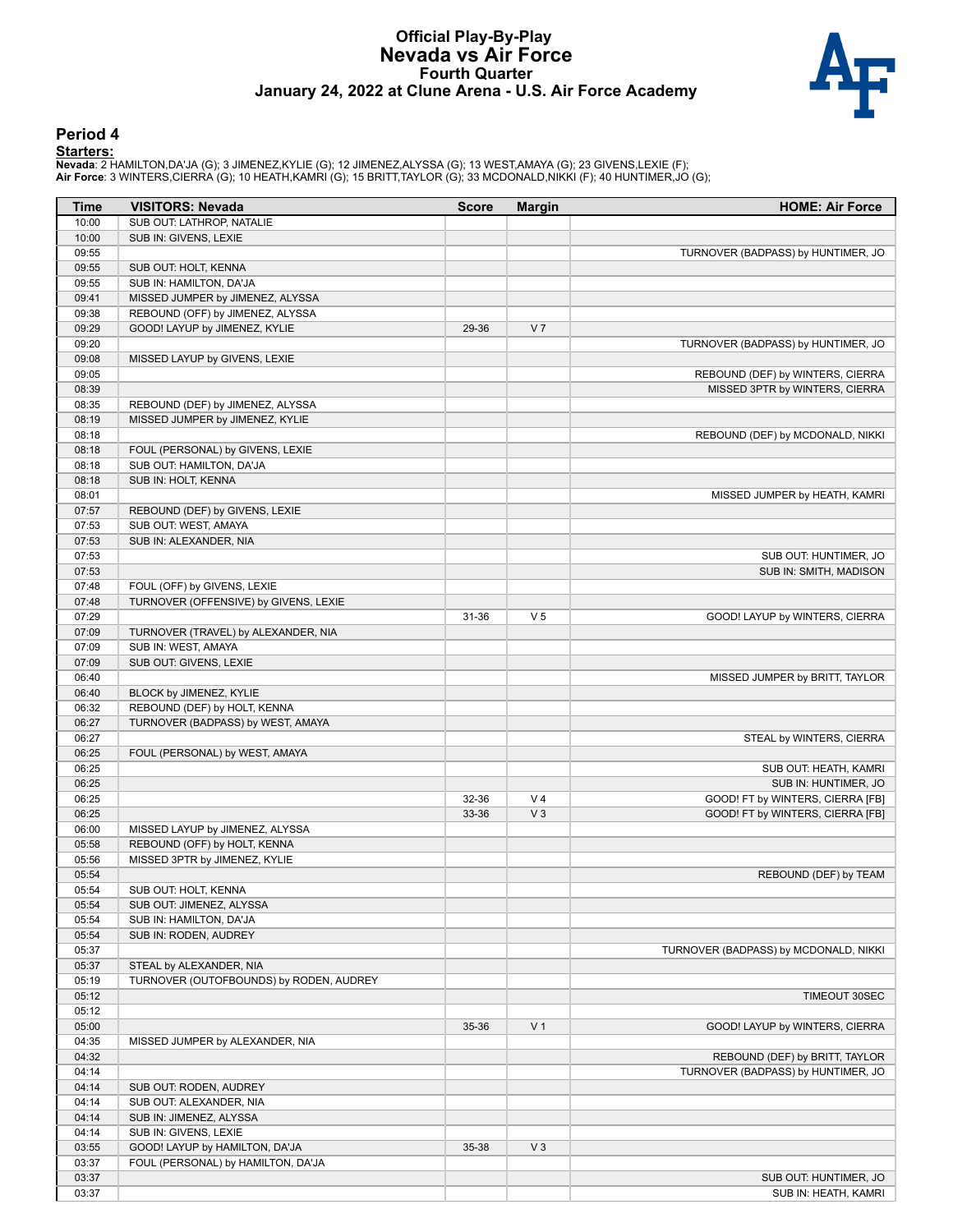| <b>Time</b> | <b>VISITORS: Nevada</b>                 | <b>Score</b> | <b>Margin</b>  | <b>HOME: Air Force</b>            |
|-------------|-----------------------------------------|--------------|----------------|-----------------------------------|
| 03:17       |                                         |              |                | MISSED JUMPER by HEATH, KAMRI     |
| 03:15       |                                         |              |                | REBOUND (OFF) by TEAM             |
| 03:15       |                                         |              |                | TURNOVER (SHOTCLOCK) by TEAM      |
| 02:51       |                                         |              |                | FOUL (PERSONAL) by SMITH, MADISON |
| 02:51       | GOOD! FT by HAMILTON, DA'JA             | 35-39        | V <sub>4</sub> |                                   |
| 02:51       | GOOD! FT by HAMILTON, DA'JA             | $35 - 40$    | V <sub>5</sub> |                                   |
| 02:51       |                                         |              |                | SUB OUT: SMITH, MADISON           |
| 02:51       |                                         |              |                | SUB IN: HUNTIMER, JO              |
| 02:31       | FOUL (PERSONAL) by JIMENEZ, KYLIE       |              |                |                                   |
| 02:31       |                                         | 36-40        | V <sub>4</sub> | GOOD! FT by WINTERS, CIERRA       |
| 02:31       |                                         | $37 - 40$    | V <sub>3</sub> | GOOD! FT by WINTERS, CIERRA       |
| 02:12       | TURNOVER (LOSTBALL) by HAMILTON, DA'JA  |              |                |                                   |
| 02:12       |                                         |              |                | STEAL by HEATH, KAMRI             |
| 01:58       |                                         | 39-40        | V <sub>1</sub> | GOOD! JUMPER by HEATH, KAMRI      |
| 01:58       |                                         |              |                | ASSIST by BRITT, TAYLOR           |
| 01:28       | FOUL (OFF) by HAMILTON, DA'JA           |              |                |                                   |
| 01:28       | TURNOVER (OFFENSIVE) by HAMILTON, DA'JA |              |                |                                   |
| 00:57       |                                         |              |                | MISSED LAYUP by WINTERS, CIERRA   |
| 00:57       | BLOCK by WEST, AMAYA                    |              |                |                                   |
| 00:52       | REBOUND (DEF) by GIVENS, LEXIE          |              |                |                                   |
| 00:29       | MISSED JUMPER by JIMENEZ, ALYSSA        |              |                |                                   |
| 00:26       |                                         |              |                | REBOUND (DEF) by BRITT, TAYLOR    |
| 00:24       |                                         |              |                | <b>TIMEOUT TEAM</b>               |
| 00:24       | SUB OUT: HAMILTON, DA'JA                |              |                |                                   |
| 00:24       | SUB IN: HOLT, KENNA                     |              |                |                                   |
| 00:24       | TIMEOUT 30SEC                           |              |                |                                   |
| 00:00       |                                         |              |                | MISSED LAYUP by WINTERS, CIERRA   |
| 00:00       | REBOUND (DEF) by TEAM                   |              |                |                                   |

# **Nevada 40, Air Force 39**

| Points (This Period) | <b>NEV</b>    | AF            |
|----------------------|---------------|---------------|
| In the Paint         |               |               |
| Off Turns            |               |               |
| 2nd Chance           |               |               |
| Fast Break           |               |               |
| Bench                |               |               |
| Per Poss             | 0.429<br>3/14 | 0.625<br>5/16 |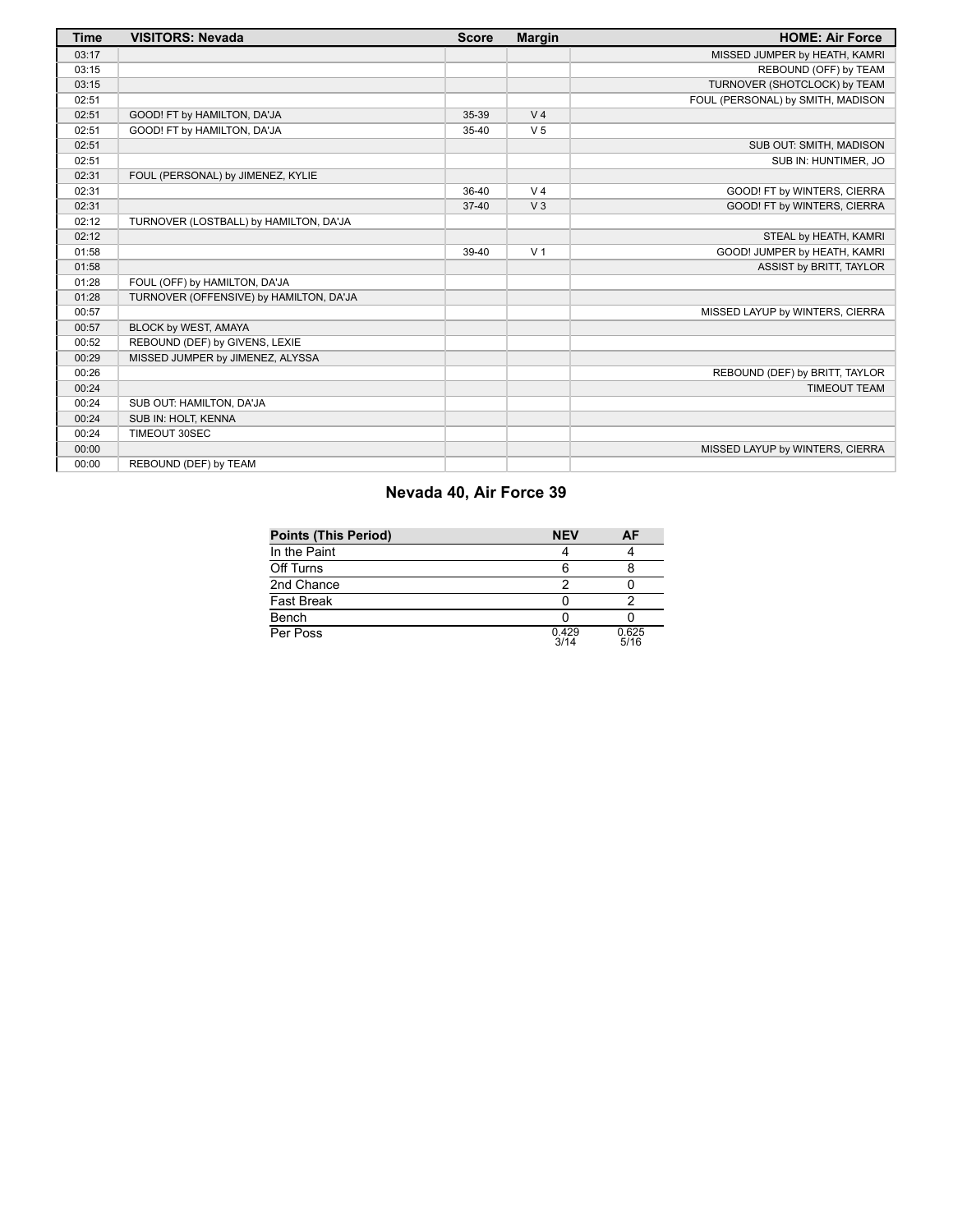#### **Official Scoring/Possession Reference Chart Nevada vs Air Force Period 1 January 24, 2022 at Clune Arena - U.S. Air Force Academy**



**Period 1**

#### **Starters:**

**Nevada**: 2 HAMILTON,DA'JA (G); 3 JIMENEZ,KYLIE (G); 12 JIMENEZ,ALYSSA (G); 13 WEST,AMAYA (G); 23 GIVENS,LEXIE (F);<br>**Air Force**: 3 WINTERS,CIERRA (G); 10 HEATH,KAMRI (G); 15 BRITT,TAYLOR (G); 33 MCDONALD,NIKKI (F); 40 HUNT

| <b>Time</b> | <b>VISITORS: Nevada</b>                 | <b>Score</b> | <b>Margin</b>  | <b>HOME: Air Force</b>             |
|-------------|-----------------------------------------|--------------|----------------|------------------------------------|
| 06:37       | GOOD! JUMPER by ALEXANDER, NIA [PNT]    | $0 - 2$      | V <sub>2</sub> |                                    |
| 06:06       | GOOD! JUMPER by ALEXANDER, NIA [FB/PNT] | $0 - 4$      | V <sub>4</sub> |                                    |
| 04:53       |                                         | $2 - 4$      | V <sub>2</sub> | GOOD! JUMPER by HUNTIMER, JO [PNT] |
| 04:38       | GOOD! JUMPER by RODEN, AUDREY           | $2-6$        | V <sub>4</sub> |                                    |
| 03:53       |                                         | $4-6$        | V <sub>2</sub> | GOOD! JUMPER by HEATH, KAMRI       |
| 03:05       |                                         | $6-6$        |                | GOOD! JUMPER by HEATH, KAMRI       |
| 02:32       | GOOD! LAYUP by RODEN, AUDREY            | $6 - 8$      | V <sub>2</sub> |                                    |
| 02:07       |                                         | $8 - 8$      |                | GOOD! LAYUP by SMITH, MADISON      |

**Nevada 8, Air Force 8**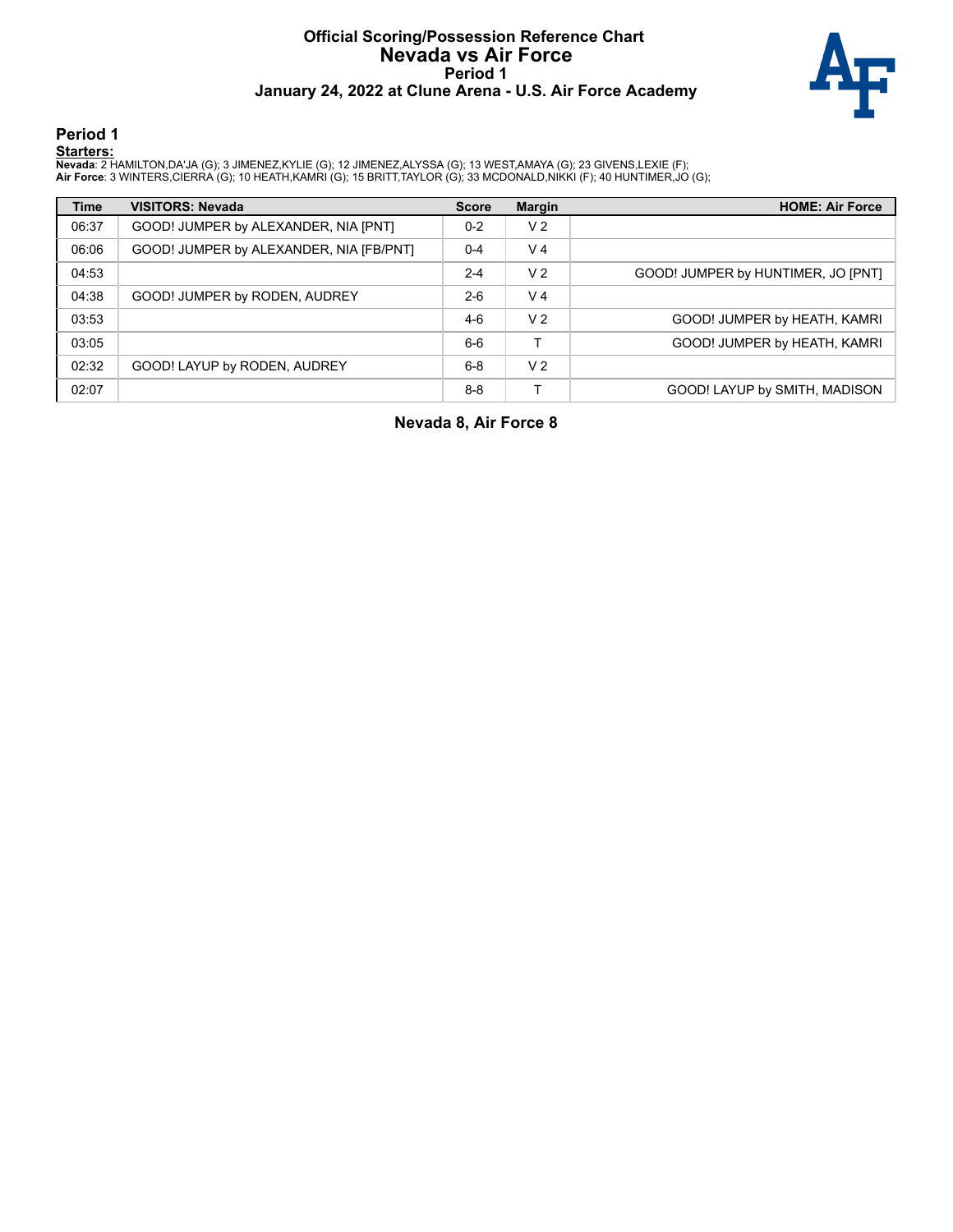#### **Official Scoring/Possession Reference Chart Nevada vs Air Force Period 2 January 24, 2022 at Clune Arena - U.S. Air Force Academy**



#### **Period 2**

#### **Starters:**

**Nevada**: 2 HAMILTON,DA'JA (G); 3 JIMENEZ,KYLIE (G); 12 JIMENEZ,ALYSSA (G); 13 WEST,AMAYA (G); 23 GIVENS,LEXIE (F);<br>**Air Force**: 3 WINTERS,CIERRA (G); 10 HEATH,KAMRI (G); 15 BRITT,TAYLOR (G); 33 MCDONALD,NIKKI (F); 40 HUNT

| Time  | <b>VISITORS: Nevada</b>                | <b>Score</b> | <b>Margin</b>  | <b>HOME: Air Force</b>               |
|-------|----------------------------------------|--------------|----------------|--------------------------------------|
| 09:39 | GOOD! LAYUP by WEST, AMAYA             | $8 - 10$     | V <sub>2</sub> |                                      |
| 08:55 |                                        | $10 - 10$    | Τ              | GOOD! LAYUP by WINTERS, CIERRA [PNT] |
| 08:39 | GOOD! LAYUP by GIVENS, LEXIE [PNT]     | $10 - 12$    | V <sub>2</sub> |                                      |
| 07:58 |                                        | $11 - 12$    | V <sub>1</sub> | GOOD! FT by BRITT, TAYLOR [FB]       |
| 07:58 |                                        | $12 - 12$    | T              | GOOD! FT by BRITT, TAYLOR [FB]       |
| 05:12 |                                        | 14-12        | H <sub>2</sub> | GOOD! JUMPER by HUNTIMER, JO [PNT]   |
| 04:58 | GOOD! LAYUP by WEST, AMAYA             | 14-14        | T              |                                      |
| 04:30 |                                        | $16-14$      | H <sub>2</sub> | GOOD! LAYUP by WINTERS, CIERRA [PNT] |
| 03:30 | GOOD! LAYUP by JIMENEZ, KYLIE          | $16-16$      | T              |                                      |
| 03:30 | GOOD! FT by JIMENEZ, KYLIE             | $16 - 17$    | V <sub>1</sub> |                                      |
| 03:13 |                                        | $18 - 17$    | H <sub>1</sub> | GOOD! JUMPER by BRITT, TAYLOR [PNT]  |
| 02:37 |                                        | $20 - 17$    | $H_3$          | GOOD! LAYUP by HEATH, KAMRI [PNT]    |
| 01:22 | GOOD! JUMPER by LATHROP, NATALIE [PNT] | $20 - 19$    | H <sub>1</sub> |                                      |
| 00:20 |                                        | $22 - 19$    | $H_3$          | GOOD! LAYUP by WINTERS, CIERRA [FB]  |

**Nevada 19, Air Force 22**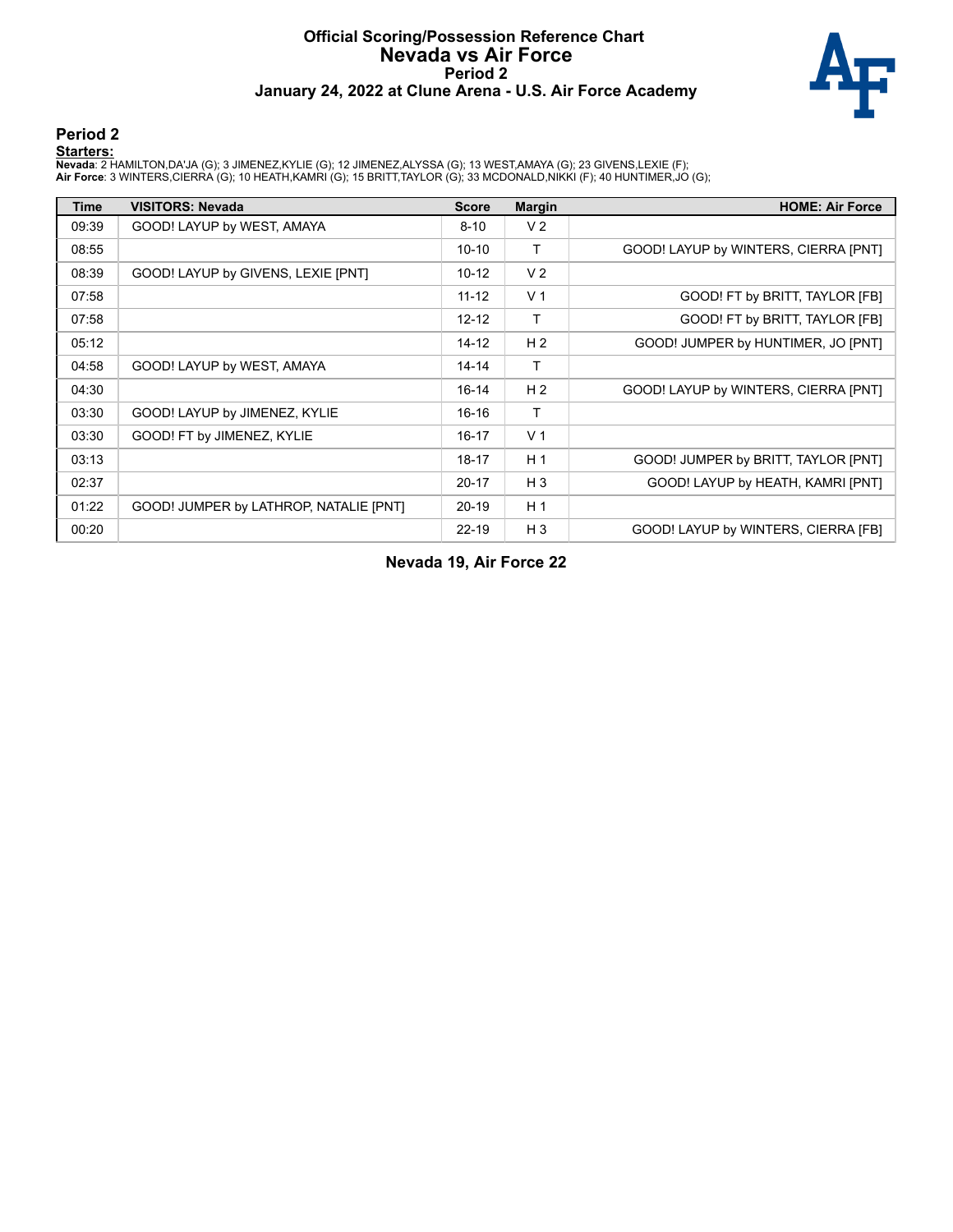#### **Official Scoring/Possession Reference Chart Nevada vs Air Force Period 3 January 24, 2022 at Clune Arena - U.S. Air Force Academy**



#### **Period 3**

#### **Starters:**

**Nevada**: 2 HAMILTON,DA'JA (G); 3 JIMENEZ,KYLIE (G); 12 JIMENEZ,ALYSSA (G); 13 WEST,AMAYA (G); 23 GIVENS,LEXIE (F);<br>**Air Force**: 3 WINTERS,CIERRA (G); 10 HEATH,KAMRI (G); 15 BRITT,TAYLOR (G); 33 MCDONALD,NIKKI (F); 40 HUNT

| <b>Time</b> | <b>VISITORS: Nevada</b>                 | <b>Score</b> | <b>Margin</b>  | <b>HOME: Air Force</b>            |
|-------------|-----------------------------------------|--------------|----------------|-----------------------------------|
| 09:28       | GOOD! LAYUP by JIMENEZ, ALYSSA          | $22 - 21$    | H <sub>1</sub> |                                   |
| 08:37       | GOOD! JUMPER by HAMILTON, DA'JA [PNT]   | $22 - 23$    | V <sub>1</sub> |                                   |
| 06:06       |                                         | $23 - 23$    | т              | GOOD! FT by SMITH, MADISON [FB]   |
| 05:43       | GOOD! FT by GIVENS, LEXIE               | $23 - 24$    | V <sub>1</sub> |                                   |
| 04:59       | GOOD! LAYUP by HAMILTON, DA'JA [FB]     | 23-26        | $V_3$          |                                   |
| 04:40       |                                         | $25 - 26$    | V <sub>1</sub> | GOOD! LAYUP by HUNTIMER, JO [PNT] |
| 03:46       | GOOD! LAYUP by WEST, AMAYA [PNT]        | $25 - 28$    | $V_3$          |                                   |
| 03:10       | GOOD! LAYUP by HAMILTON, DA'JA [FB/PNT] | 25-30        | V <sub>5</sub> |                                   |
| 03:10       | GOOD! FT by HAMILTON, DA'JA [FB]        | 25-31        | $V_6$          |                                   |
| 02:27       | GOOD! FT by JIMENEZ, KYLIE              | 25-32        | V <sub>7</sub> |                                   |
| 02:01       |                                         | 27-32        | V <sub>5</sub> | GOOD! LAYUP by WINTERS, CIERRA    |
| 01:37       | GOOD! FT by HAMILTON, DA'JA             | 27-33        | $V_6$          |                                   |
| 01:37       | GOOD! FT by HAMILTON, DA'JA             | 27-34        | V <sub>7</sub> |                                   |
| 00:52       |                                         | 29-34        | V <sub>5</sub> | GOOD! LAYUP by WINTERS, CIERRA    |

**Nevada 34, Air Force 29**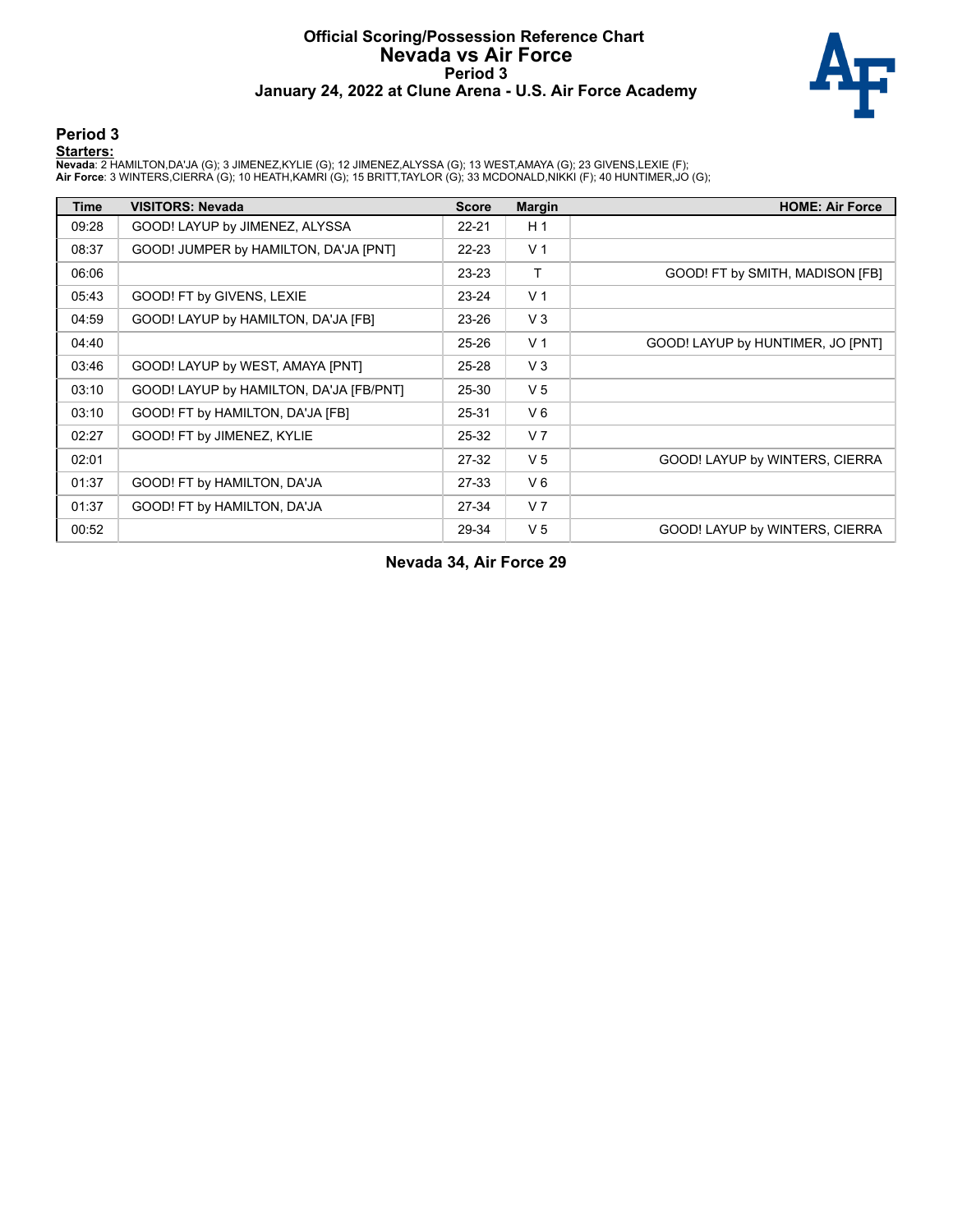#### **Official Scoring/Possession Reference Chart Nevada vs Air Force Period 4 January 24, 2022 at Clune Arena - U.S. Air Force Academy**



#### **Period 4**

#### **Starters:**

**Nevada**: 2 HAMILTON,DA'JA (G); 3 JIMENEZ,KYLIE (G); 12 JIMENEZ,ALYSSA (G); 13 WEST,AMAYA (G); 23 GIVENS,LEXIE (F);<br>**Air Force**: 3 WINTERS,CIERRA (G); 10 HEATH,KAMRI (G); 15 BRITT,TAYLOR (G); 33 MCDONALD,NIKKI (F); 40 HUNT

| <b>Time</b> | <b>VISITORS: Nevada</b>        | <b>Score</b> | <b>Margin</b>  | <b>HOME: Air Force</b>           |
|-------------|--------------------------------|--------------|----------------|----------------------------------|
| 09:29       | GOOD! LAYUP by JIMENEZ, KYLIE  | 29-36        | V <sub>7</sub> |                                  |
| 07:29       |                                | $31 - 36$    | V <sub>5</sub> | GOOD! LAYUP by WINTERS, CIERRA   |
| 06:25       |                                | 32-36        | V <sub>4</sub> | GOOD! FT by WINTERS, CIERRA [FB] |
| 06:25       |                                | 33-36        | $V_3$          | GOOD! FT by WINTERS, CIERRA [FB] |
| 05:00       |                                | 35-36        | V <sub>1</sub> | GOOD! LAYUP by WINTERS, CIERRA   |
| 03:55       | GOOD! LAYUP by HAMILTON, DA'JA | 35-38        | V <sub>3</sub> |                                  |
| 02:51       | GOOD! FT by HAMILTON, DA'JA    | 35-39        | V <sub>4</sub> |                                  |
| 02:51       | GOOD! FT by HAMILTON, DA'JA    | $35 - 40$    | V <sub>5</sub> |                                  |
| 02:31       |                                | 36-40        | V <sub>4</sub> | GOOD! FT by WINTERS, CIERRA      |
| 02:31       |                                | $37-40$      | $V_3$          | GOOD! FT by WINTERS, CIERRA      |
| 01:58       |                                | 39-40        | V <sub>1</sub> | GOOD! JUMPER by HEATH, KAMRI     |

**Nevada 40, Air Force 39**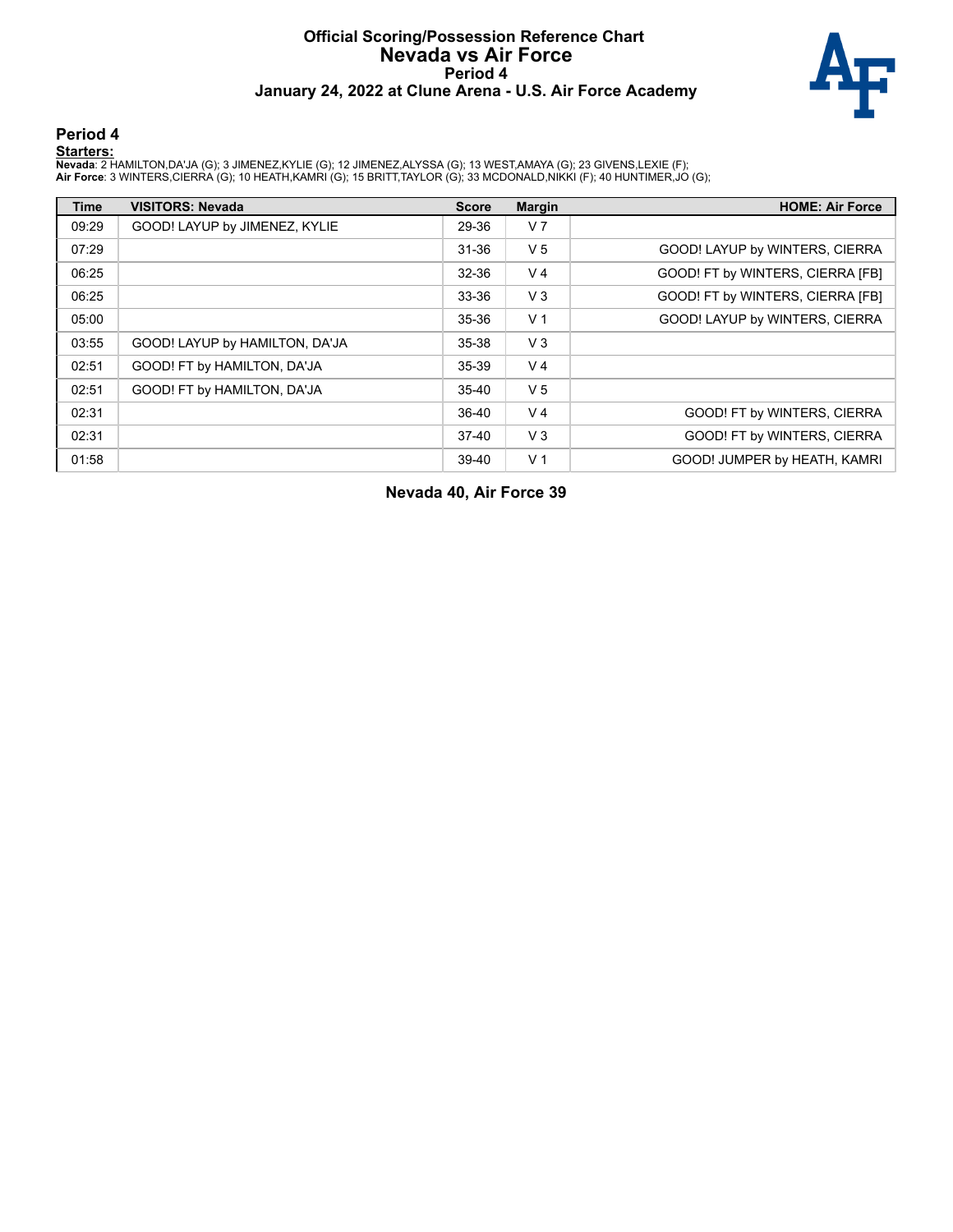#### **Official Substitutions Log Nevada vs Air Force Period 1 January 24, 2022 at Clune Arena - U.S. Air Force Academy**



| <b>VISITORS: Nevada</b>      | <b>Time</b> | <b>Score</b>             | <b>HOME: Air Force</b> |
|------------------------------|-------------|--------------------------|------------------------|
| 2 HAMILTON, DA'JA            |             |                          | 3 WINTERS, CIERRA      |
| 3 JIMENEZ, KYLIE             |             |                          | 10 HEATH, KAMRI        |
| 12 JIMENEZ, ALYSSA           |             |                          | 15 BRITT, TAYLOR       |
| 13 WEST, AMAYA               |             |                          | 33 MCDONALD, NIKKI     |
| 23 GIVENS, LEXIE             |             |                          | 40 HUNTIMER, JO        |
| SUB OUT: 2 HAMILTON, DA'JA   | 08:36       | $\blacksquare$           |                        |
| SUB IN: 11 HOLT, KENNA       | 08:36       |                          |                        |
| SUB OUT: 12 JIMENEZ, ALYSSA  | 06:49       | $\overline{\phantom{a}}$ |                        |
| SUB OUT: 13 WEST, AMAYA      | 06:49       |                          |                        |
| SUB OUT: 23 GIVENS, LEXIE    | 06:49       |                          |                        |
| SUB IN: 4 RODEN, AUDREY      | 06:49       |                          |                        |
| SUB IN: 25 ALEXANDER, NIA    | 06:49       |                          |                        |
| SUB IN: 52 LATHROP, NATALIE  | 06:49       |                          |                        |
|                              | 05:43       | $4 - 0$                  | SUB OUT: BRITT, TAYLOR |
|                              | 05:43       |                          | SUB IN: SMITH, MADISON |
| SUB OUT: 3 JIMENEZ, KYLIE    | 05:01       | $4 - 0$                  |                        |
| SUB IN: 22 RONES, GABBY      | 05:01       |                          |                        |
| SUB OUT: 11 HOLT, KENNA      | 03:23       | $6 - 4$                  |                        |
| SUB OUT: 22 RONES, GABBY     | 03:23       |                          |                        |
| SUB OUT: 52 LATHROP, NATALIE | 03:23       |                          |                        |
| SUB IN: 2 HAMILTON, DA'JA    | 03:23       |                          |                        |
| SUB IN: 3 JIMENEZ, KYLIE     | 03:23       |                          |                        |
| SUB IN: 13 WEST, AMAYA       | 03:23       |                          |                        |
|                              | 01:49       | $8 - 8$                  | SUB OUT: HEATH, KAMRI  |
|                              | 01:49       |                          | SUB IN: BRITT, TAYLOR  |
| SUB OUT: 4 RODEN.AUDREY      | 01:49       |                          |                        |
| SUB IN: 12 JIMENEZ, ALYSSA   | 01:49       |                          |                        |
| SUB OUT: 25 ALEXANDER, NIA   | 00:08       | $8 - 8$                  |                        |
| SUB IN: 23 GIVENS, LEXIE     | 00:08       |                          |                        |
| SUB OUT: 2 HAMILTON, DA'JA   | 00:08       |                          |                        |
| SUB IN: 11 HOLT, KENNA       | 00:08       |                          |                        |

**Nevada 8, Air Force 8**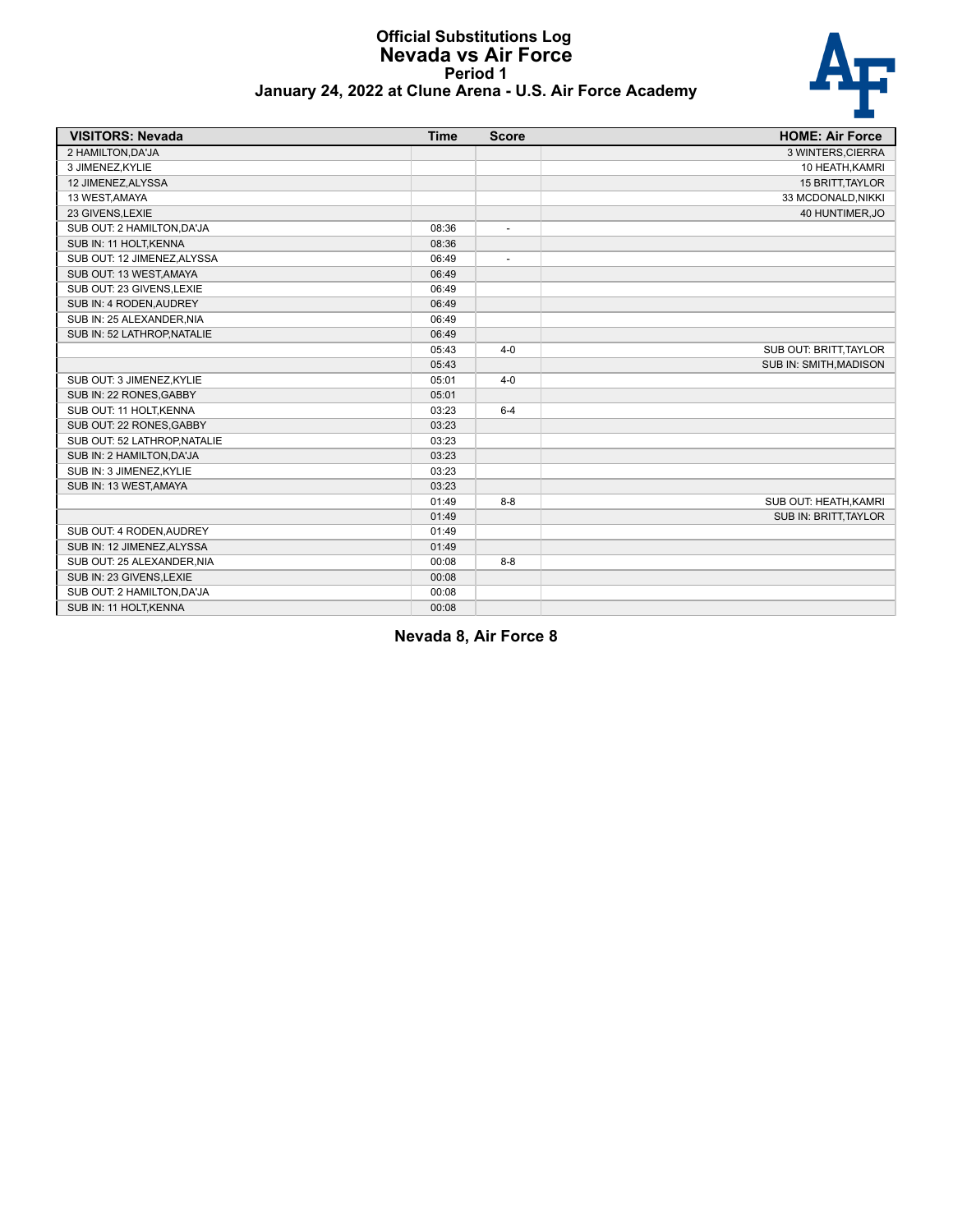#### **Official Substitutions Log Nevada vs Air Force Period 2 January 24, 2022 at Clune Arena - U.S. Air Force Academy**



| January 24, 2022 at Clune Arena - U.S. Air Force Academy |  |  |  |
|----------------------------------------------------------|--|--|--|
|----------------------------------------------------------|--|--|--|

| <b>VISITORS: Nevada</b>      | <b>Time</b> | <b>Score</b>   | <b>HOME: Air Force</b>        |
|------------------------------|-------------|----------------|-------------------------------|
| 2 HAMILTON, DA'JA            |             |                | 3 WINTERS, CIERRA             |
| 3 JIMENEZ, KYLIE             |             |                | 10 HEATH, KAMRI               |
| 12 JIMENEZ, ALYSSA           |             |                | 15 BRITT, TAYLOR              |
| 13 WEST, AMAYA               |             |                | 33 MCDONALD, NIKKI            |
| 23 GIVENS, LEXIE             |             |                | 40 HUNTIMER, JO               |
| SUB OUT: 11 HOLT, KENNA      | 10:00       | $\blacksquare$ |                               |
| SUB IN: 2 HAMILTON, DA'JA    | 10:00       |                |                               |
|                              | 07:58       | $12 - 10$      | SUB OUT: SMITH, MADISON       |
|                              | 07:58       |                | SUB IN: HEATH, KAMRI          |
| SUB OUT: 12 JIMENEZ, ALYSSA  | 07:58       |                |                               |
| SUB OUT: 23 GIVENS, LEXIE    | 07:58       |                |                               |
| SUB IN: 4 RODEN, AUDREY      | 07:58       |                |                               |
| SUB IN: 25 ALEXANDER, NIA    | 07:58       |                |                               |
|                              | 06:48       | $12 - 12$      | SUB OUT: BRITT, TAYLOR        |
|                              | 06:48       |                | <b>SUB IN: SMITH, MADISON</b> |
| SUB OUT: 3 JIMENEZ, KYLIE    | 06:19       | $12 - 12$      |                               |
| SUB IN: 11 HOLT KENNA        | 06:19       |                |                               |
| SUB OUT: 25 ALEXANDER, NIA   | 06:19       |                |                               |
| SUB IN: 52 LATHROP, NATALIE  | 06:19       |                |                               |
|                              | 04:10       | $14 - 16$      | SUB OUT: WINTERS, CIERRA      |
|                              | 04:10       |                | SUB IN: BRITT, TAYLOR         |
| SUB OUT: 4 RODEN, AUDREY     | 04:10       |                |                               |
| SUB OUT: 13 WEST, AMAYA      | 04:10       |                |                               |
| SUB OUT: 11 HOLT, KENNA      | 04:10       |                |                               |
| SUB OUT: 52 LATHROP, NATALIE | 04:10       |                |                               |
| SUB IN: 3 JIMENEZ, KYLIE     | 04:10       |                |                               |
| SUB IN: 12 JIMENEZ, ALYSSA   | 04:10       |                |                               |
| SUB IN: 23 GIVENS, LEXIE     | 04:10       |                |                               |
| SUB IN: 25 ALEXANDER, NIA    | 04:10       |                |                               |
|                              | 03:30       | $16 - 16$      | SUB OUT: HUNTIMER,JO          |
|                              | 03:30       |                | SUB IN: WINTERS, CIERRA       |
| SUB OUT: 23 GIVENS, LEXIE    | 02:20       | 17-20          |                               |
| SUB OUT: 25 ALEXANDER, NIA   | 02:20       |                |                               |
| SUB IN: 13 WEST, AMAYA       | 02:20       |                |                               |
| SUB IN: 52 LATHROP, NATALIE  | 02:20       |                |                               |
| SUB OUT: 13 WEST, AMAYA      | 02:11       | 17-20          |                               |
| SUB IN: 25 ALEXANDER, NIA    | 02:11       |                |                               |
|                              | 01:27       | 17-20          | SUB OUT: SMITH, MADISON       |
|                              | 01:27       |                | SUB IN: HUNTIMER, JO          |
|                              | 00:51       | 19-20          | SUB OUT: BRITT, TAYLOR        |
|                              | 00:51       |                | <b>SUB IN: SMITH, MADISON</b> |

**Nevada 19, Air Force 22**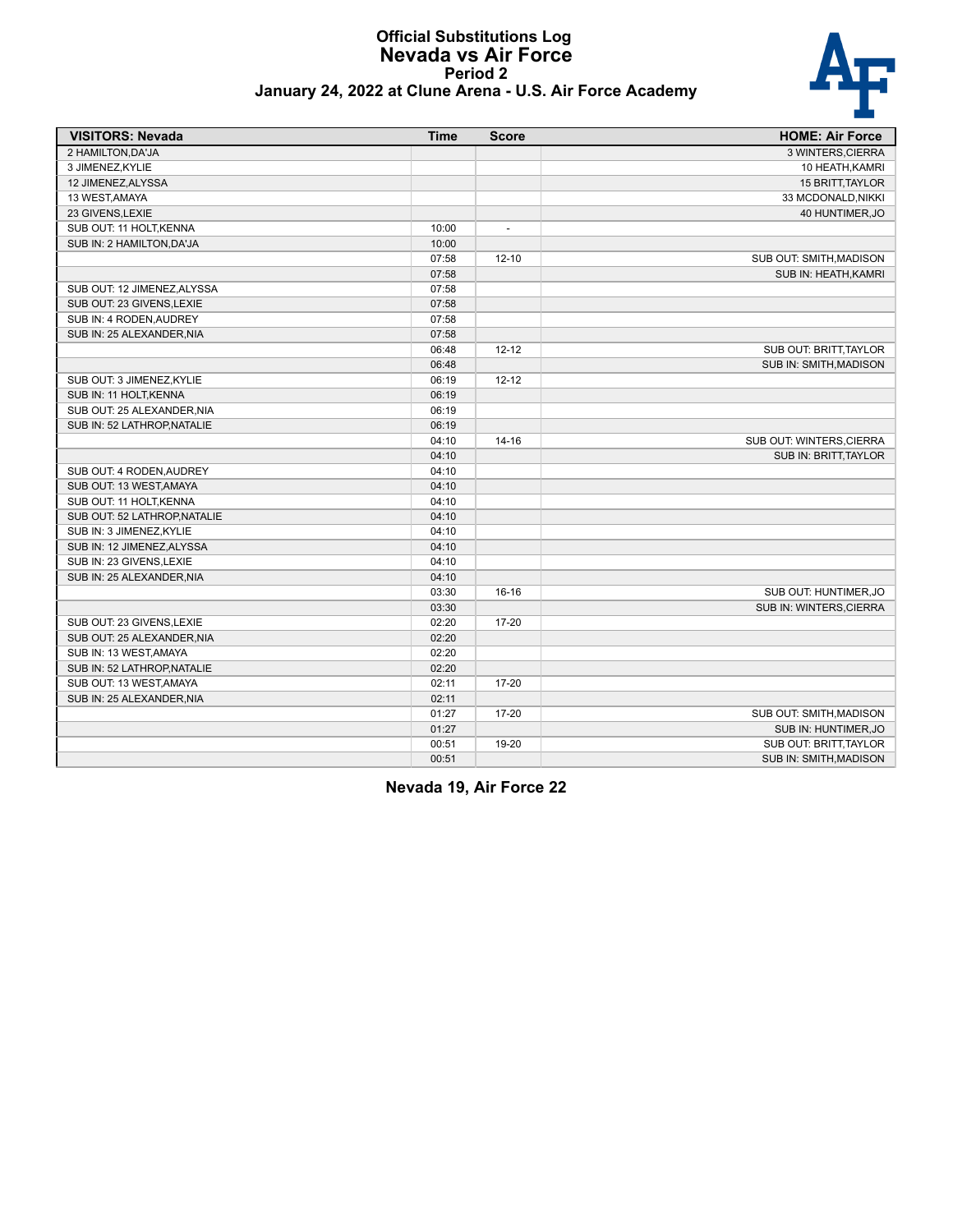#### **Official Substitutions Log Nevada vs Air Force Period 3 January 24, 2022 at Clune Arena - U.S. Air Force Academy**

| <b>VISITORS: Nevada</b>      | Time  | <b>Score</b>             | <b>HOME: Air Force</b>  |
|------------------------------|-------|--------------------------|-------------------------|
| 2 HAMILTON, DA'JA            |       |                          | 3 WINTERS, CIERRA       |
| 3 JIMENEZ.KYLIE              |       |                          | 10 HEATH, KAMRI         |
| 12 JIMENEZ, ALYSSA           |       |                          | 15 BRITT, TAYLOR        |
| 13 WEST, AMAYA               |       |                          | 33 MCDONALD, NIKKI      |
| 23 GIVENS, LEXIE             |       |                          | 40 HUNTIMER, JO         |
|                              | 10:00 | $\overline{\phantom{a}}$ | SUB OUT: SMITH, MADISON |
|                              | 10:00 |                          | SUB IN: BRITT, TAYLOR   |
| SUB OUT: 25 ALEXANDER, NIA   | 10:00 |                          |                         |
| SUB OUT: 52 LATHROP, NATALIE | 10:00 |                          |                         |
| SUB IN: 13 WEST, AMAYA       | 10:00 |                          |                         |
| SUB IN: 23 GIVENS, LEXIE     | 10:00 |                          |                         |
| SUB OUT: 3 JIMENEZ, KYLIE    | 07:47 | $23-22$                  |                         |
| SUB IN: 11 HOLT, KENNA       | 07:47 |                          |                         |
|                              | 07:32 | 23-22                    | SUB OUT: BRITT, TAYLOR  |
|                              | 07:32 |                          | SUB IN: SMITH, MADISON  |
| SUB OUT: 2 HAMILTON, DA'JA   | 06:37 | 23-22                    |                         |
| SUB OUT: 13 WEST, AMAYA      | 06:37 |                          |                         |
| SUB IN: 4 RODEN, AUDREY      | 06:37 |                          |                         |
| SUB IN: 25 ALEXANDER, NIA    | 06:37 |                          |                         |
| SUB OUT: 11 HOLT, KENNA      | 05:13 | 24-23                    |                         |
| SUB OUT: 12 JIMENEZ, ALYSSA  | 05:13 |                          |                         |
| SUB OUT: 23 GIVENS, LEXIE    | 05:13 |                          |                         |
| SUB IN: 2 HAMILTON, DA'JA    | 05:13 |                          |                         |
| SUB IN: 3 JIMENEZ, KYLIE     | 05:13 |                          |                         |
| SUB IN: 13 WEST, AMAYA       | 05:13 |                          |                         |
|                              | 04:14 | 26-25                    | SUB OUT: HEATH, KAMRI   |
|                              | 04:14 |                          | SUB IN: BRITT, TAYLOR   |
| SUB OUT: 4 RODEN, AUDREY     | 04:14 |                          |                         |
| SUB OUT: 25 ALEXANDER, NIA   | 04:14 |                          |                         |
| SUB IN: 12 JIMENEZ, ALYSSA   | 04:14 |                          |                         |
| SUB IN: 23 GIVENS, LEXIE     | 04:14 |                          |                         |
|                              | 03:10 | $30 - 25$                | SUB OUT: SMITH, MADISON |
|                              | 03:10 |                          | SUB IN: HEATH, KAMRI    |
|                              | 02:27 | 32-25                    | SUB OUT: BRITT, TAYLOR  |
|                              | 02:27 |                          | SUB IN: SMITH, MADISON  |
|                              | 01:09 | 34-27                    | SUB OUT: SMITH, MADISON |
|                              | 01:09 |                          | SUB IN: BRITT, TAYLOR   |
| SUB OUT: 23 GIVENS, LEXIE    | 00:37 | 34-29                    |                         |
| SUB IN: 25 ALEXANDER, NIA    | 00:37 |                          |                         |
| SUB OUT: 2 HAMILTON, DA'JA   | 00:01 | 34-29                    |                         |
| SUB OUT: 25 ALEXANDER, NIA   | 00:01 |                          |                         |
| SUB IN: 11 HOLT.KENNA        | 00:01 |                          |                         |
| SUB IN: 52 LATHROP, NATALIE  | 00:01 |                          |                         |
|                              |       |                          |                         |

**Nevada 34, Air Force 29**